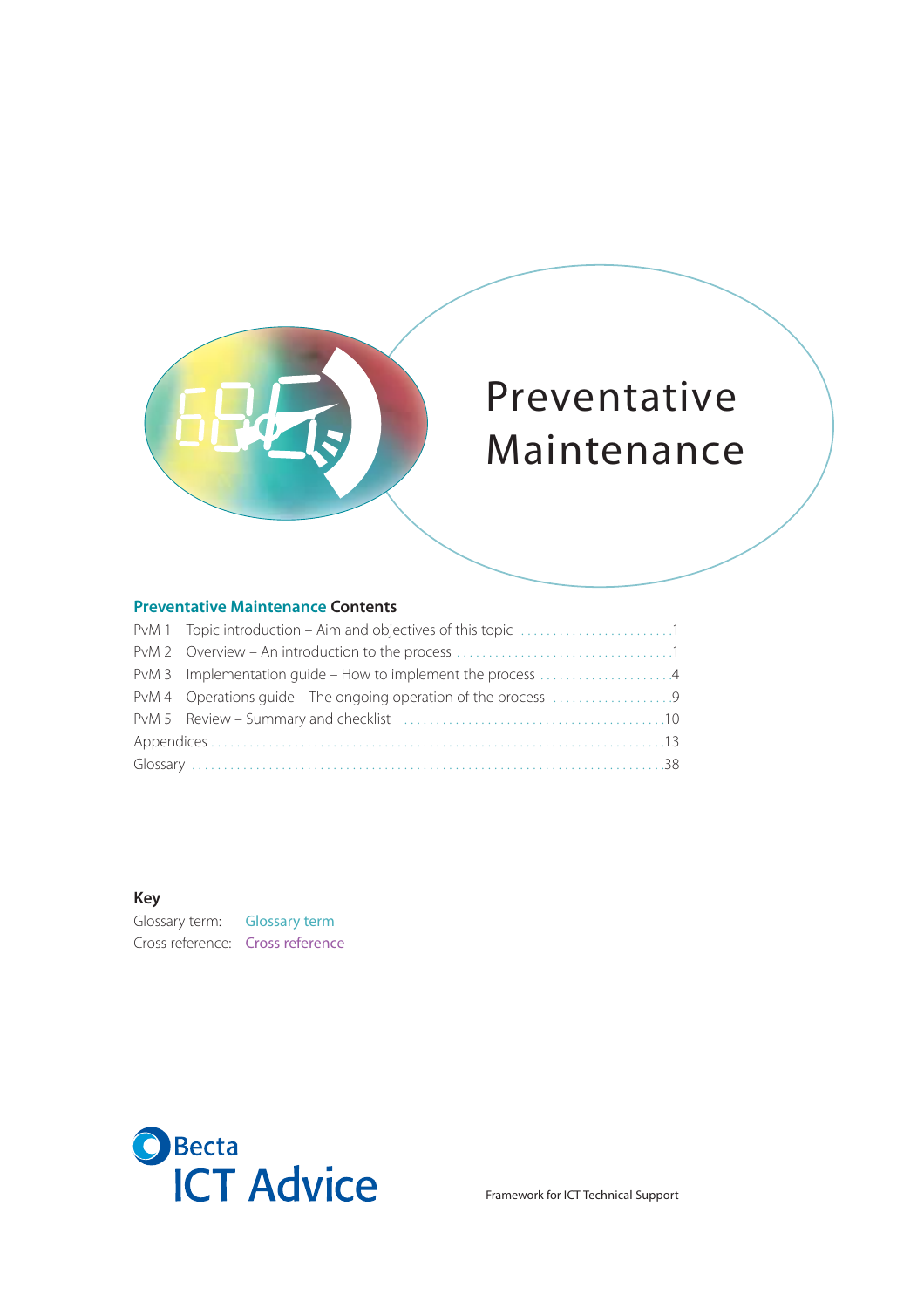

# Preventative Maintenance

#### © Becta 2004

You may reproduce this material free of charge in any format or medium without specific permission, provided you are not reproducing it for profit, material or financial gain. You must reproduce the material accurately and not use it in a misleading context. If you are republishing the material or issuing it to others, you must acknowledge its source, copyright status and date of publication.

#### Publication date March 2004

Originally published online in September 2003 as part of the Becta website **http://www.becta.org.uk/tsas**

While every care has been taken in the compilation of this information to ensure that it is accurate at the time of publication, Becta cannot be held responsible for any loss, damage or inconvenience caused as a result of any error or inaccuracy within these pages. Although all references to external sources (including any sites linked to the Becta site) are checked both at the time of compilation and on a regular basis, Becta does not accept any responsibility for or otherwise endorse any product or information contained in these pages, including any sources.



British Educational Communications and Technology Agency, Millburn Hill Road, Science Park, Coventry CV4 7JJ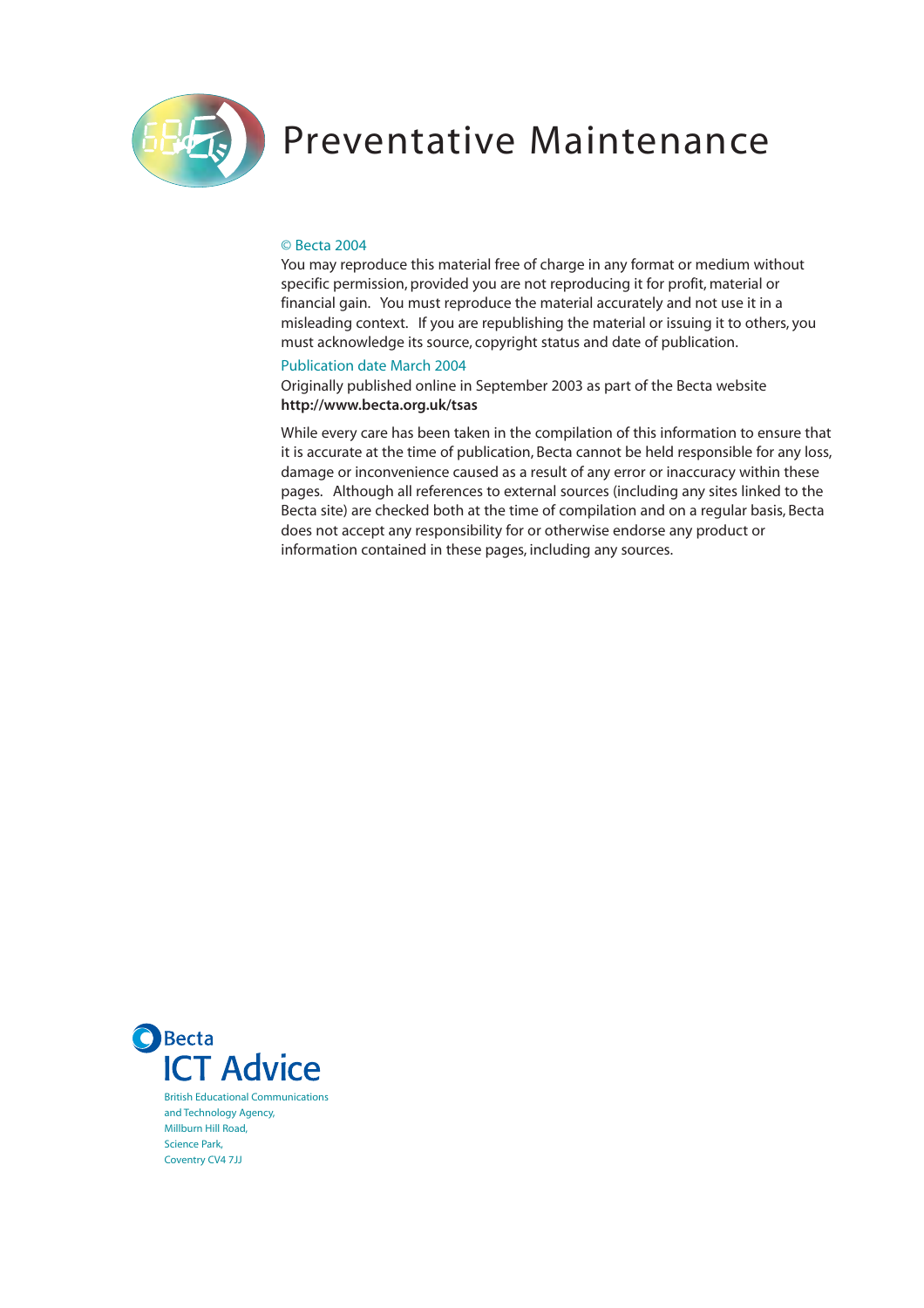Preventative Maintenance

# **PvM 1 Introduction to Preventative Maintenance**

Would you like to reduce network downtime and increase the life expectancy of your network components? This is just some of what preventative maintenance can help you to achieve…

| PvM<br>$\triangle 1.1$      | Aim                                                                                                                                                                                         |
|-----------------------------|---------------------------------------------------------------------------------------------------------------------------------------------------------------------------------------------|
|                             | The aim of this section is to introduce the topic of preventative maintenance and to<br>help you implement the process in your school with a minimum amount of<br>preparation and training. |
| PvM<br>$\left( 1.2 \right)$ | Objectives<br>The objectives of this section are to enable you to:                                                                                                                          |

- understand the concept and benefits of preventative maintenance
- understand what is involved in the process of preventative maintenance
- implement preventative maintenance in your school
- continue to operate preventative maintenance
- review your implementation and summarise your progress.

# **PvM 2 Overview**

# PvM 2.1 What is preventative maintenance?

In order for your network to work properly, every piece of the network must work properly. Preventative maintenance is concerned with anything that can be done to prevent any component of your network from failing. This includes:

- client computers (also referred to as workstations) PCs, Apples, laptops, PDAs
- servers the computers controlling specific parts of the network
- peripherals devices such as printers, whiteboards or scanners that are connected to client or server computers
- devices such as hubs, switches, bridges and routers that are used to control the network
- the equipment used to connect the network together, whether cables or wireless devices, or a combination of the two
- the software running on all this equipment.

Each of the above components will have a particular maintenance requirement. The Preventative Maintenance implementation guide (PvM 3) will help you determine the best approach to maintenance activities for your network. The Preventative Maintenance operations guide (PvM 4) will help you keep the network in good working order.

As well as ongoing maintenance activities, the best preventative maintenance programme starts with careful thought about the quality of the items you buy and the effort made to install, service and keep track of those items.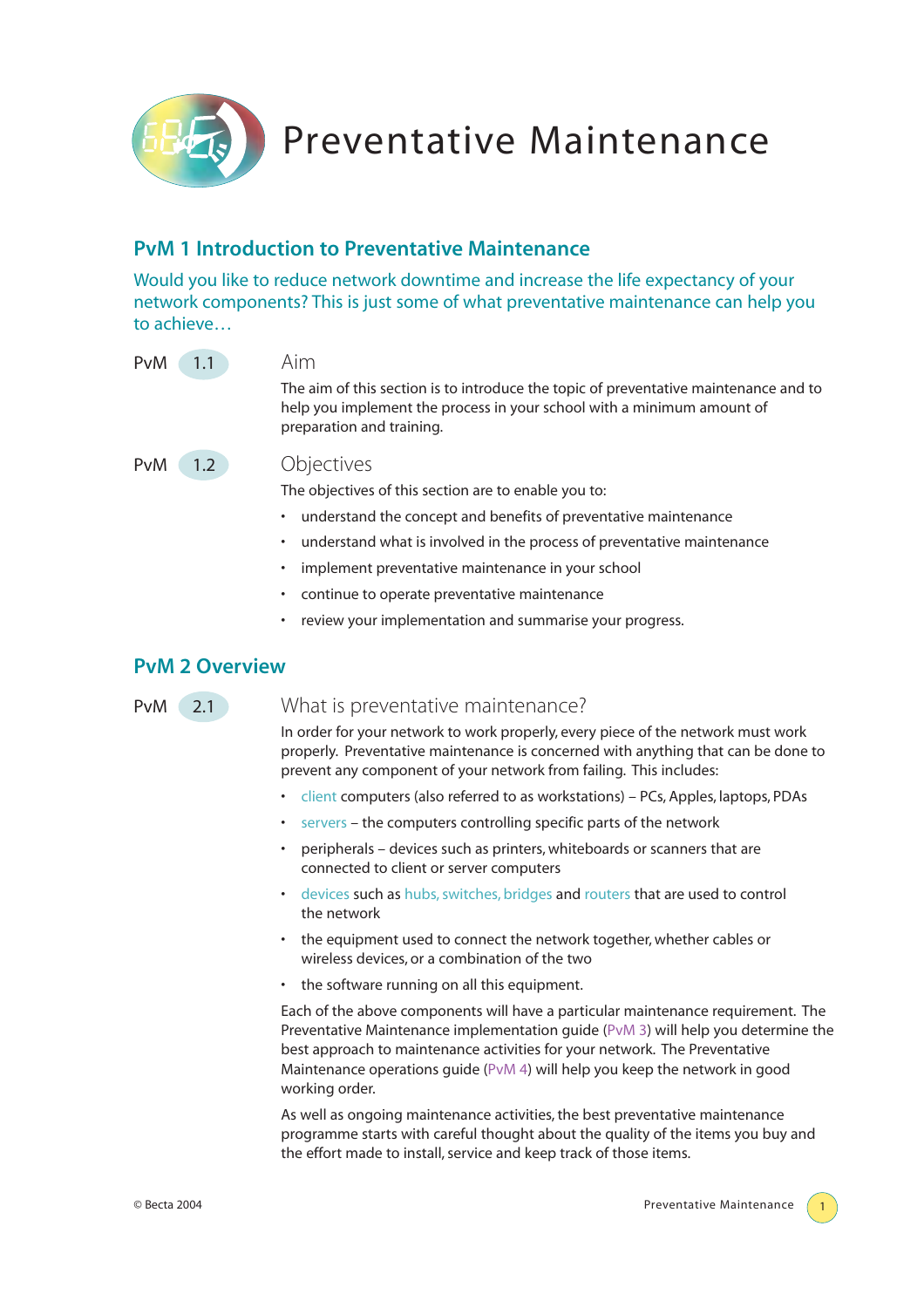

# PvM 2.2 Why use preventative maintenance?

Research shows that the cost of maintaining and operating ICT equipment over the lifetime of the components can be at least double that of the initial outlay for purchase of the equipment. An effective preventative maintenance programme can drastically reduce the cost associated with the day-to-day operation of the equipment.

Implementing a preventative maintenance programme will enable you to detect and prevent many problems before they become incidents by ensuring that the individual items that comprise your network are operating as reliably as possible. Some of the benefits you can expect are:

- reduced network downtime
- increased life expectancy of network components, eliminating premature replacement of parts
- more economical use of technical staff because they are working to a schedule rather than on reacting to repair breakdowns
- timely routine repairs mean fewer large-scale repairs
- lower repair costs, because there will be fewer secondary failures (when parts fail in service they often damage other parts)
- reduced product rejects, rework and scrap, owing to better overall equipment condition
- identification of equipment with excessive maintenance costs, indicating the need for corrective maintenance, operator training or replacement of obsolete equipment
- improved safety conditions and quality.

Combining your preventative maintenance programme with effective network monitoring will also provide a means of measuring the effectiveness of the maintenance activities.

# PvM 2.3 Who uses preventative maintenance?

All schools that use ICT equipment should implement preventative maintenance measures. This applies to schools running standalone computer equipment as well as to those that have computer networks.

Internal or external technical support staff carry out most of the preventative maintenance activities in the school. If your school's technical support is provided by an external party, you can use the information on preventative maintenance tasks to ensure that they are performing the tasks necessary to keeping your network running at peak performance.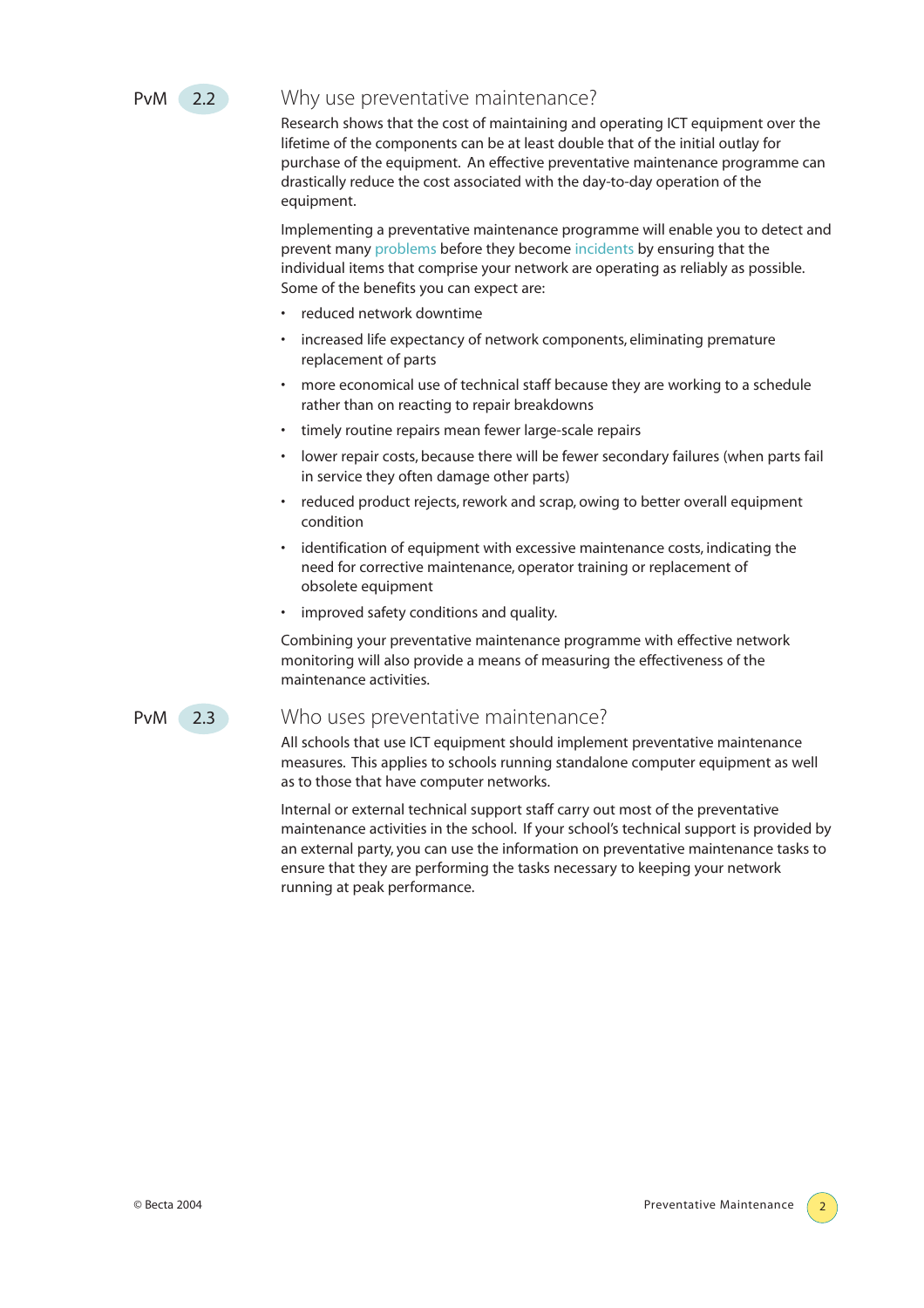

# PvM 2.4 How does preventative maintenance work?

There are three main elements to preventative maintenance: design, maintenance and preparation. The preventative maintenance process flowchart illustrates this.

#### **Design**

This involves setting up the network in such a way as to minimise the possibility of component or network failure.

#### Examples

- Ensuring that servers have an uninterruptible power source
- Installing a firewall to keep the network secure
- Putting in adequate ventilation for heatsensitive devices

#### **Maintenance**

This means carrying out periodic maintenance tasks on network equipment to reduce the risk of early component failure.

#### Examples

- Keeping print heads clean in printers
- Blowing dust out of PCs
- Checking disk space and keeping track of system logs

#### **Preparation**

This entails putting systems in place to minimise the impact on the network when components do fail.

#### Examples

- Maintaining a stock of spare equipment
- Keeping detailed documentation on network components so that they can be quickly rebuilt
- Backing up critical data (and testing the back-ups)
- Knowing who is responsible for each part of the school network

# PvM 2.5 What does preventative maintenance cost?

Preventative maintenance has two main costs: capital and revenue.

Capital costs include:

- choosing good quality components for the network rather than always basing your purchasing decisions on price
- duplicating critical parts of the network to minimise the impact of component failure
- buying a stock of spare parts for the network
- investing in data-backup systems and other security measures.

These costs will vary from school to school depending on the needs of the network. Early tasks in implementing preventative maintenance measures are to evaluate the needs of the network and to budget for the necessary equipment.

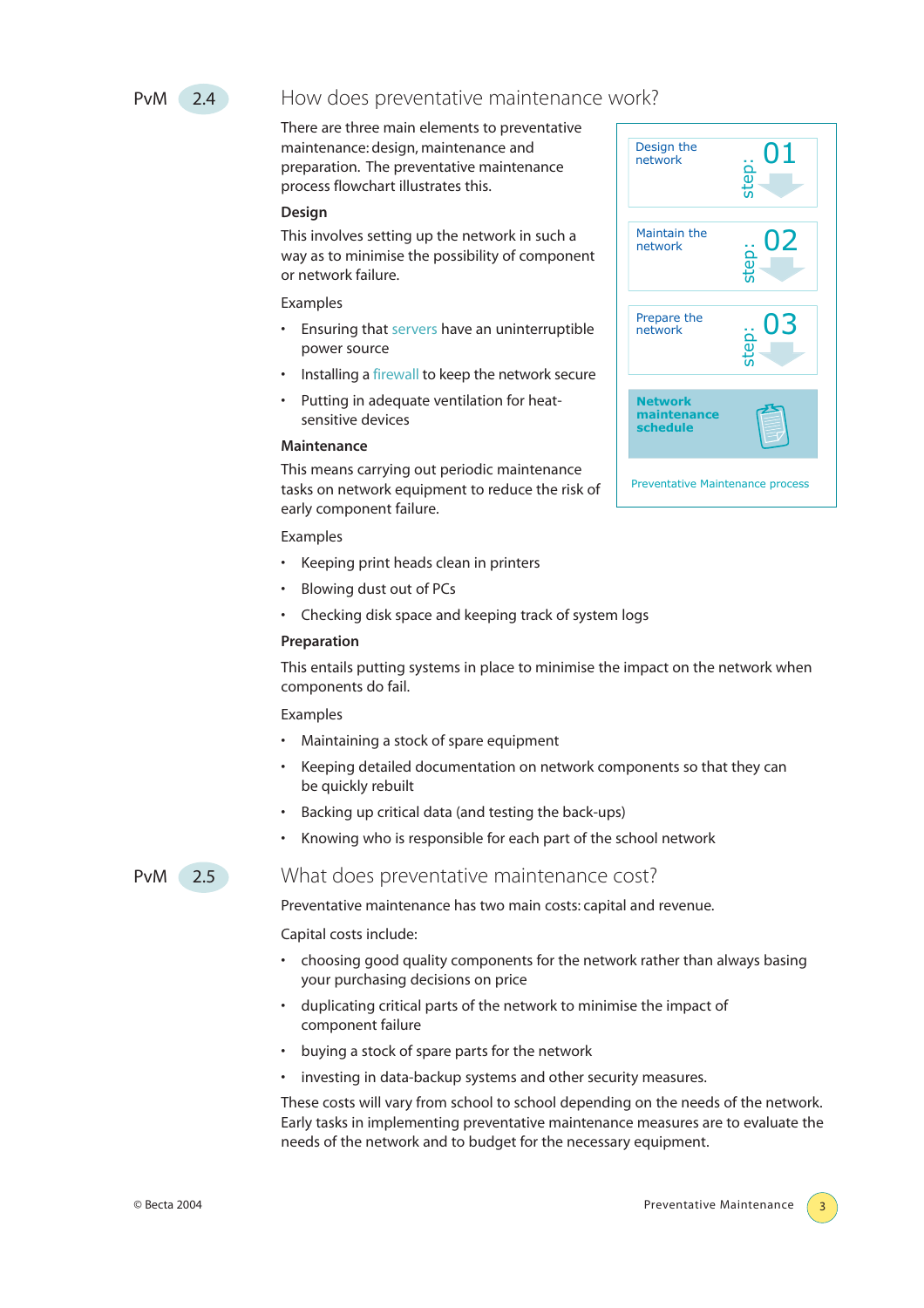Revenue costs include the need to provide technical support personnel to carry out maintenance tasks. A good rule of thumb is to have one technician for every 150 pieces of equipment. Provision may be:

- an onsite technician or technicians
- technical support shared with other schools
- technicians provided via a support contract with an outside agency.

In all cases it is important to ensure:

- coverage for holidays and sicknesses
- clear understanding of the range of tasks to be performed in order to prevent problems
- implementation of an agreed, documented programme of preventative maintenance.

# **PvM 3 Implementation guide**

# PvM 3.1 What needs to be done?

As described in the overall FITS implementation approach, we recommend a phased approach to implementing new processes.





Our aim is to help you begin to remove some of the unpredictability by introducing best practice processes in small steps and so begin to realise the benefits as quickly as possible.

To ensure maximum network reliability, each of the three elements of preventative maintenance needs to be addressed:

#### **Design**

Set up the network in such a way as to minimise the possibility of component or network failure. This includes ensuring that all critical equipment is protected from failure and that the network is secure from malicious or accidental damage.

#### **Maintenance**

Carry out periodic maintenance tasks on network

#### **Preparation**

Put systems in place to minimise the impact on the network when components do fail. This includes maintaining a stock of spare equipment, keeping detailed documentation on network components and having a plan for remedial action.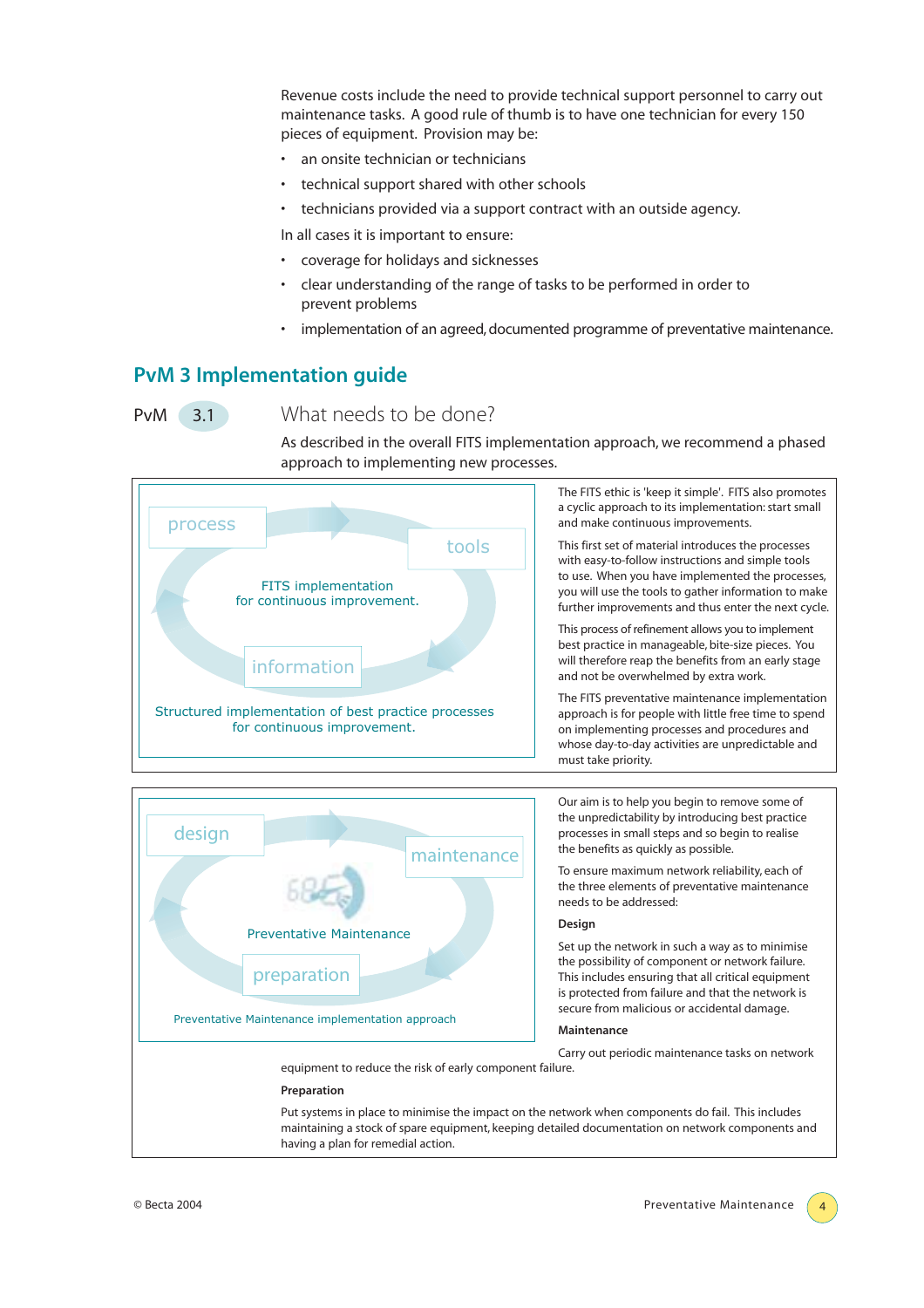# PvM 3.2 Who does it?

The person who is responsible for managing the school's ICT should work with the technician to implement preventative maintenance suitable for the school environment.

# PvM 3.3 Prepare to implement

Since preventative maintenance has three elements, you will need to have a plan to implement all three. The order, however, is not too important and which is the most urgent for your school situation will depend on a number of factors, including:

- current budget set aside for acquiring capital equipment
- age and state of the network infrastructure
- level of training and expertise of technical staff.

Start with design if:

- you are planning a new network or a major upgrade to an existing network
- you have particular concerns over network security
- the school does not already have network use policies in place.

Start with maintenance if:

- network performance is poor
- there is a higher-than-usual failure rate for network devices
- network equipment is old or of poor quality.

Start with preparation if:

- data is not currently backed up regularly
- the network is not clearly and fully documented
- responsibilities in the event of a failure are not clear.

PvM 3.4 Implement preventative maintenance

#### PvM (3.4.1) Design your network

There are three steps to designing a network to minimise the chance of failure:

- Do it right
- Duplicate it
- Document it

#### **Step 1 Do it right**

Allocating sufficient time to correct installation and set-up of network components is the most effective element of preventative maintenance. No matter if equipment is supposed to work, could work, or even has worked in the past, it cannot be considered correctly installed until it has been adequately tested.

#### **So what do I do?**

- Before making any changes to your network, plan the changes on paper.
- Install a firewall (see Appendix G).
- Install antivirus software (see Appendix A).
- Check that the network equipment is installed in such a way as to minimise the chances of physical damage.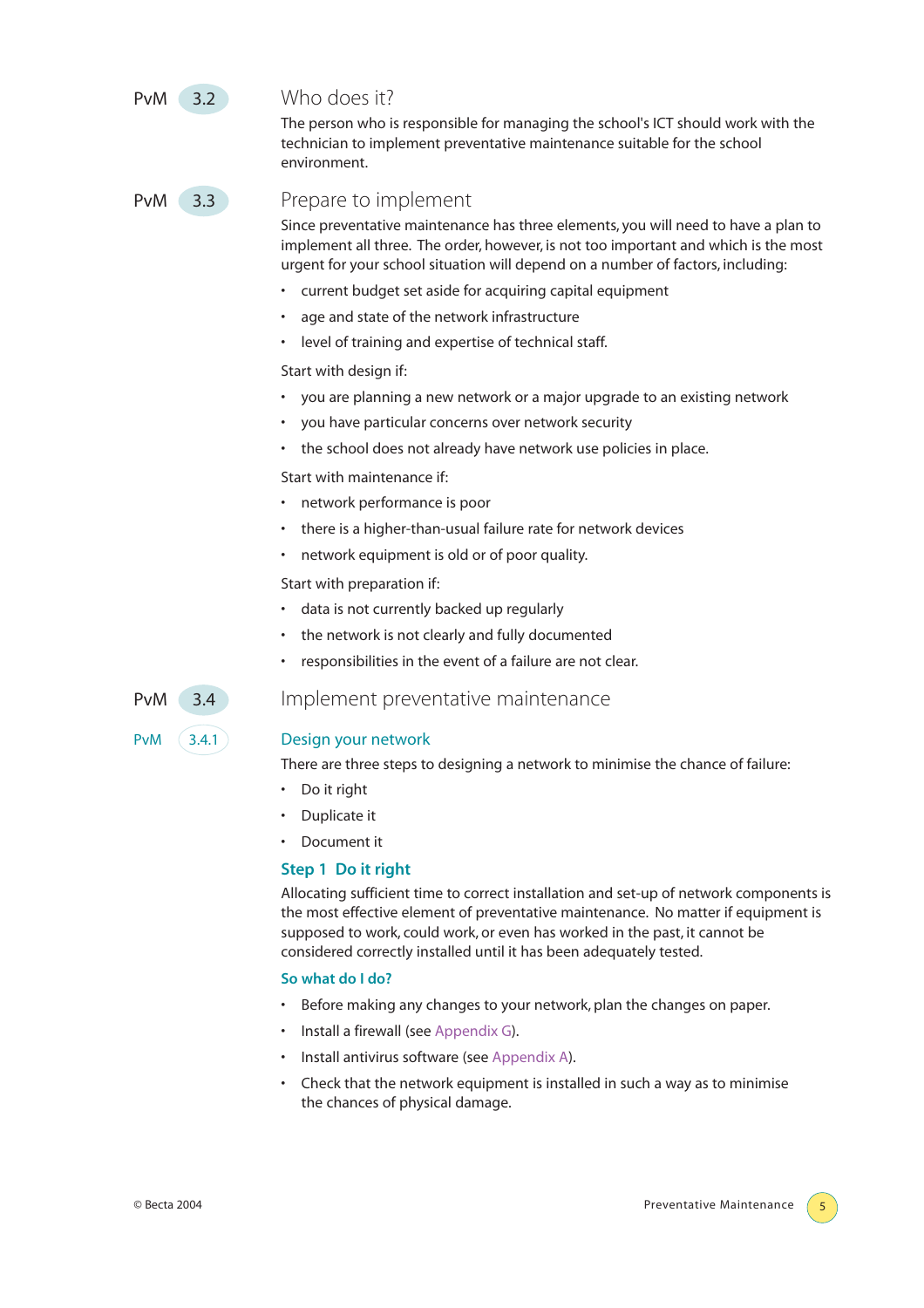#### **Step 2 Duplicate it**

Once any network element has been installed and tested, then duplicate it wherever possible. There are three areas of duplication to keep in mind: installed equipment, redundancy and implementation.

#### **Installed equipment**

For each type of device on your network consider buying an exactly matching spare item. The main advantage is to provide a means to quickly replace a faulty or suspect device. This may not always be possible for more expensive items and is probably more appropriate where you have multiple items such as workstations installed. When determining what spare equipment to purchase, consider the following questions:

- How critical is the device? Can your network manage without it? And for how long?
- How many devices of this type are there? Is it possible to reconfigure (borrow) existing equipment to temporarily cover the loss?
- Can you have a reciprocal arrangement with other local schools?

#### **Redundancy**

Wherever possible, copy data. Consider keeping data only on the server and install a RAID array (see Appendix E) to ensure that data is not lost.

Connections should be resilient to failure. Consider how data might travel around the network if cables are damaged or a switch fails. Are there multiple paths to each device? Are there fallbacks for the internet connection?

#### **Implementation**

Where possible, configure items the same way. Create a software image of a workstation that you know is working well and use it to build new (and repair faulty) workstations.

Doing something the same way every time has several benefits.

- You achieve quicker and more thorough testing of the configuration.
- If you do something the same way each time, the configuration gets fully tested until all the issues can be resolved and the set up is as smooth as it can be. The more testing you perform, the sooner any problems should show up and the easier it is to make things right.
- Fixes and upgrades are easier.
- When there is a requirement to fix or upgrade a component, it is far easier to do it for one configuration than it is for multiple variants.

By doing it as right as possible the first time, you can make components work better for longer periods of time than if you implement 'quick and dirty' shortcuts. Duplicating implementations allows configurations to be tested more quickly and thoroughly than doing custom configurations, and it makes fixes and upgrades much easier to implement.

#### **So what do I do?**

- Ensure that all critical network components have duplication or fail-safe built in (see Appendix I).
- Set up a RAID system (see Appendix E).
- Implement a backup-and-restore process for all data on your network (see Appendix B).
- Develop an image for computers on your network and use that image to install new computers.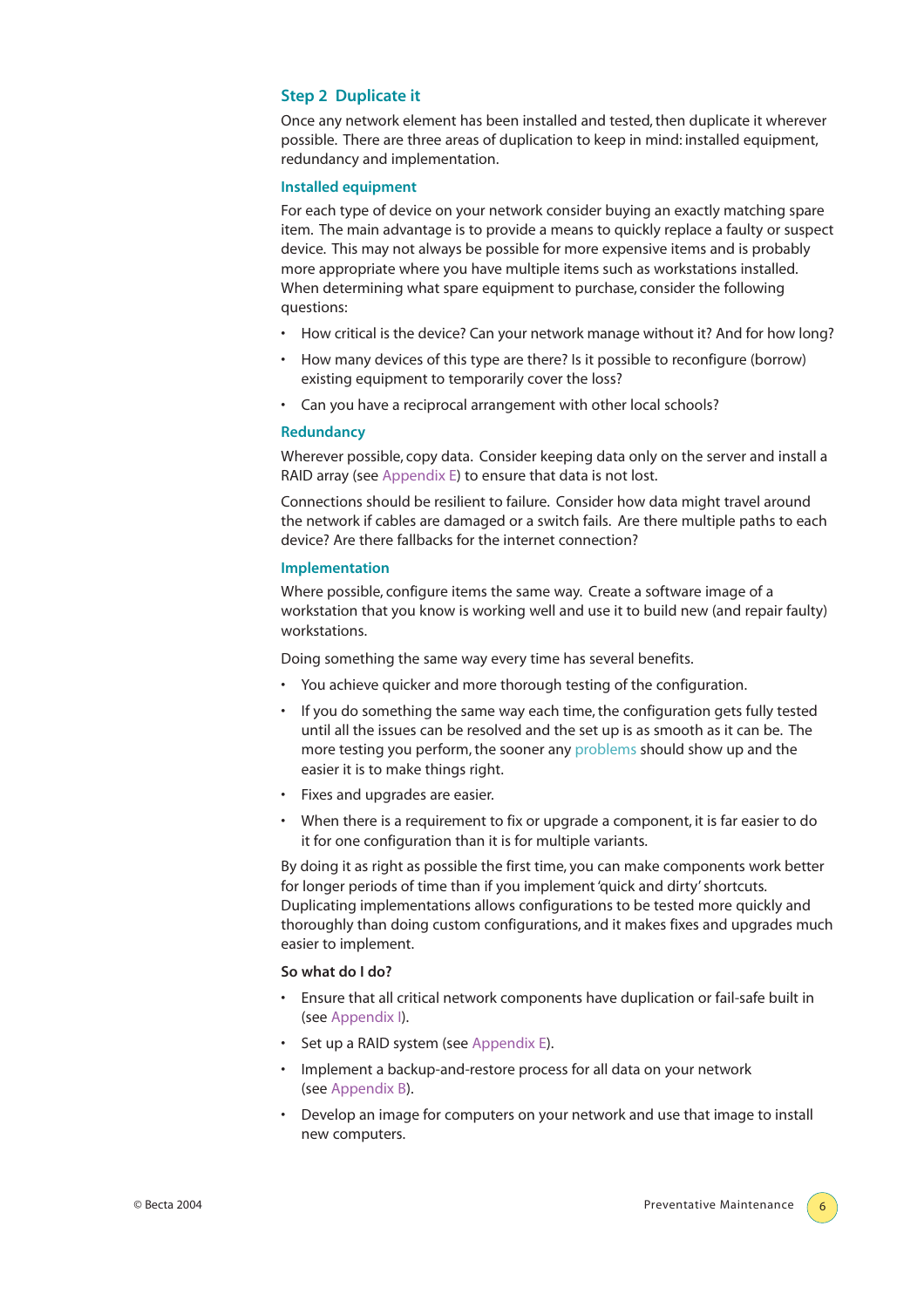#### **Step 3 Document it**

Documenting the configuration of your network and the set up of its components gives you a strong base from which maintain, upgrade and fix it.

Unless there is access to a great deal of information about each component of a network, it is almost impossible to maintain it.

- If you don't know which directory an application is in, how can you upgrade it?
- If you don't know what the address settings are for the network interface card (NIC), how can you configure the new network driver?
- If you don't know which make and model of NIC the computer has, how can you know what driver to use, let alone how to configure it?
- If you don't know where the network outlets are and what their numbers are, how can you move or add equipment?

This information has to be known in order for there to be any maintenance of the system. It can either be done on an ongoing, systematic basis, or else be done in a panic at the last minute. One way or the other, you have to write down the information before you can make any plans, purchase any equipment, or implement any fixes or changes. Having it in your head is not enough.

Documenting a system is not a one-time affair. The network keeps changing and it is important to keep track of its current status. Use FITS Change Management to ensure that all ICT infrastructure changes you make minimise the possibility of introducing additional incidents and problems. Change Management will also help you keep your ICT equipment records up to date in your configuration-management database. There is no hyphen between configuration and management.

If you do it right, duplicate it and document it, there is every reason to expect a reasonably well running and maintainable network. Even if you don't do it right or duplicate it, you have a good chance of ultimate success as long as you document what you are doing. The more documenting you do, the more reliable and maintainable your network becomes. The less documenting you do, the less reliable and maintainable your network becomes.

#### **So what do I do?**

- Collect together in one safe place all manufacturers' manuals and instructions that came with the equipment. Cross-reference each document to the equipment to which it relates.
- Create physical topology and logical topology maps of the network set up.
- Manage any ICT infrastructure changes to the network components, layout or set up (see Change Management).

#### PvM (3.4.2) Maintain your network

A network is not just computers; network maintenance is therefore not just concerned with blowing dust out of PCs. Each component of the network (cabling, server, workstation, peripheral and so on) has its own special usage and maintenance concerns that must be dealt with in order to provide maximum network reliability.

Items that require regular attention include:

- maintaining PC workstations
- maintaining Apple workstations (see Appendix C)
- maintaining servers (see Appendix D)
- maintaining printers and scanners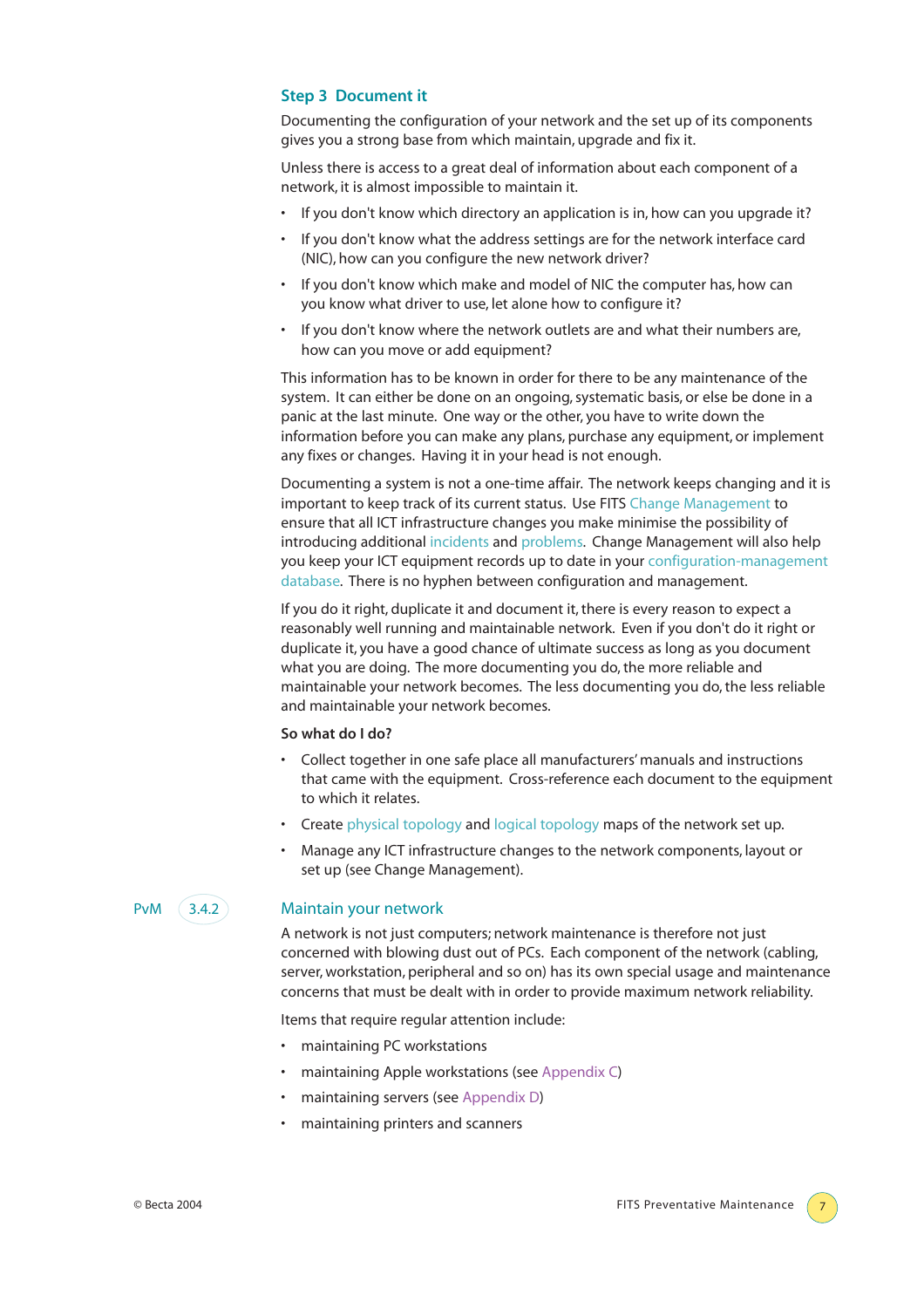- maintaining switches, hubs and routers (see Appendix F)
- maintaining cabling.

#### **So what do I do?**

Set up a maintenance schedule for the network components and identify responsibility for carrying out the listed tasks (see Appendix H).

### PvM 3.4.3 Prepare your network for failure

While proper preventative maintenance of any sort provides the opportunity to detect and correct problems before they become incidents, it cannot prevent all failures. However, by following the advice in this guide you will be able to establish an effective preventative maintenance programme that will minimise the effects of problems when they do occur. It will also put you in a position to rectify incidents with a minimum of fuss, outlay and disruption to the users of your network.

#### **So what do I do?**

There are measures you can take to ensure that, when components fail, you can repair the network in the fastest possible time. These include:

- maintaining a stock of spare equipment (see Appendix I)
- using Configuration Management to keep detailed documentation on network components so that you can quickly rebuild them
- backing up critical data and testing the back-ups (see Appendix B)
- using Service Level Management to identify who is responsible for what.

# PvM 3.5 Review the implementation

To be effective, your preventative maintenance programme needs to be built on a strong foundation of:

- doing the job right the first time
- duplicating systems and installations whenever possible
- documenting all configurations and procedures.

If you cannot get everything done exactly right, then by duplicating your work you can simplify debugging and upgrading. If you are unable to achieve duplication, then by documenting everything you do, you can understand the scope of what you're dealing with before you try to implement changes or repairs. Without ocumentation, you will waste much effort during maintenance, upgrades or disaster recovery.

How can you be sure the measures you have put in place are effective?

- Measure, over time, the results of the Incident Management process. You should see the number of incidents fall.
- Check the output from the Problem Management process. You should see a drop in recurring problems.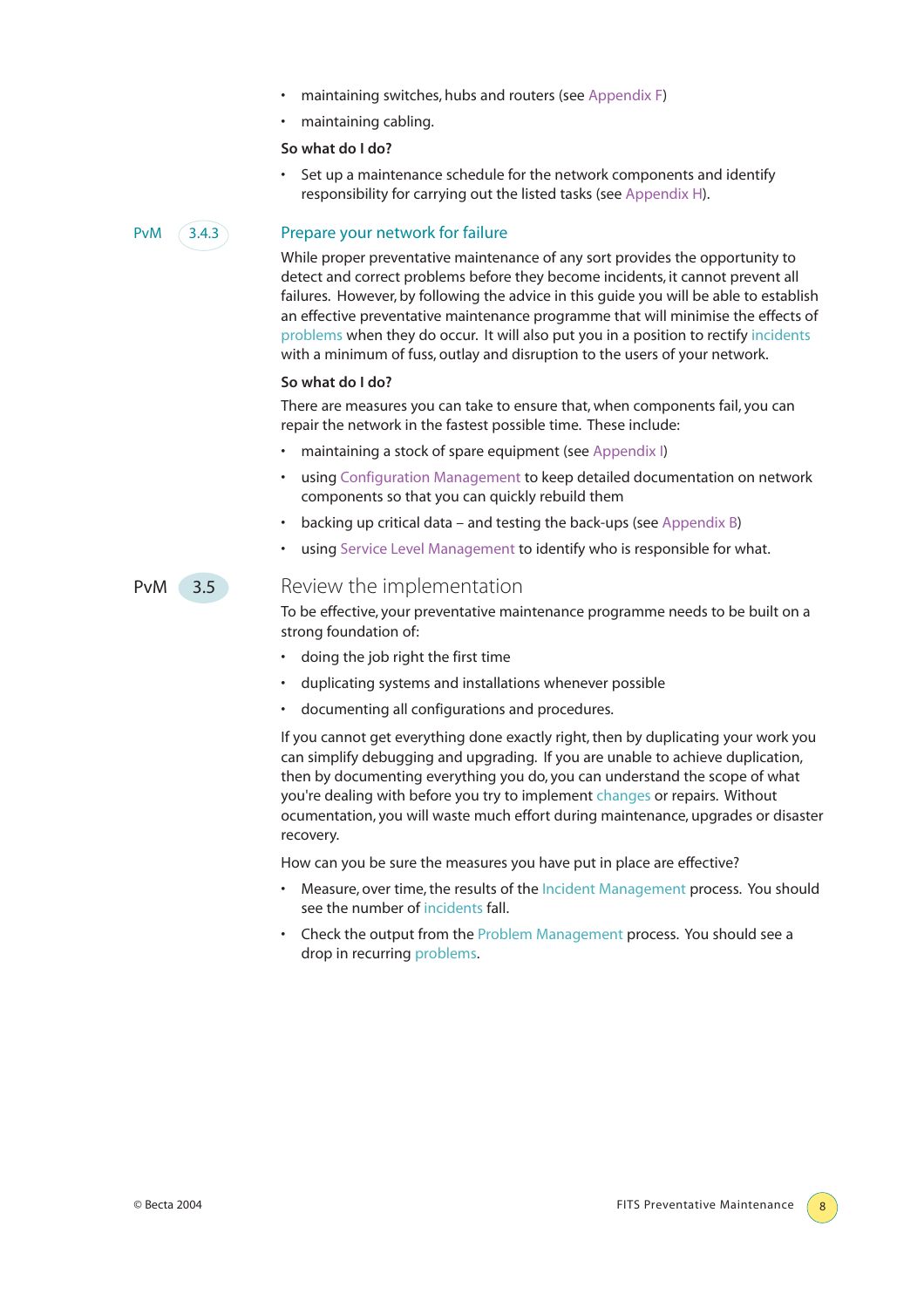# **PvM 4 Operations guide**

### PvM 4.1 What needs to be done?

Once you have developed a preventative maintenance schedule for the network in your school, it is important to ensure that the tasks listed on the schedule are carried out. The actual maintenance tasks will be determined by the type and quantity of equipment covered by the schedule.

Any errors discovered during routine maintenance tasks should be reported as incidents to ensure that records of their detection, diagnosis and resolution are kept.

You should ensure that any changes to the network are reflected in changes to the maintenance schedule.

### PvM 4.2 When does it need to be done?

The frequency of maintenance activities will also be determined by the type and quantity of equipment covered by the schedule. The following list is only a rough guide to appropriate timings for general activities.

- Daily
- **Weekly**
- Monthly
- **Quarterly**
- Annually

The list is for guidance only and details of how to perform the tasks may be found in the Appendices. The actual frequency of tasks needs to be customised for use in your school and will be determined by factors such as:

- particularly heavy use of devices
- manufacturer's advice for specific devices
- the environment in which the equipment is used or stored
- the quality (robustness) of the equipment
- experience of previous preventative maintenance activities (some devices are best left alone).

#### **Daily**

• Check server error and usage logs to identify potential problems.

#### **Weekly**

- Check disk space on servers.
- Clean paper dust out of printers.
- Ensure that antivirus software is up to date.

#### **Monthly**

• Check batteries on laptops and mobile devices.

#### **Quarterly**

- Clean dust out of workstations.
- Clean keyboards, mice and other moving parts.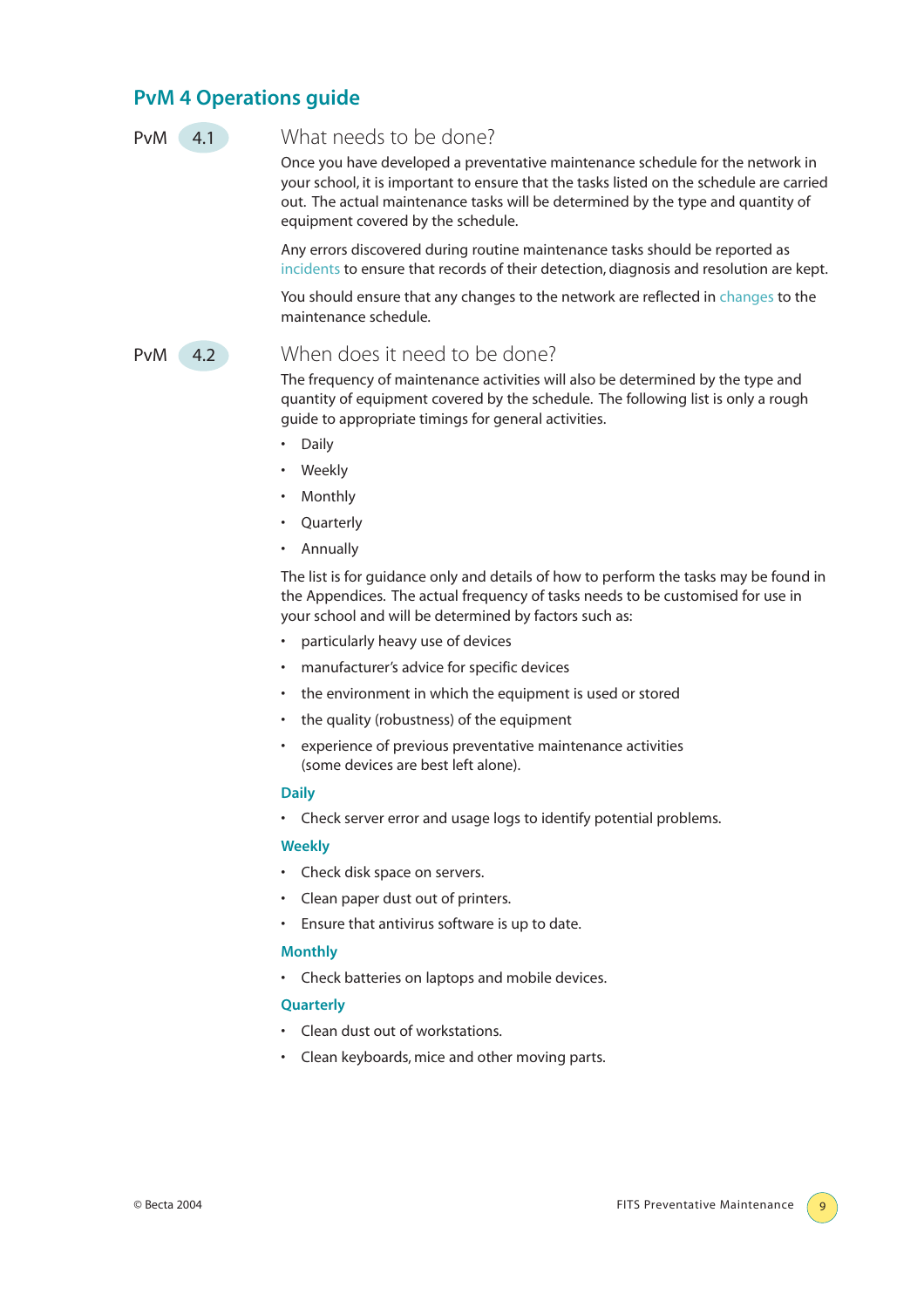|     |     | Test uninterruptible power supplies.<br>Check network wiring.<br>$\bullet$<br>Review the effectiveness of the preventative maintenance programme.                                                                                                                                                                                                                                                                                                                                 |
|-----|-----|-----------------------------------------------------------------------------------------------------------------------------------------------------------------------------------------------------------------------------------------------------------------------------------------------------------------------------------------------------------------------------------------------------------------------------------------------------------------------------------|
| PvM | 4.3 | Who does it?<br>The person who carries out technical support in the school should perform the<br>above tasks. Some of these tasks require technical expertise and a thorough<br>understanding of network technologies.                                                                                                                                                                                                                                                            |
| PvM | 4.4 | How is it measured?<br>The technical support staff along with the school leadership team should conduct an<br>annual review of the suitability and cost effectiveness of the preventative<br>maintenance programme.                                                                                                                                                                                                                                                               |
|     |     | Check the number of incidents reported to see if an effective preventative<br>maintenance programme shows a decline in incidents raised by users and a rise in<br>incidents resulting from problems uncovered during maintenance activities. Any<br>recurring problems not eliminated by the preventative maintenance programme<br>should be investigated to see if any underlying trends can be identified. This may<br>lead to a change of maintenance activities or frequency. |
| PvM | 4.5 | Resources<br>For these resources see the Appendices.<br>Maintaining Apple workstations (Appendix C)                                                                                                                                                                                                                                                                                                                                                                               |

- Maintaining servers (Appendix D)
- Maintaining switches, hubs and routers (Appendix F)

# **PvM 5 Review of Preventative Maintenance**

**Annually**

The purpose of this section is to help you review your implementation and ongoing operation of preventative maintenance, check your understanding of the process, examine what a successful implementation should look like and what you should have achieved by introducing it into your school. This will help you to assess how successful its introduction has been and point you back to the relevant sections in the Preventative Maintenance process that you should revisit to make improvements, if these are necessary.

> Start by reading the sections included in the recap of Preventative Maintenance. When you have refreshed your memory and considered your own implementation alongside these descriptions, work through the checklist to identify any areas that you should revisit and perhaps re-implement or reinforce.

# **PvM** 5.1 Recap of Preventative Maintenance

In preventative maintenance we explained the importance of, as far as possible, preventing the components on your network from failing; to minimise the number of incidents reported; and to improve the reliability and availability of ICT to users in the school.

We gave you an overview of preventative maintenance and an implementation guide giving step-by-step instructions to help you implement a preventative maintenance process that we believe is appropriate for the needs of schools. An operations guide gave you a list of ongoing activities that the process requires in order for you to keep it going and to reap the benefits.

Check your understanding of the process by following PvM 5.1.1 to PvM 5.1.4 below.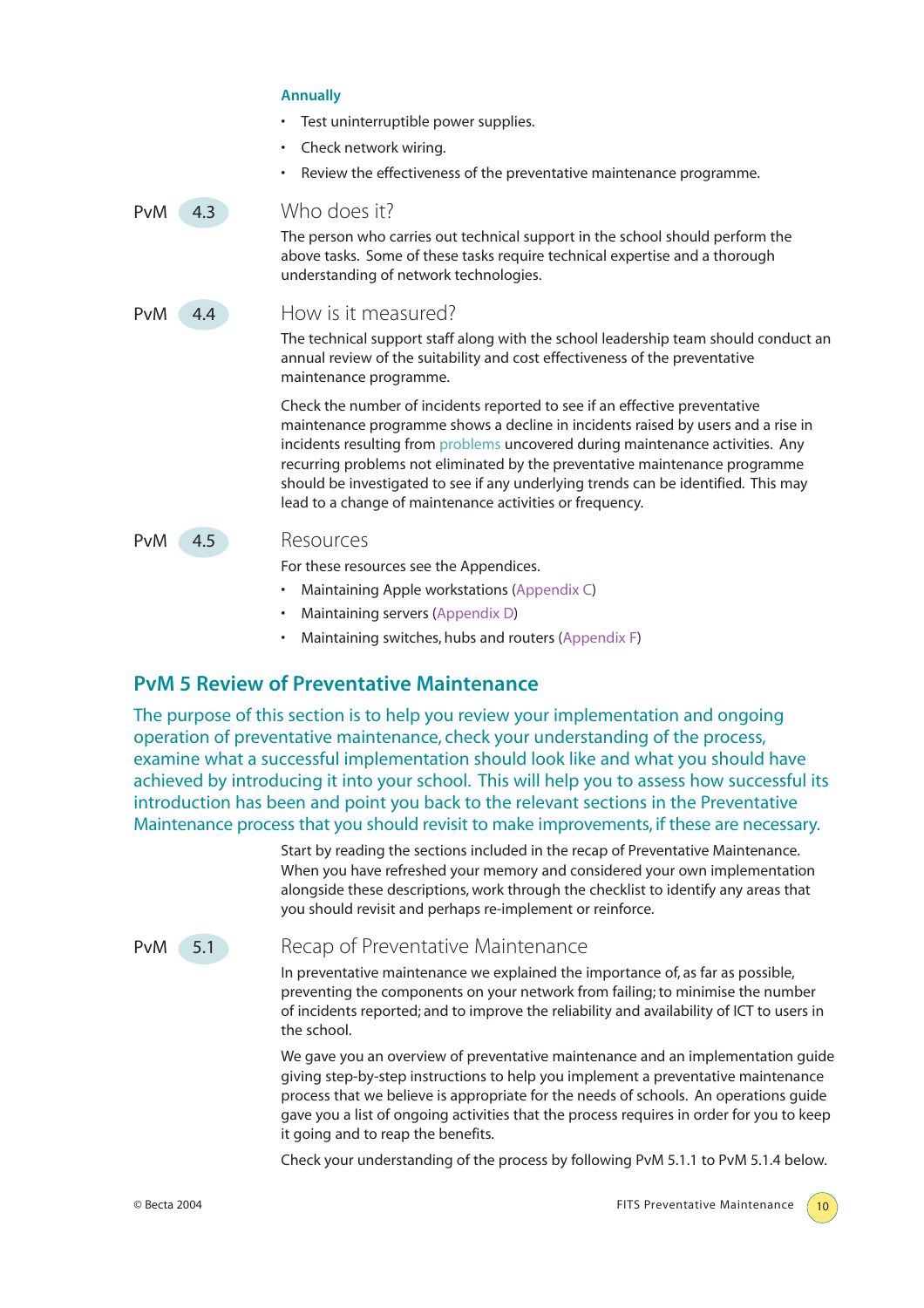# PvM  $(5.1.1)$  Preventative Maintenance summary

| <b>Step</b>                        | <b>Tasks</b>                                                                                                                                                                                                                                          |
|------------------------------------|-------------------------------------------------------------------------------------------------------------------------------------------------------------------------------------------------------------------------------------------------------|
|                                    | The three Ds of designing your network<br>Do it right – the correct installation and set-up of network components is the<br>1                                                                                                                         |
| <b>Design your</b><br>network.     | most effective element of preventative maintenance, so:                                                                                                                                                                                               |
|                                    | plan properly any changes to your network                                                                                                                                                                                                             |
|                                    | install a firewall for internet and WAN connections<br>$\bullet$                                                                                                                                                                                      |
|                                    | install antivirus software with up-to-date definition files                                                                                                                                                                                           |
|                                    | minimise the possibility of physical damage to network equipment.                                                                                                                                                                                     |
|                                    | Duplicate it - your network equipment - wherever possible, so:<br>2                                                                                                                                                                                   |
|                                    | for each type of device on your network consider buying a matching<br>spare for quick replacement                                                                                                                                                     |
|                                    | consider redundancy for critical equipment such as RAID for servers,<br>$\bullet$<br>multiple paths for network traffic or back-up internet connections                                                                                               |
|                                    | consider duplicating configurations for workstations by creating a<br>$\bullet$<br>standard software image.                                                                                                                                           |
|                                    | Document it - know what you need to maintain, so:<br>3                                                                                                                                                                                                |
|                                    | collect together all manufacturers' manuals and instructions<br>٠                                                                                                                                                                                     |
|                                    | create physical and logical topology maps of the network                                                                                                                                                                                              |
|                                    | manage ICT infrastructure changes to network components, layout or<br>set-up.                                                                                                                                                                         |
| <b>Maintain your</b><br>network    | Each component of your network has its own special usage and maintenance<br>concerns that you must deal with in order to provide maximum network reliability.<br>A maintenance schedule is a useful tool to help you maintain your network regularly. |
|                                    | Even with a sound preventative maintenance schedule, failures will still occur.<br>There are measures you can take to ensure that, when components do fail, you can<br>repair the network in the fastest time possible. These include:                |
| <b>Prepare your</b><br>network for | making sure that you know when something has failed by using network<br>٠<br>monitoring or through incident reports                                                                                                                                   |
| failure                            | maintaining a stock of spare equipment                                                                                                                                                                                                                |
|                                    | storing detailed documentation on network components                                                                                                                                                                                                  |
|                                    | backing up critical data                                                                                                                                                                                                                              |
|                                    | identifying who is responsible for preventative maintenance.                                                                                                                                                                                          |
| 5.1.2<br>PvM                       | What you should expect now that you have implemented Preventative<br>Maintenance                                                                                                                                                                      |
|                                    | A regular maintenance schedule for the components of the network should be<br>in place and followed.                                                                                                                                                  |
|                                    | Your network gets very few major network outages, which means higher<br>availability for the ICT users.                                                                                                                                               |
|                                    | You experience minimal occurrences of virus infection and malicious attack<br>by hackers.                                                                                                                                                             |
|                                    | You have spare equipment you can use to resolve some incidents.                                                                                                                                                                                       |

• Your network components have increased life expectancy.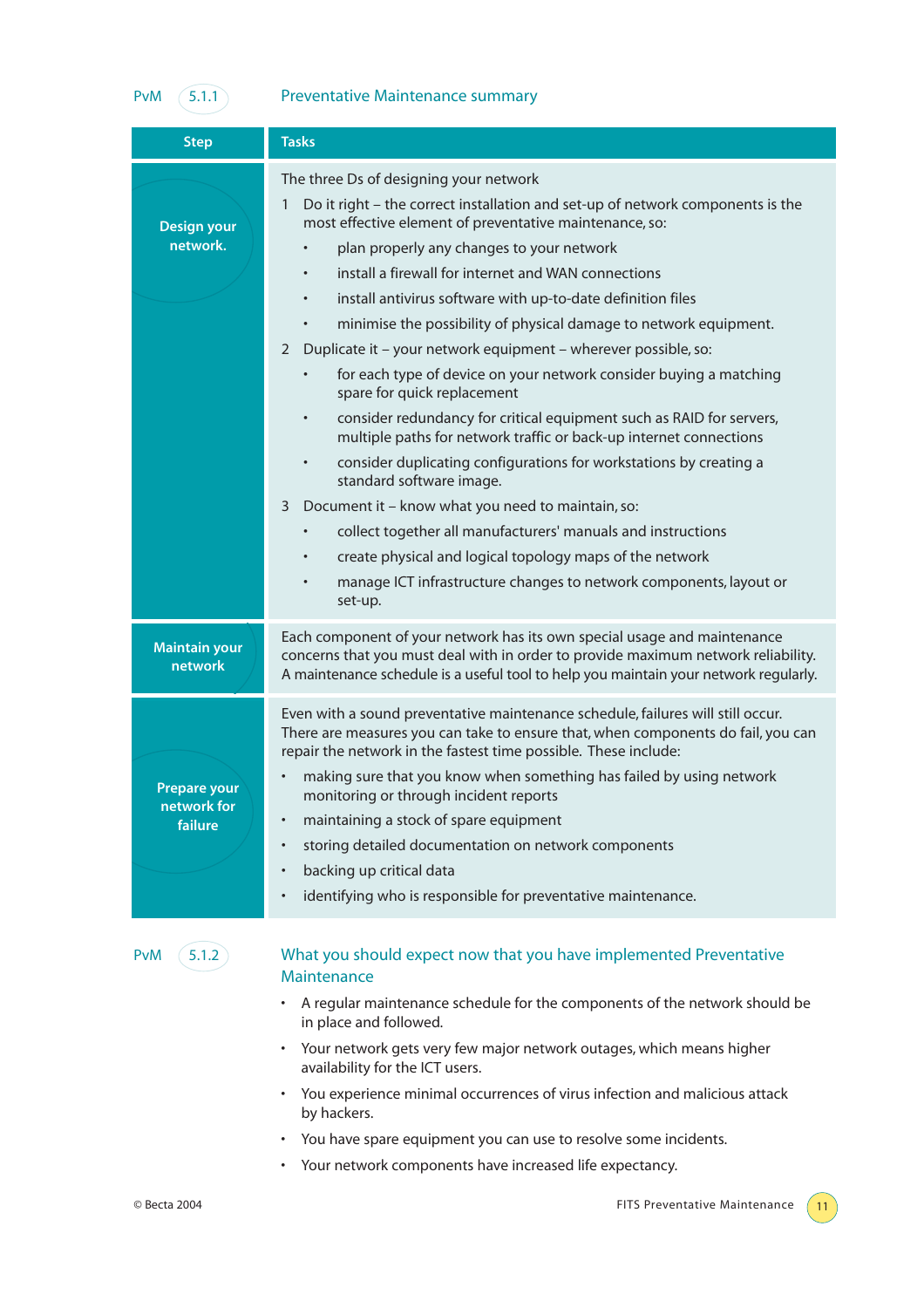

#### PvM 5.1.3 What you should have achieved through Preventative Maintenance

- Because you implement redundancy in critical equipment such as servers, network paths and internet connections, your network experiences fewer major outages.
- Using your own spare network components enables you to resolve incidents quickly by replacing faulty hardware.
- You have protected your network by putting a firewall in place to stop malicious attacks.
- You have protected your network by putting antivirus software in place to stop attacks by viruses, worms and Trojan horses.
- There will be fewer failures caused by ICT infrastructure changes if a change management process is used alongside preventative maintenance.
- Your network suffers fewer failures caused by environmental and physical damage.
- You have improved the life expectancy and reliability of network components, which reduces the cost of replacing equipment.

#### $PVM$   $(5.1.4)$  Benefits of having implemented Preventative Maintenance

- You can provide a stable and reliable network as a result of the correct installation and set-up of network components.
- A firewall protects your network from any attack through your internet connection.
- Antivirus software protects your network from viruses, worms and Trojan horses.
- Any hardware failures will have minimal impact on the availability of the ICT services because you have duplicated your critical network equipment and components.
- In the event of a hardware failure, your store of spare equipment allows you to swap out the faulty item and restore the ICT service quickly.
- A regular maintenance schedule has increased the reliability and lifetime of your network equipment.
- A regular back-up schedule ensures that you are able to restore data in cases of data loss caused by network failure.

#### PvM 5.2 Checklist

Use this checklist to identify any areas of preventative maintenance that have not been entirely successful. Then reinforce them by revisiting and re-implementing the relevant section of the FITS process.

| <b>Characteristics of a successful implementation</b>                                                           | FITS section to revisit if implementation<br>has not yet been successful                                          |  |  |
|-----------------------------------------------------------------------------------------------------------------|-------------------------------------------------------------------------------------------------------------------|--|--|
| A firewall is in place for internet and WAN connections.                                                        | Design your network Step 1<br>PvM 3.4.1<br>Appendix G Installing a firewall                                       |  |  |
| Antivirus software is in place and regularly updated to<br>protect all servers and workstations on the network. | Design your network Step 1<br>PvM 3.4.1<br>Appendix A Installing antivirus software                               |  |  |
| Duplication and fail-safe are built into all critical network<br>components.                                    | PvM 3.4.1<br>Design your network Step 2<br>Developing fail-safes<br>Appendix I<br>Appendix E Set up a RAID system |  |  |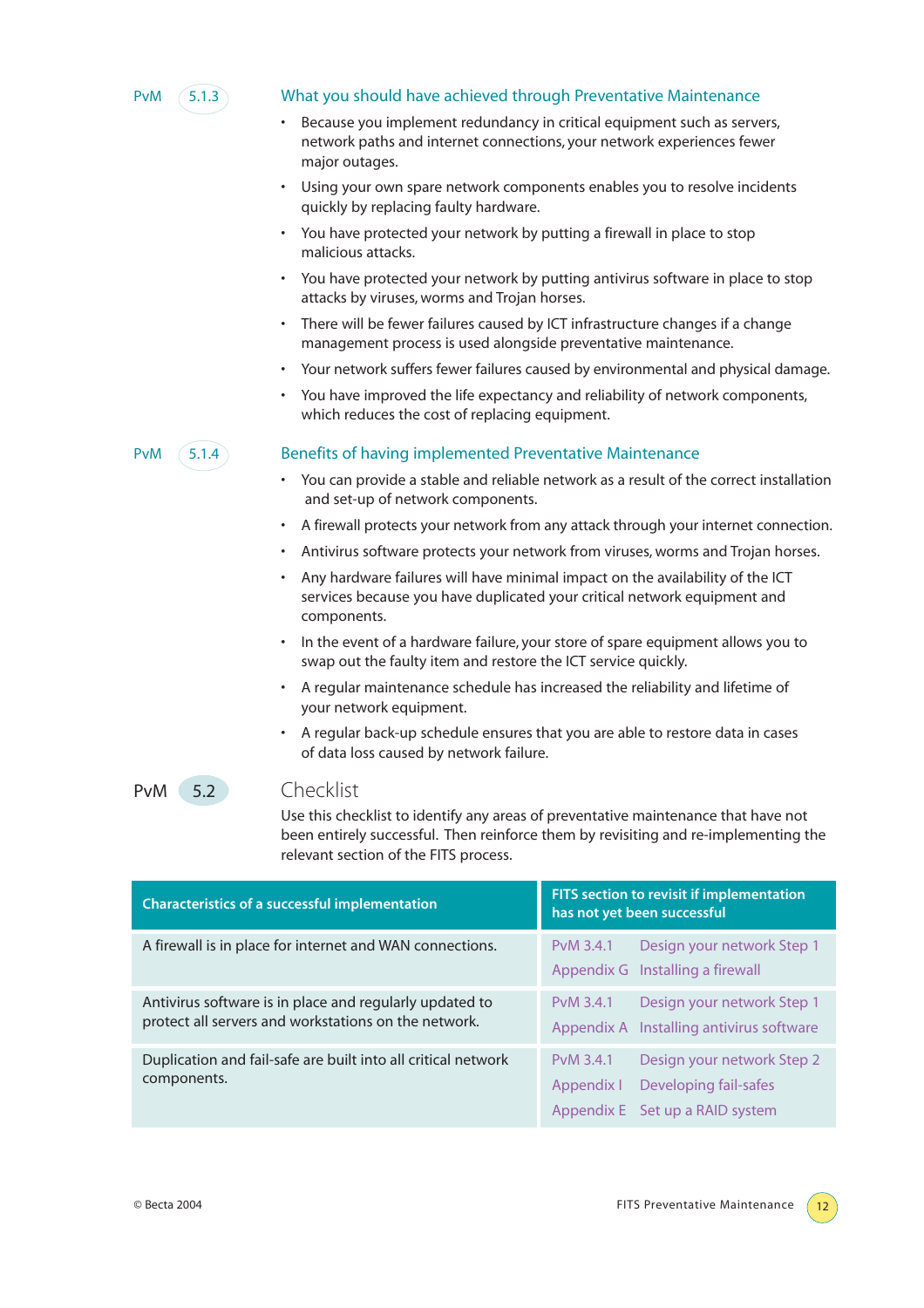| <b>Characteristics of a successful implementation</b>                                      | FITS section to revisit if implementation<br>has not yet been successful |                                                                                                                                                                                   |  |
|--------------------------------------------------------------------------------------------|--------------------------------------------------------------------------|-----------------------------------------------------------------------------------------------------------------------------------------------------------------------------------|--|
| You have implemented a backup-and-restore process for<br>all data on your network.         | PvM 3.4.1<br>Appendix B                                                  | Design your network Step 2<br>Implementing a backup-and<br>-restore process                                                                                                       |  |
| You have documented the configuration of your network<br>and the set-up of its components. | PvM 3.4.1<br>See also                                                    | Design your network Step 3<br><b>Network Monitoring NM3.3</b><br><b>Implement Step 1</b>                                                                                          |  |
| A maintenance schedule for the network components is<br>in operation.                      | Appendix D<br>Appendix C                                                 | Appendix H Setting up a maintenance<br>schedule<br><b>Maintaining servers</b><br>Appendix F Maintaining switches, hubs<br>and routers<br><b>Maintaining Apple</b><br>workstations |  |

If the above characteristics are all true of your school, congratulations on implementing a successful preventative maintenance process! The next steps for you are to continue operating the process as described in the Preventative Maintenance operations guide (PvM 4) and establish the process firmly. Work through this checklist at regular intervals to help you check that everyone responsible continues to carry out all aspects of the process. You can then refer to the relevant sections above to address any shortfalls as they arise.

# **Appendices**

# PvM Appendix A Installing antivirus software

#### **What is a virus?**

A virus is a program or piece of code loaded onto your computer without your knowledge that runs against your wishes. Viruses can replicate themselves. All computer viruses are manmade.

#### **Types of virus and virus-like programs**

#### **Viruses**

A virus is a manmade program or piece of code that causes an unexpected, usually negative, event. Viruses are often disguised games or images with clever marketing titles. Even a simple virus is dangerous because it can quickly use all available memory and bring your system to a halt. An even more dangerous type of virus is one capable of bypassing security systems to transmit itself across networks.

#### **Worms**

Computer worms are viruses that reside in the active memory of a computer and duplicate themselves. They may send copies of themselves to other computers through email or internet relay chat (IRC). A worm is a special type of virus that can replicate itself and use memory, but it cannot attach itself to other programs.

#### **Trojan horses**

A Trojan horse program is a malicious program that pretends to be a benign application but which purposely does something the user does not expect. Although not a true virus, since it does not replicate, a Trojan horse can be just as destructive as a virus.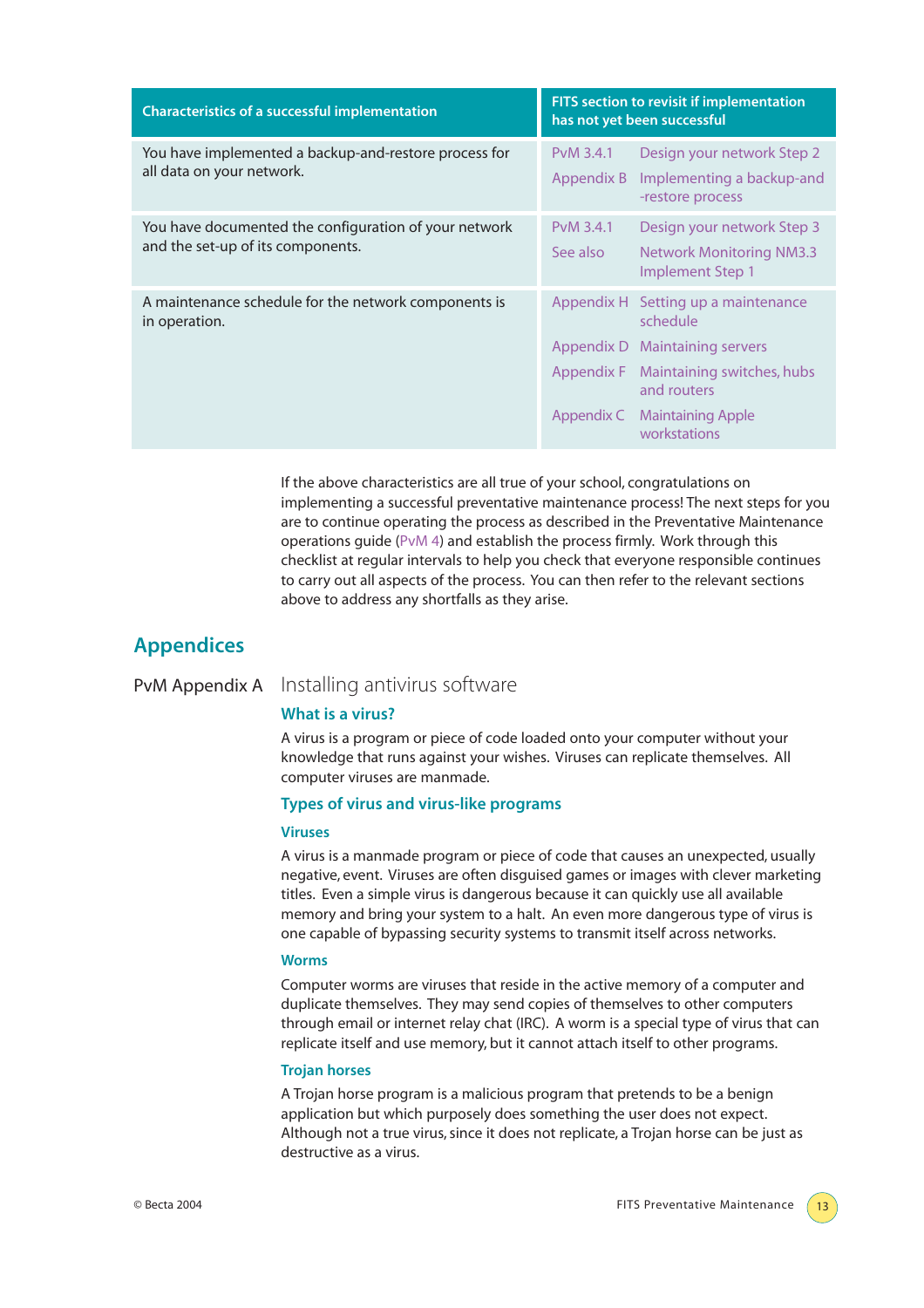#### **How a network can become infected with a virus**

The widespread adoption of email through the years has been accompanied by the development of malicious code – that is, email viruses and attacks. Email has provided hackers and crackers with an easy way to distribute harmful content to internal networks. School networks have been breached by worms and viruses, as well as by crackers, through the use of email. Hackers can easily breach the protection offered by a firewall by tunnelling through the email protocol. A typical firewall cannot protect against such email attacks, because it does not analyse email and its contents.

Because email messages can include file attachments, hackers can send infected files and hope that the recipient will open them, as happened with Melissa and Manwella. Yet other methods exist which allow a skilled and possibly malevolent hacker to inject code through email and run custom-made applications automatically while the end user reads the email text. Such problems have been around since the use of HTML in email and have been exploited by notorious worms such as the KaKworm, BubbleBoy and Nimda.

#### **Methods that may be used to attack your email system**

- Attachments with malicious content
- Emails with malformed MIME headers
- HTML mail with embedded scripts
- Malicious ActiveX controls and Java applets

Although most viruses gain access to your network via email, they may also be introduced via a floppy disk or CD-ROM containing a virus.

#### **What is antivirus software?**

A piece of antivirus software is a program that runs on a computer to detect and neutralise viruses and worms. You can either run the software from time to time (typically at boot time) to detect viruses or leave it running continuously on the computer to provide a higher level of protection.

#### **Why install antivirus software?**

Because computers on a network are connected together, a virus on one workstation can easily spread around the network and cause serious damage. The only prudent response to this risk is to prevent viruses getting onto your network in the first place. Antivirus software is the tool you need to combat this threat. Without antivirus software installed, your network is vulnerable to serious disruption and loss of data.

#### **Choosing antivirus software for your school**

There are several approaches to using antivirus software on school networks: access it online as required, load it on every workstation, install it only on key workstations and have it server based.

#### **Online – run as needed**

Antivirus software is not loaded on any workstation but is accessed online as required:

| <b>Advantages</b>                           | <b>Disadvantages</b>                                                                                              |
|---------------------------------------------|-------------------------------------------------------------------------------------------------------------------|
| Some online antivirus checkers are free.    | It may be time-consuming and slow to use.                                                                         |
| Every workstation can be covered.           | Heavy internet bandwidth is required.                                                                             |
| There is only a small load on workstations. | Checking is a one-off process - antivirus programs cannot<br>usually be left running to provide extra protection. |
|                                             | It requires active participation by the user of the workstation.                                                  |
|                                             | Use may result in internet pop-ups and unsolicited email.                                                         |
|                                             |                                                                                                                   |

This solution may be suitable for schools on a very limited budget.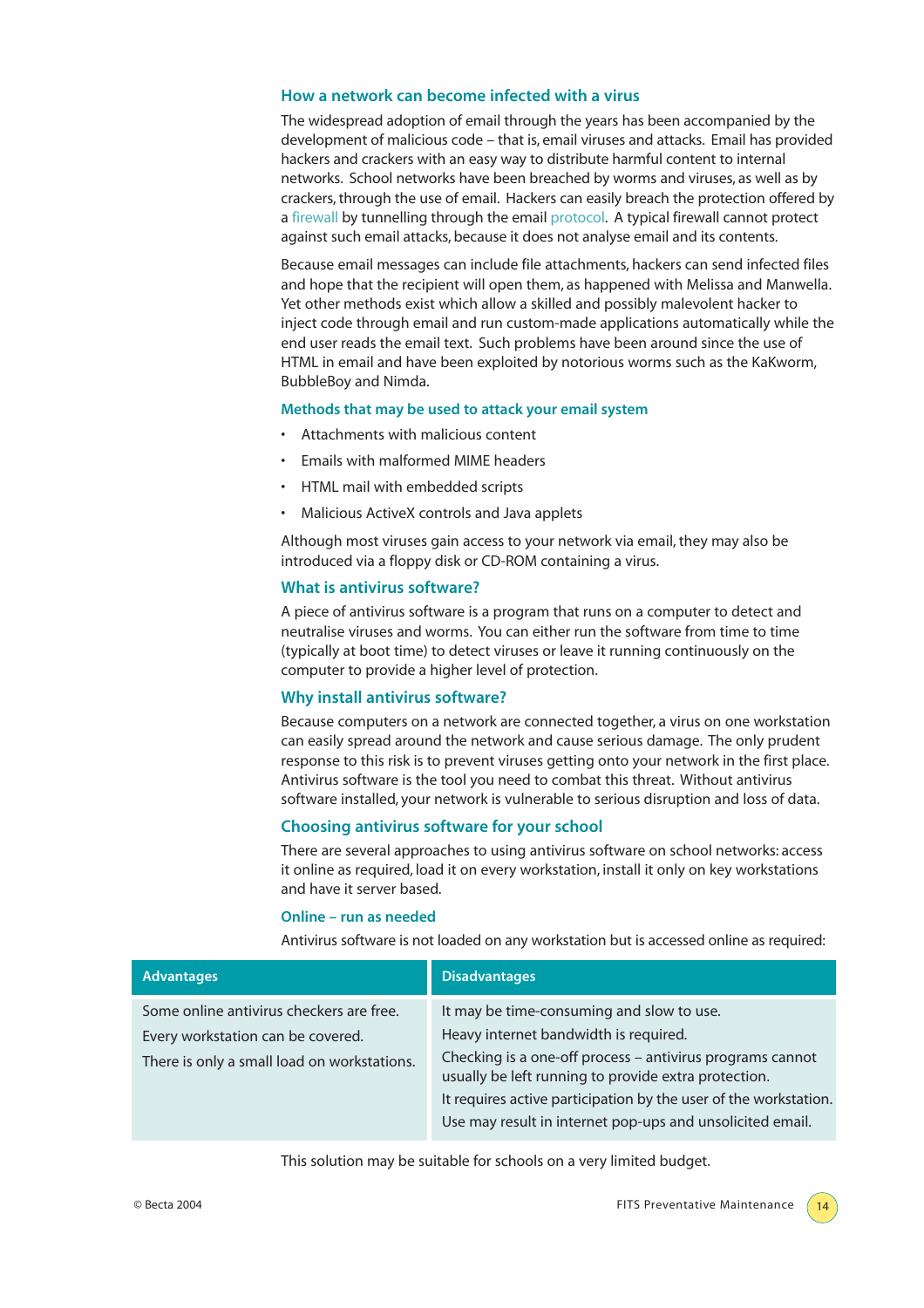#### **Every workstation**

Antivirus software is loaded on each workstation on your network:

| <b>Advantages</b>                                                                                 | Disadvantages                                                                                                                                                                                                        |
|---------------------------------------------------------------------------------------------------|----------------------------------------------------------------------------------------------------------------------------------------------------------------------------------------------------------------------|
| Every workstation is covered.<br>Viruses from floppy disks and CD-ROMs<br>can be easily detected. | It is expensive to buy licences for a large number of<br>workstations.<br>Each time the antivirus software is updated, you have to<br>load the updates on every workstation (this may be as often<br>as once a day). |

#### **Selected workstations**

Antivirus software is loaded on key workstations on your network:

| <b>Advantages</b>                                                                         | <b>Disadvantages</b>                                                                                                                                                                                                                                                                                                                                                                                                                                                         |  |  |
|-------------------------------------------------------------------------------------------|------------------------------------------------------------------------------------------------------------------------------------------------------------------------------------------------------------------------------------------------------------------------------------------------------------------------------------------------------------------------------------------------------------------------------------------------------------------------------|--|--|
| It is a less expensive option.<br>There are fewer workstation<br>installations to manage. | Only some workstations are covered.<br>Each time the antivirus software is updated, you have<br>$\bullet$<br>to load the updates on every antivirus-protected<br>workstation (this may be as often as once a day).<br>• You need to keep track of which workstations<br>are covered.<br>A separate clean workstation needs to be allocated for<br>checking out floppy disks and CD-ROMs before you load<br>them onto workstations without the antivirus software<br>on them. |  |  |

#### **Server based**

Antivirus software is loaded and controlled from a network server:

| <b>Advantages</b>                                                                                                                            | <b>Disadvantages</b>                                                             |  |  |
|----------------------------------------------------------------------------------------------------------------------------------------------|----------------------------------------------------------------------------------|--|--|
| Every workstation is covered.<br>It is not as expensive as buying<br>$\bullet$<br>individual licences for a large number<br>of workstations. | Server-based antivirus software is more expensive<br>than client-based software. |  |  |
| Viruses from floppy disks and<br>$\bullet$<br>CD-ROMs can be easily detected.                                                                |                                                                                  |  |  |
| Only one master copy of the antivirus<br>$\bullet$<br>software needs to be kept up-to-date                                                   |                                                                                  |  |  |

This solution is suitable for large or complex networks.

There are many suppliers of antivirus software for workstations and a more limited selection selling server-based solutions. Most packages are available on a trial basis. It would be worth trying several to see which is the most suitable for your school. In most cases it should be possible to negotiate a substantial reduction for an educational site licence.

#### **Maintaining your antivirus software to keep it effective**

Of all the applications on your network, the antivirus software is the most important to keep up to date.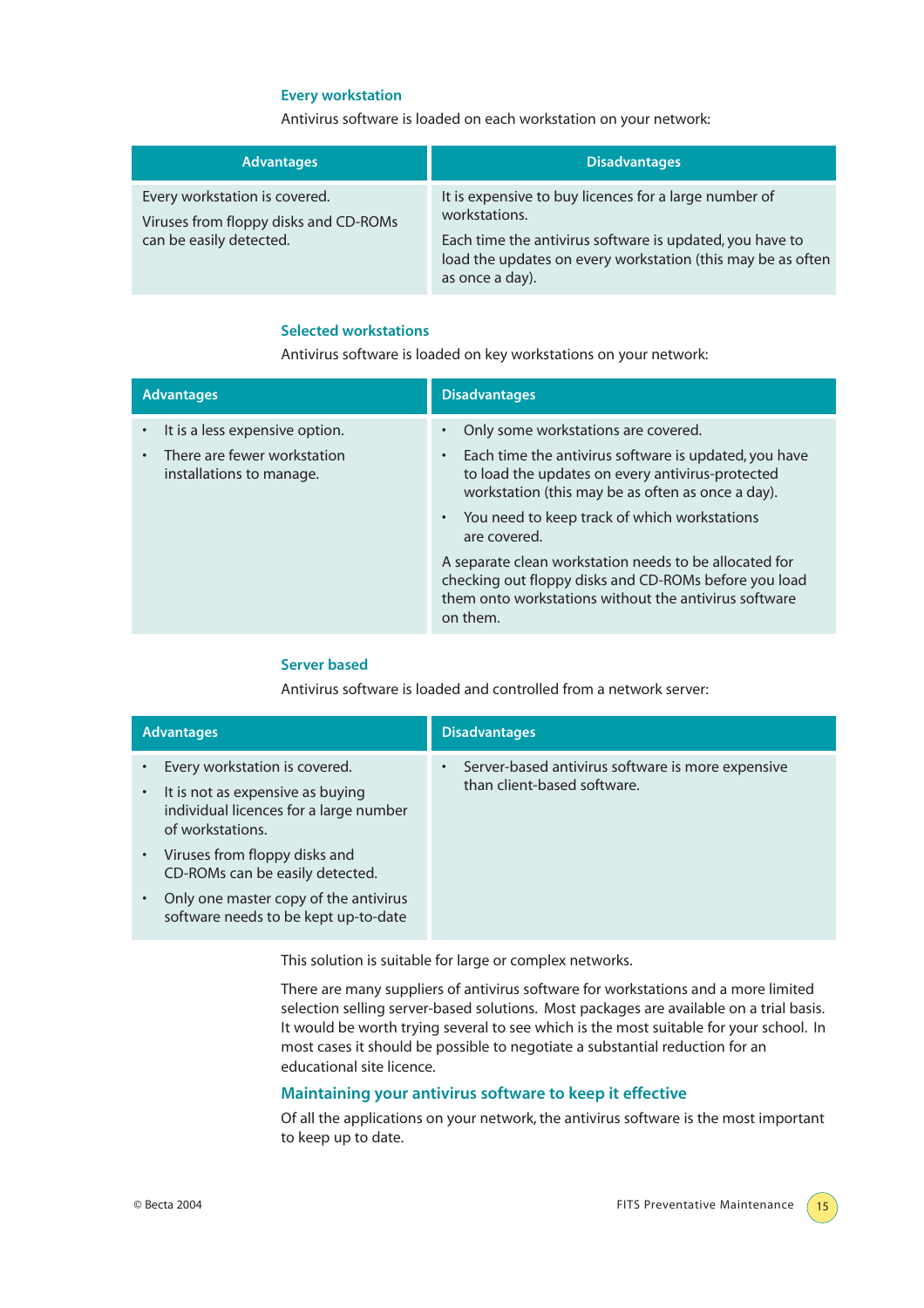New viruses appear almost daily and the ability of your network to resist attack will depend on the currency of the virus definition files. The antivirus software manufacturers update these files regularly to provide protection from the latest viruses. Purchase of most antivirus software includes a year's free updates. Further updates usually involve extra outlay.

To ensure maximum protection, it is also important to distribute the updated virus definition files as soon as possible to all workstations running the antivirus software.

# PvM Appendix B Implementing a backup-and-restore process

#### **What is a backup-and-restore process?**

Most people understand the importance of backing up critical data. But most of the time back-ups, if done at all, happen in a haphazard way – usually after losing some data.

Particularly where data is stored on the server, you need to implement a formal and routine back-up process. Of course, data back-up is of no use unless there is a corresponding process for recovering and restoring the data.

This guide will show you how to implement a data backup-and-restore process that should ensure that you never lose critical data again.

#### **Why back up?**

Computers can and do fail and they sometimes fail in ways that render the data stored on them unrecoverable. In addition, there are disasters to consider. If your server room were to be destroyed by fire or flood, you could rebuild the servers – but could you restore the data? Sometimes data simply needs to be restored because a user has accidentally deleted a vital file. How can you be sure the data is available when required?

A system that ensures a minute-by-minute back-up of all data on your network may be prohibitively expensive for your school. On the other hand, backing up data on floppy disks once a year will probably not give you the level of protection you need. The following section will help you choose the right system for your school.

#### **Choosing an appropriate back-up system for your school**

When choosing a back-up system, consider the following factors first.

- How dynamic is the data stored on the server? How often does it change and in what ways does it change?
- How much data needs to be backed up, and at what rate is the amount of data growing?
- How much time is available to make the back up?
- If a partial or complete restore of data is required, how quickly must it take place? As a rule of thumb, restoring data takes twice as long as the original back-up.
- Do you need to be able to restore all the data in one go or can you do it by individual files?
- How often does data need to be backed up? Will nightly back-ups suffice or does some critical administration data need more frequent back-up?
- How many copies of data back-up are required? Multiple copies may require additional back-up systems or may use the same back-up systems more than once – thereby requiring extra back-up time.

Once you have an idea of your backup-and-restore needs, you can proceed to acquire the necessary hardware and software to create and manage your back-ups.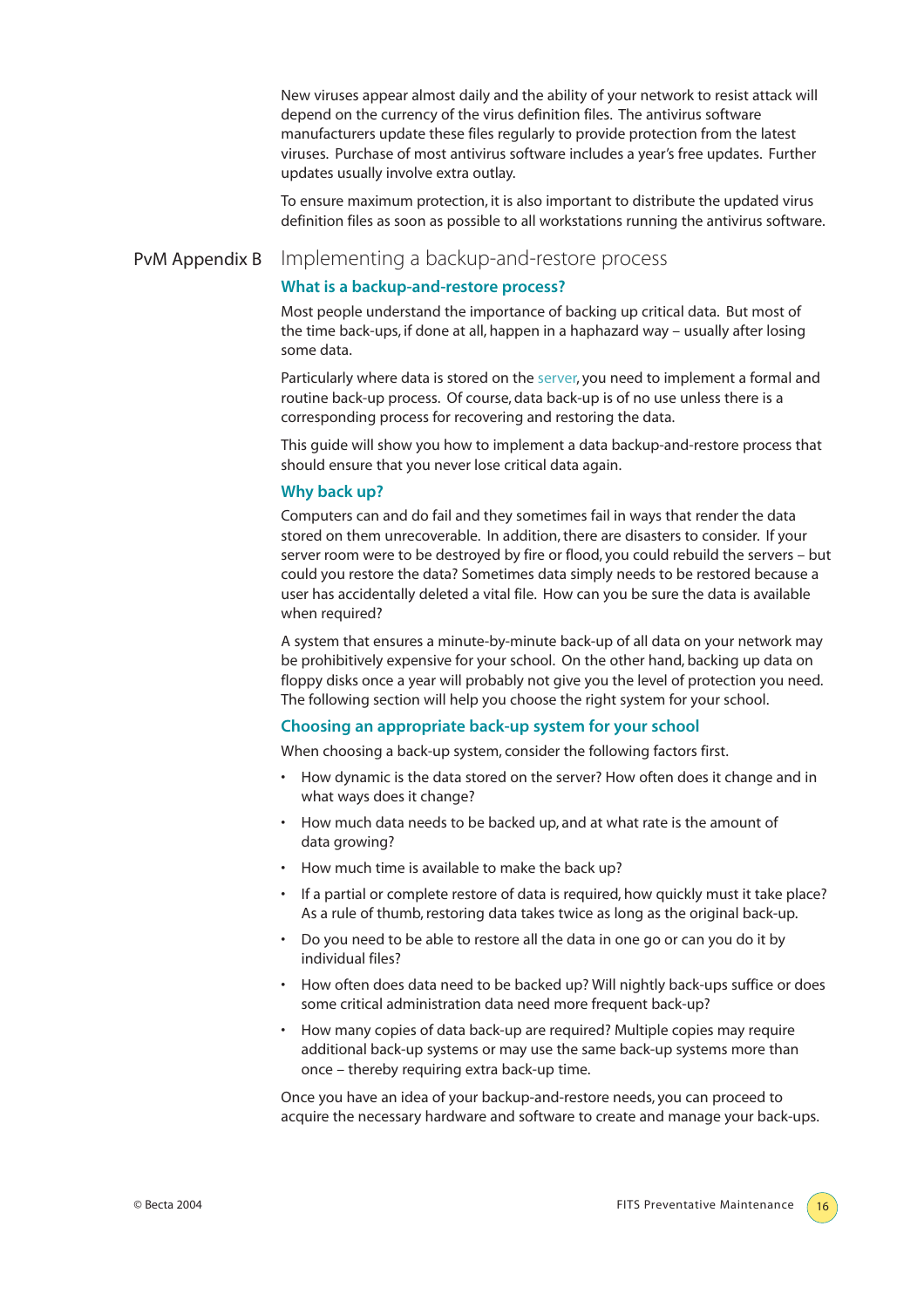When choosing a back-up technology, consider the following factors:

- reliability of the hardware and the media
- cost
- storage capacity
- likely frequency of restorations
- the importance of fitting the entire back-up onto a single piece of media. This last may determine whether the back-ups can be unattended (in the early hours of the morning, for example) or whether staff need to change media during the back-up process.

#### **Different types of back-up technology**

The table describes different types of back-up technologies, their approximate costs, and the relative pros and cons of each:

| <b>Technology</b>                       | <b>Approximate</b><br>cost of drive | <b>Approximate</b><br>cost of media | <b>Media capacity</b> | Pros                                                                       | <b>Cons</b>                                                          |
|-----------------------------------------|-------------------------------------|-------------------------------------|-----------------------|----------------------------------------------------------------------------|----------------------------------------------------------------------|
| <b>Zip drives</b>                       | £150                                | £15                                 | 200Mb                 | Random<br>access                                                           | Very low<br>capacity<br>Slow speed                                   |
| <b>Jaz drives</b>                       | £500                                | £100                                | 1Gb                   | Random<br>access                                                           | Low capacity<br>Slow speed                                           |
| CD-ROM/<br><b>CD-RW</b> drives          | £200                                | $£1-E5$                             | 650Mb                 | Random<br>access                                                           | Low capacity<br>Slow speed<br>Media not<br>reusable                  |
| <b>DVD-ROM/</b><br><b>DVD-RW drives</b> | £500                                | £10                                 | 6Gb                   | Random<br>access<br>Large capacity                                         | Slow speed                                                           |
| QIC-80 drives                           | £250-£500                           | £30                                 | 5-20Gb                | Very low drive<br>cost/Mb                                                  | Slower than<br>other tapes                                           |
| <b>DAT DDS-1</b>                        | £500                                | £20                                 | $2-4Gb$               | High drive<br>cost/Mb                                                      | Low tape<br>capacity                                                 |
| <b>DAT DDS-2</b>                        | £800                                | £25                                 | 8Gb                   | Low tape<br>cost/Mb                                                        | More expensive<br>than DDS-1                                         |
| 8mm tape                                | £1,500                              | £50                                 | 8Gb                   | Proven<br>technology                                                       | No longer cost<br>competitive<br>with DAT<br>Slow tape seek<br>times |
| <b>Digital linear</b><br>tape (DLT)     | £3,000                              | £50                                 | 80Gb                  | Very reliable<br>Very fast<br><b>High capacity</b><br>Low media<br>cost/Mb | Expensive<br>drive                                                   |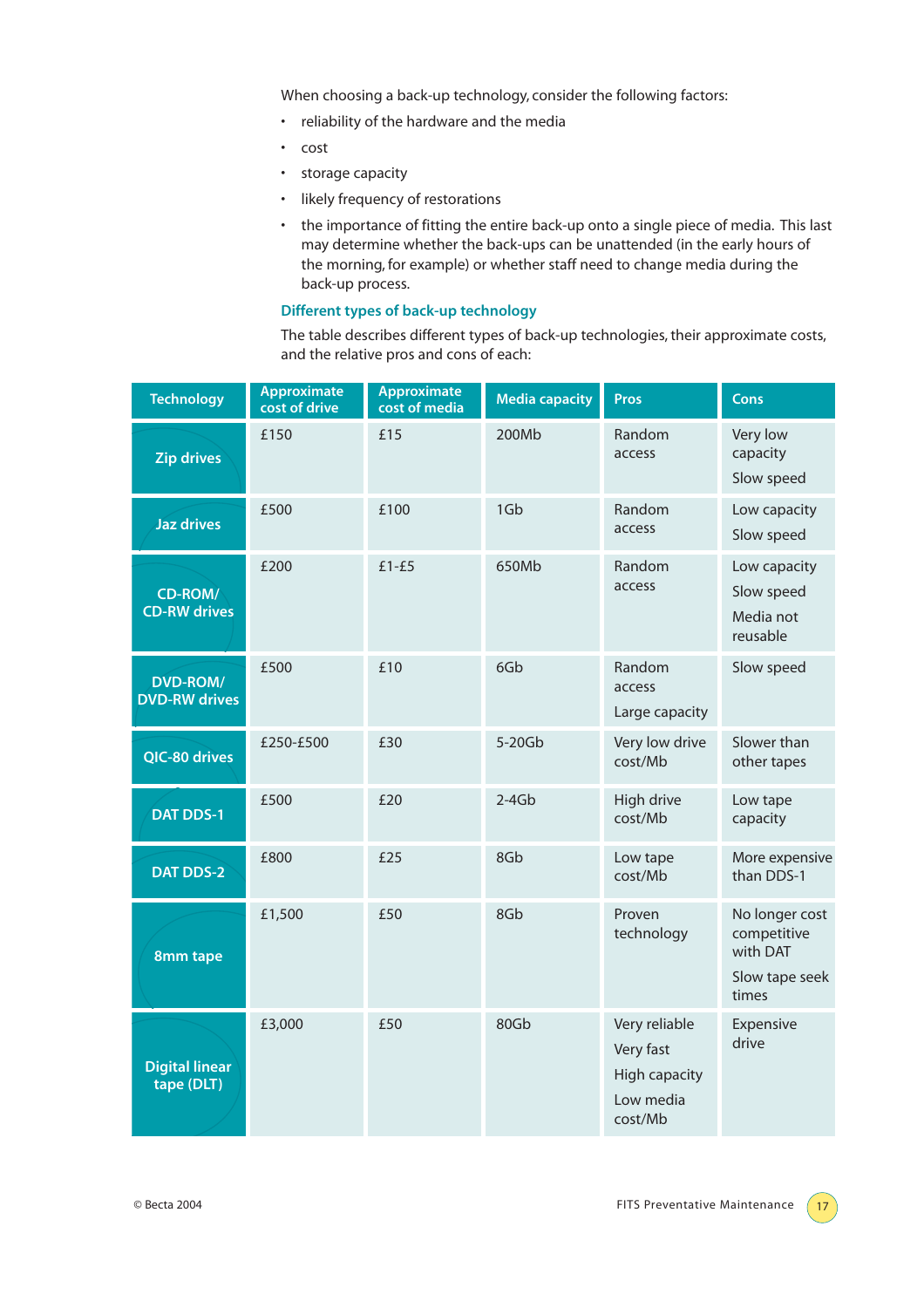If you have a requirement for backing up large amounts of data and, if you can afford it, go for the digital linear tape system. The tapes are very reliable and have a large capacity. If you need more than 80Mb, there are 220Mb DLT drives available or you could consider an inexpensive robotic auto-changer that can manage up to five tapes.

If you need a more modest system, then consider backing up your data onto either CD or DVD with incremental back-ups on a DAT drive.

Each of the above technologies should come with backup-management software to help you manage your backup-and-restore process.

#### **Using the back-up system**

Most network operating systems maintain special information for each file on the system. One of these is called the archive bit, which indicates the back-up status of the file. When a user modifies a file, its archive bit is set to 'on', indicating that the file should be backed up. When the back-up is accomplished, the archive bit is cleared. Using this archive bit and your back-up software, you can make different types of back-ups: full, incremental and differential.

**• Full back-up**

All selected directories and files are backed up, regardless of their archive bit state. Full back-ups clear the archive bit on all the backed-up files when they are finished.

#### **• Incremental back-up**

Only the files with their archive bit set are backed up. This backs up all files changed since the last full or incremental back-up. Incremental back-ups clear the archive bit of the files that are backed up.

#### **• Differential back-up**

This is similar to the incremental back-up in that it backs up only files with their archive bits set. The difference is that differential back-ups leave the archive bit set. Subsequent differential back-ups will back up those files again, plus any new ones that have been modified.

#### **Why are there different types of back-up?**

To do a full back-up of your data every night may not be feasible for the following reasons.

- A full back-up may take too much time.
- A full back-up may require that staff be present to swap media (when one disk or tape is full and a new blank needs to be inserted in the drive).
- A full back-up may reduce the lifespan of your back-up media and drives by giving them extra work to do.

On the other hand, doing only incremental back-ups may increase the risk of data loss. So it is best to combine the back-up approaches by using a combination of back-up types. One common way to mix these types is to perform a full back-up of the system once a week and perform only incremental or differential back-ups each day.

You now need to plan a back-up rotation strategy that addresses how back-up media is rotated. Back-up rotations are designed to accomplish the following goals:

- rebuild the system with the most recent possible data in case of a catastrophic failure
- restore files from older media that may have been accidentally erased or damaged without anyone noticing the potential loss of data at the time
- protect against back-up media failure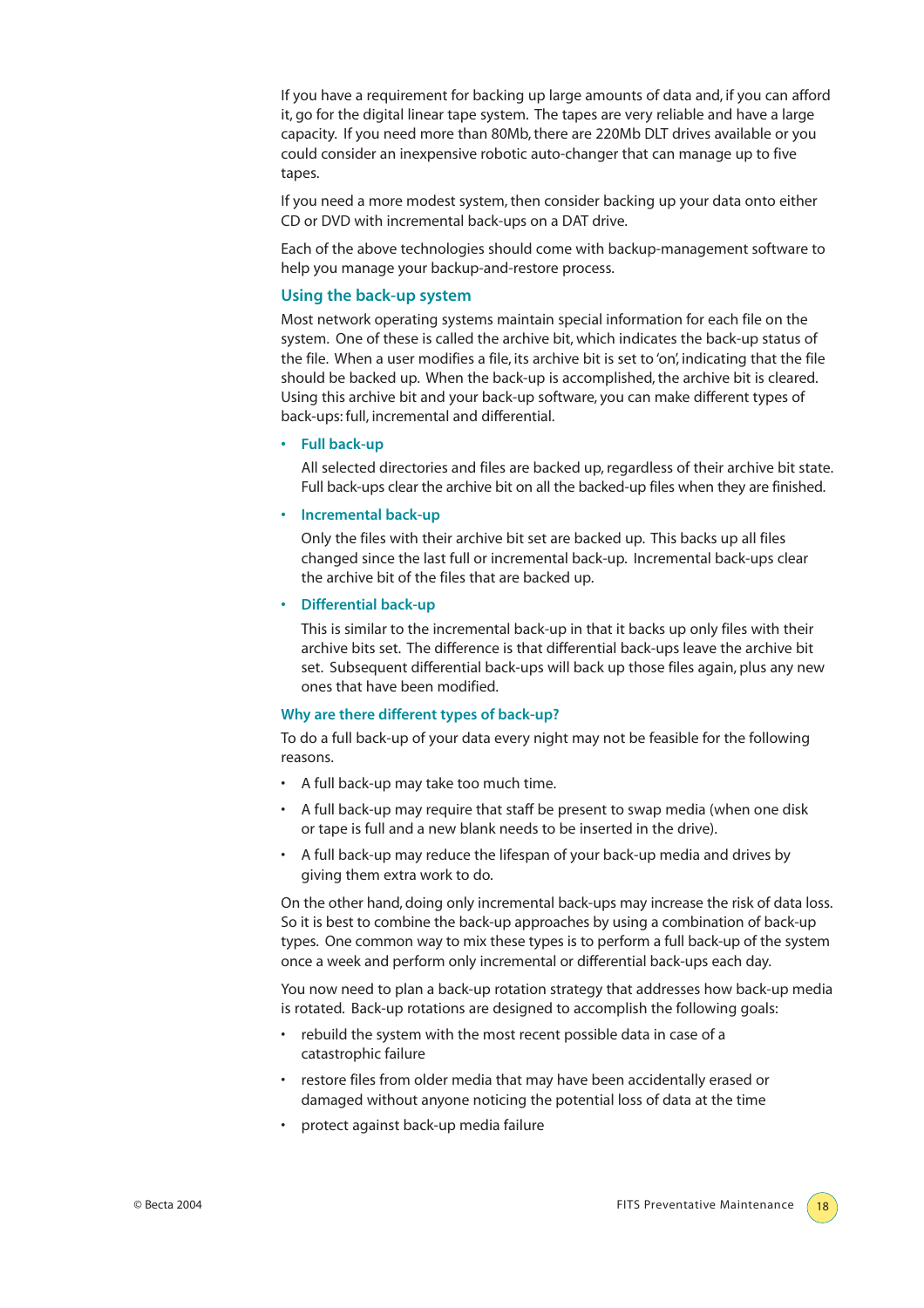• protect the data from an environmental failure, such as a fire, that might destroy the original system and data.

The most common rotation system is called the 'grandfather-father-son (GFS) system. Usually this uses eight tapes. The system works as follows:

- Label four of the tapes as 'Monday' to 'Thursday' and four others as 'Friday1' to 'Friday4'.
- Every Monday to Thursday, make an incremental or differential backup using one of the labelled tapes and replacing the data stored on the previous week.
- Each Friday make a full back-up using the tape for whichever Friday in the month you are on (1-4).
- In addition, on the last day of each month make a month-end tape which you store off site and never reuse. This is your fail-safe in case of environmental failure at the school.

#### **Testing the back-up system**

No matter how sophisticated or comprehensive your back-up system is, you will never know if it works unless you actually test it. Without testing, you can have no confidence in the backups as errors may creep into the back-up system. Examples of such errors include:

- failed backup software the backup software simply fails and when you restore the data from the backup media, many files are missing or corrupted
- incomplete data the backup may be configured to back-up only part of the data
- magnetic interference tapes are susceptible to damage if stored near a magnetic field such as a loudspeaker
- encryption when the back-up software was installed and configured, someone set it up to write encrypted backup tapes and now nobody knows what the password is
- old version an old back-up tape cannot be restored because it can only be read by an earlier version of the back-up software
- poor quality media cheaper media may degrade and be unreadable when needed
- tape breakage a back-up tape breaks during the back-up and is sent off site without anyone noticing.
- Back-up crash if the server crashes during an unattended back-up, it is not always obvious that the back-up has not completed.

These are just some of the things that can go wrong. The important thing is to realise that there is a number of things that can go wrong with a back-up operation. Some of those things will be intermittent. Others may affect all back-ups, meaning that all your back-ups will be useless.

The only way to tell if your backups are working is to actually load a back-up tape and see if the data is correctly restored. This may be difficult or impossible if you have filled the hard disk to capacity. However, testing your back-ups is such an important activity that it really is worth either reducing your disk usage to less than half of your hard disk, or finding another hard disk so that you can perform a test restore.

When testing back-ups always ask yourself if you would feel comfortable erasing your hard disk right now, and restoring it from your backups.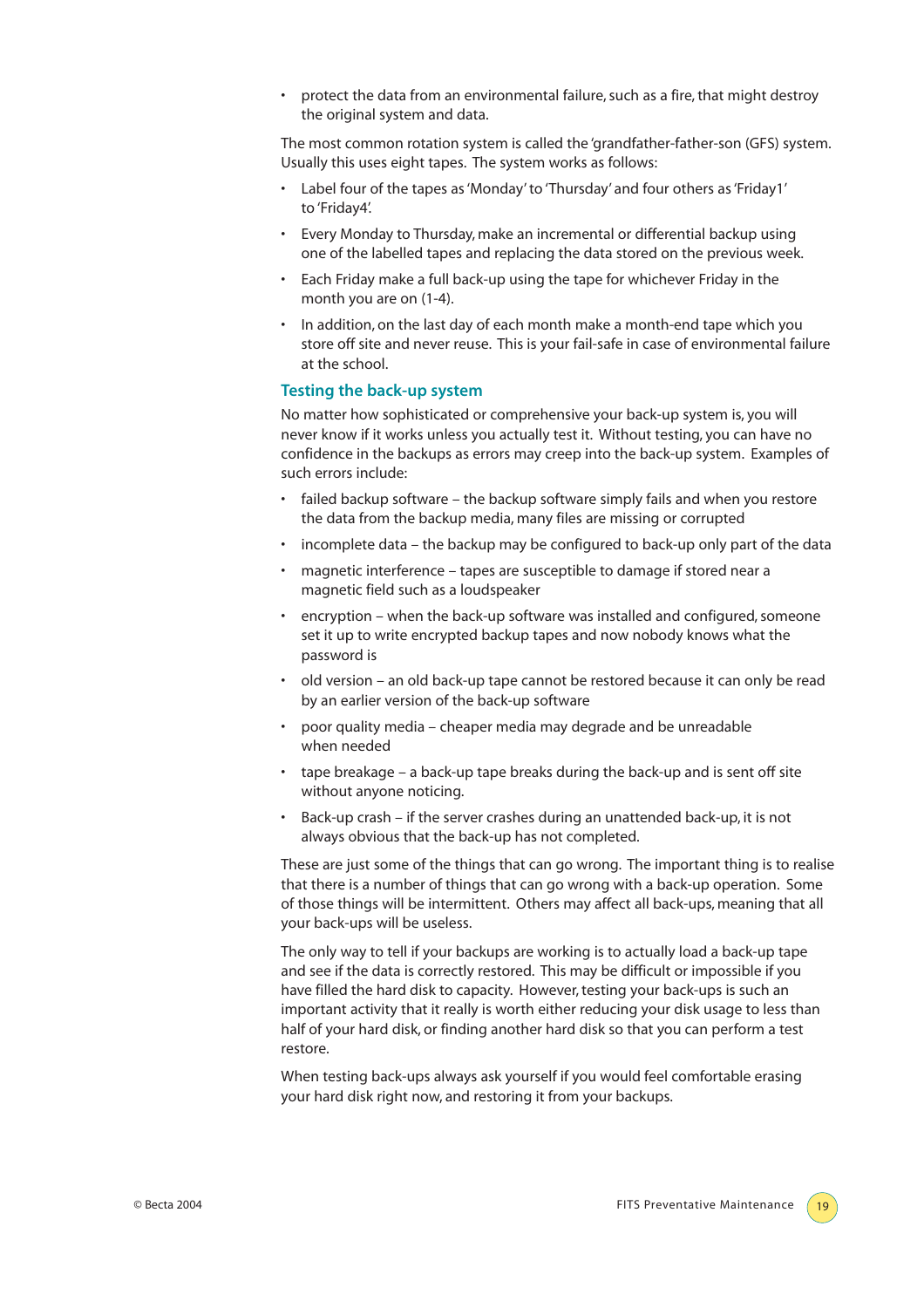# PvM Appendix C Maintaining Apple workstations

To keep your Apple workstation in top condition, here are some simple procedures you can perform,together with our recommended maintenance schedules, starting with the things you should do every day.

The suggested schedules are for a typical Mac owner. If you use a lot of publishing, video or multimedia applications, you may need to perform these procedures more often.

#### **Daily maintenance procedures**

#### **Back up your data files**

Backing up your data is the only way to recover from disaster. If your hard drive fails, the files it contains will be lost for ever.

The simplest back-up method is to copy important files to a diskette or removable hard disk. Permanent back-up archives should be created using recordable CDs or magneto-optical (MO) drives. If you have a server on your network, consider at least storing your most critical files on one of the server's hard drives instead of the local workstation drives.

Back-up software will make backing up your files easier. You can use:

- free back-up utilities, which often ship with removable drives
- shareware back-up utilities, which are available for download from the internet
- commercial back-up software, which is often the most effective but also the most expensive option.

#### **Restart your computer**

Sometimes when a program is closed it leaves a small residual amount of memory allocated (known as memory leakage). This memory is not available for other applications or program data to use. Eventually, depending on how many programs are opened and closed, a significant amount of memory may be used up in this way.

If the memory gets seriously low and you try to open a large document or launch an application that uses lots of memory, the residual memory can prevent the new data from loading correctly. This can cause freezes, out-of-memory errors and applications that crash. Having to restart by powering off and on without closing the computer properly can lead to hard drive corruption and more serious problems in the future. Restarting the computer flushes the memory completely, so you can start afresh with all your memory space available.

#### **Weekly maintenance procedures**

#### **Check your hard drive for errors**

Once each week you should run Disk First Aid (it comes free with your system software) or a commercial hard disk diagnostic and repair utility to eliminate any errors and corruptions. These can occur for any number of reasons, and eventually they will cause the drive to fail.

To check (and repair) your internal hard drive, you will need to start up your computer using something other than the internal hard drive as the 'boot disk' (the drive that contains the system software currently running the machine). You can use the Disk Tools diskette that came with your computer (the Mac looks to the diskette drive first when searching for usable system software) or your system software CD (holding down the 'C' key during start-up forces the machine to use the system software on your CD-ROM).

Be sure you are using the newest version of Disk First Aid for your computer by visiting the Apple website and downloading the latest version. And, for more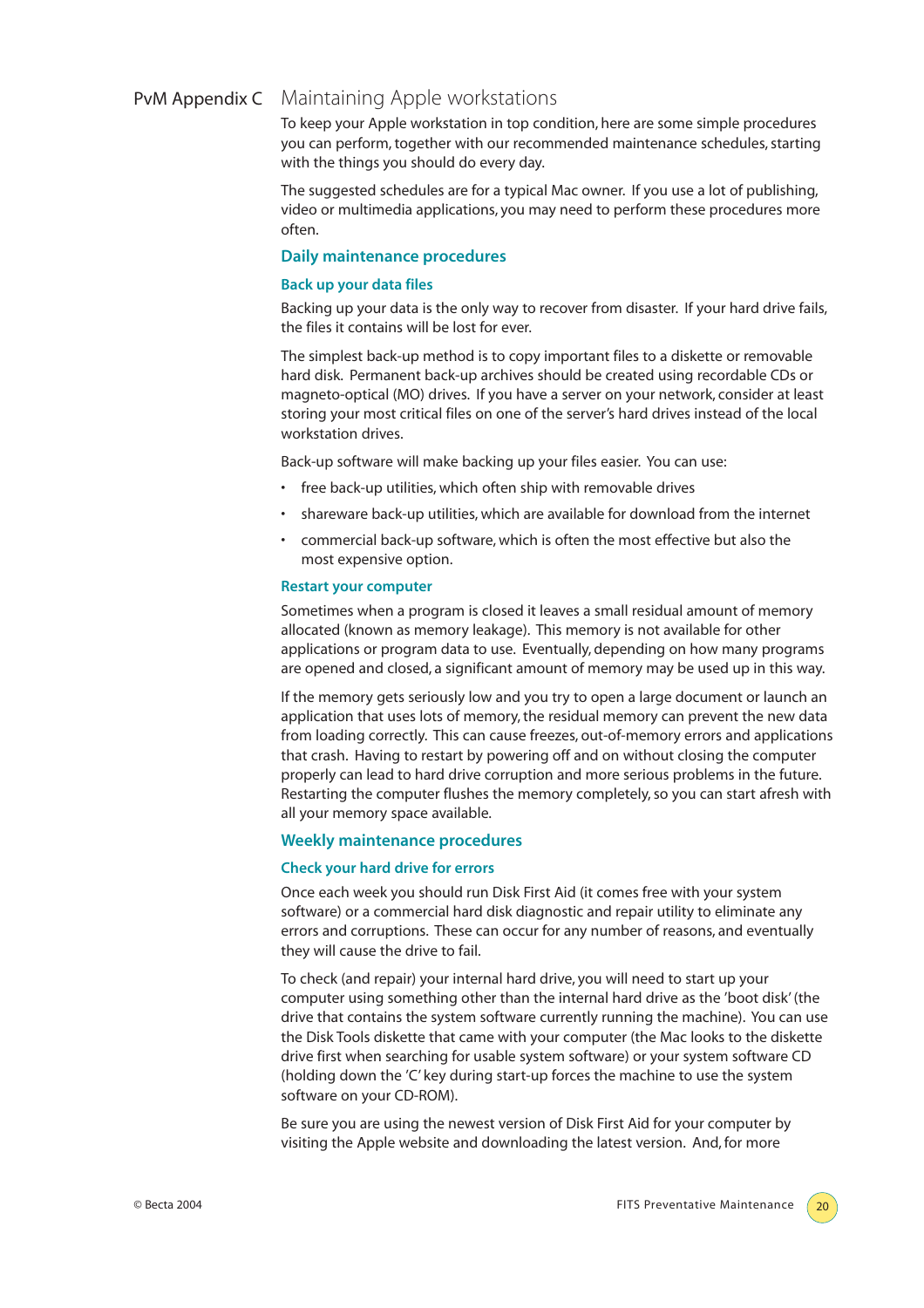advanced software that will repair a wider range of hard drive problems and provide additional diagnostic/repair benefits, consider purchasing a commercial or shareware package.

#### **Check your system for viruses**

Viruses generally are not a problem for Macs. When last counted (2003), there were only about 63 known Macintosh viruses. If you do get a virus, however, it can eventually erase data files, system files, fonts and applications.

There are commercial virus removers suitable for use on Macs. Check the guide to installing antivirus software to determine the best approach to dealing with viruses. Even if your Apple computer has been infected with a virus, there is a feature built into the QuickTime settings that will prevent the virus becoming alive. To do this, you open up the QuickTime Settings control panel, and find the 'Enable AutoPlay' (or 'Enable CD AutoPlay') option and 'uncheck' the box to turn it off. Restart your computer to implement the changes. If your computer does not have a QuickTime Settings control panel, you are using an older version of the QuickTime software. Only QuickTime v2.5 or higher contains this control panel. Visit the Apple website to download the latest version. Without it, your computer is at risk of infection.

#### **Back up your less-critical documents**

In addition to backing up your data files daily, once a week you should back up your system, applications, fonts and utilities folders. Backing up these files will allow you to recover from catastrophes much faster. Be sure to check for hard drive corruptions and virus infections before backing up or your back-ups may have the same problems.

#### **Monthly maintenance procedures**

#### **Monthly maintenance procedures**

The desktop database consists of two invisible files that remember everything stored on your hard drive, and how the Finder should display them. This is no easy job, especially when you have thousands of files. Sometimes, especially after forced restarts or system crashes, the desktop database gets corrupted. The most obvious signs of corruption are file icons that do not look right, missing files, aliases that are unable to find their originals, or data files that cannot find the original application which created them.

To rebuild your desktop, restart your computer. Then, as soon as you hear the startup chime, hold down both the 'Option' key and 'Command' (Apple) key on your keyboard. Eventually you will see a message asking if you're sure you want to rebuild the desktop. Click on 'Yes'. The computer will then rebuild the desktop database for every mounted disk. Each disk and drive contains its own database.

Apple's built-in 'desktop rebuild' command attempts to rebuild the database using the existing database information. If portions of the database are severely corrupted, the bad parts can still be present in your new database. There is a free utility called TechTool from MicroMat that helps make rebuilding much easier. It completely erases the desktop database and rebuilds it from scratch, eliminating the possibility of including corruptions in your new database.

#### **Clean your computer and peripherals**

Computers produce static electricity, which attracts airborne dust, smoke and other debris. These can build up on your monitor screen, stick to the casing, or be sucked inside the computer by the fan. In addition, the natural oils and perspiration on your hands can also get inside your mouse or left on your keyboard keys.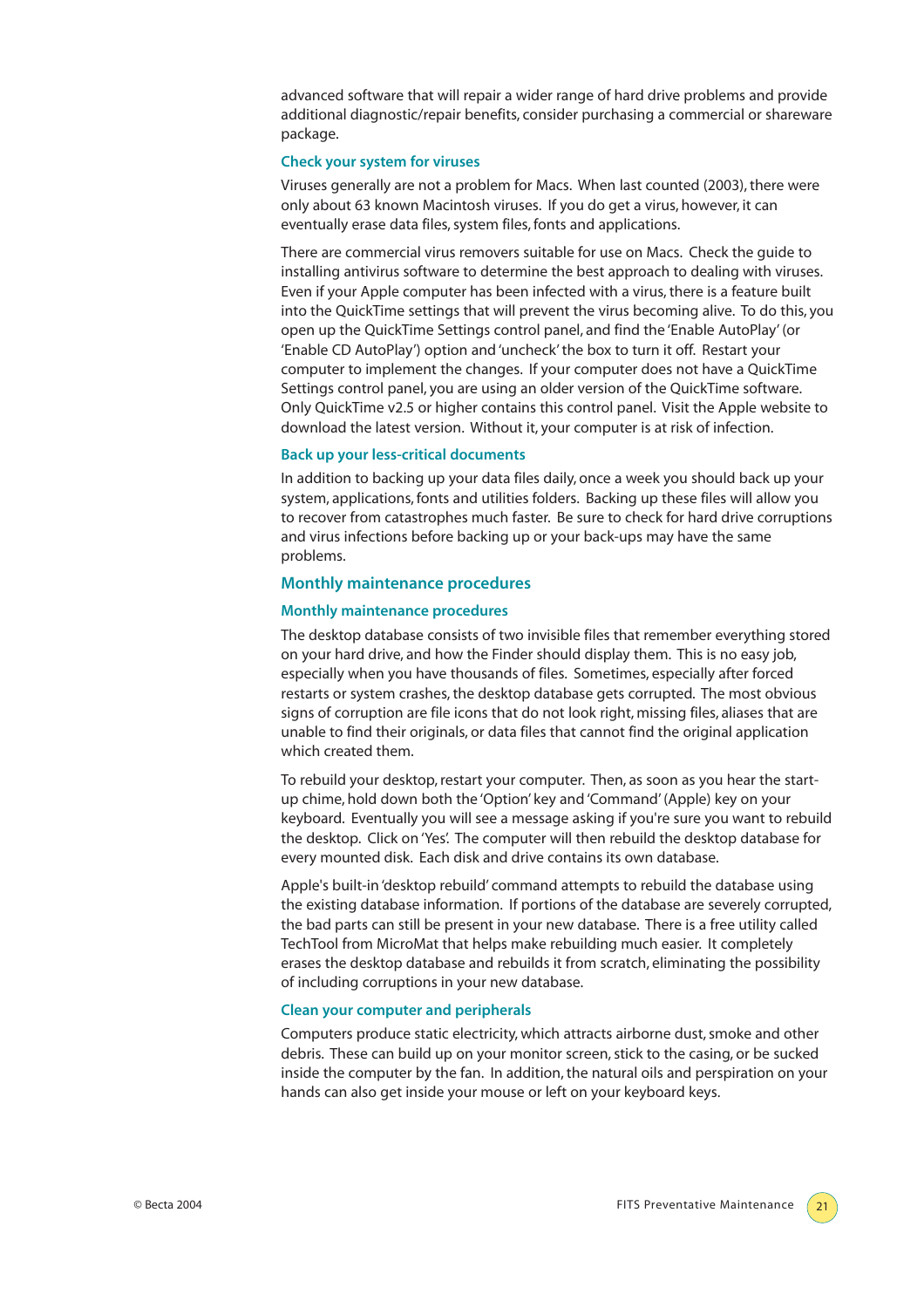The following should be part of your monthly routine:

| <b>Activity</b>                                        | <b>Directions</b>                                                                                                                                                                                                                                                                                                                                                                                                                                                                                                                                                                                                         |
|--------------------------------------------------------|---------------------------------------------------------------------------------------------------------------------------------------------------------------------------------------------------------------------------------------------------------------------------------------------------------------------------------------------------------------------------------------------------------------------------------------------------------------------------------------------------------------------------------------------------------------------------------------------------------------------------|
| <b>Clean your</b><br>monitor screen                    | Turn the computer and monitor off. Use diluted glass cleaner (dilute 1:1 with<br>water). Spray it on a clean, lint-free cloth and wipe away the dirt. Never spray<br>liquid cleaner directly on the screen as it can get inside the case, and never use<br>full-strength cleaner as it might remove the monitor screen's anti-glare coating.                                                                                                                                                                                                                                                                              |
| <b>Clean your</b><br>computer casings                  | Turn the computer and monitor off. Use diluted glass cleaner (dilute 1:1 with<br>water). Spray it on a clean, lint-free cloth and wipe away the dirt. Never spray<br>liquid cleaner directly on the screen as it can get inside the case, and never use<br>full-strength cleaner as it might remove the monitor screen's anti-glare coating.                                                                                                                                                                                                                                                                              |
| <b>Clean your</b><br>mouse                             | Wipe the outside as described for the computer casing. Then, turn the mouse over<br>and remove the bottom plate - twist to unlock. Wipe the ball clean using a lint-<br>free cloth. Remove any dirt on the rollers by gently scrubbing them using a cotton<br>swab moistened with alcohol. Never use a sharp object to scrape the rollers as it<br>might scratch them permanently.                                                                                                                                                                                                                                        |
| <b>Clean your</b><br>mouse                             | Wipe the outside as described for the computer casing. Then, turn the mouse over<br>and remove the bottom plate - twist to unlock. Wipe the ball clean using a lint-<br>free cloth. Remove any dirt on the rollers by gently scrubbing them using a cotton<br>swab moistened with alcohol. Never use a sharp object to scrape the rollers as it<br>might scratch them permanently.<br>Leave the mouse 'open' for a few minutes to dry completely, and then reassemble.<br>Never disconnect the mouse or keyboard while the computer is running as this<br>can damage the motherboard.                                     |
| <b>Clean your</b><br>keyboard                          | Turn your keyboard upside down and shake it vigorously to dislodge all the grit,<br>paper clips, staples and crumbs that have accumulated inside. Wipe the outside as<br>described for the computer casing. You can clean the keys using a cotton swab<br>saturated with alcohol or spray cleaner. Never spray or pour anything directly on<br>the keyboard. Use only gentle pressure when cleaning the keys to avoid<br>damaging the individual key springs. Let the keyboard dry completely before<br>using. Never disconnect the mouse or keyboard while the computer is running as<br>this can damage the motherboard |
| <b>Get rid of the</b><br>dust                          | Using a clean cloth or cotton swab moistened with alcohol, wipe away any visible<br>dust that has accumulated behind or under the computer, or in the vent holes and<br>other openings in the casing, disk drive slot, and so on. Never stick a cotton swab<br>deep inside the diskette drive or CD-ROM drive slot, as this might misalign the<br>read/write heads. Instead, use a small electronics vacuum to remove dust from the<br>casing openings, drive slots and keyboard.                                                                                                                                         |
| <b>Use compressed</b><br>air with caution              | Many computer shops sell small cans of compressed air to help keep your<br>computer free of dust. Make sure the dust is removed and not just blown to<br>another part of the computer. Be careful when using compressed air near the CD-<br>ROM or diskette drive openings, as dust forced inside can damage the drive<br>mechanisms and read/write heads.                                                                                                                                                                                                                                                                |
| Don't ever oil or<br>lubricate anything                | There is no part of a computer that could benefit from oil or lubrication. Grease,<br>oil, WD-40 and other lubricants will cause permanent damage to the electronic<br>components and mechanical devices inside your computer.                                                                                                                                                                                                                                                                                                                                                                                            |
| <b>Be wary of</b><br>diskette and CD<br>drive cleaners | Most drive-cleaning kits work by scraping dust and dirt from the drive's read/write<br>heads. Too much use can cause permanent damage to the heads.                                                                                                                                                                                                                                                                                                                                                                                                                                                                       |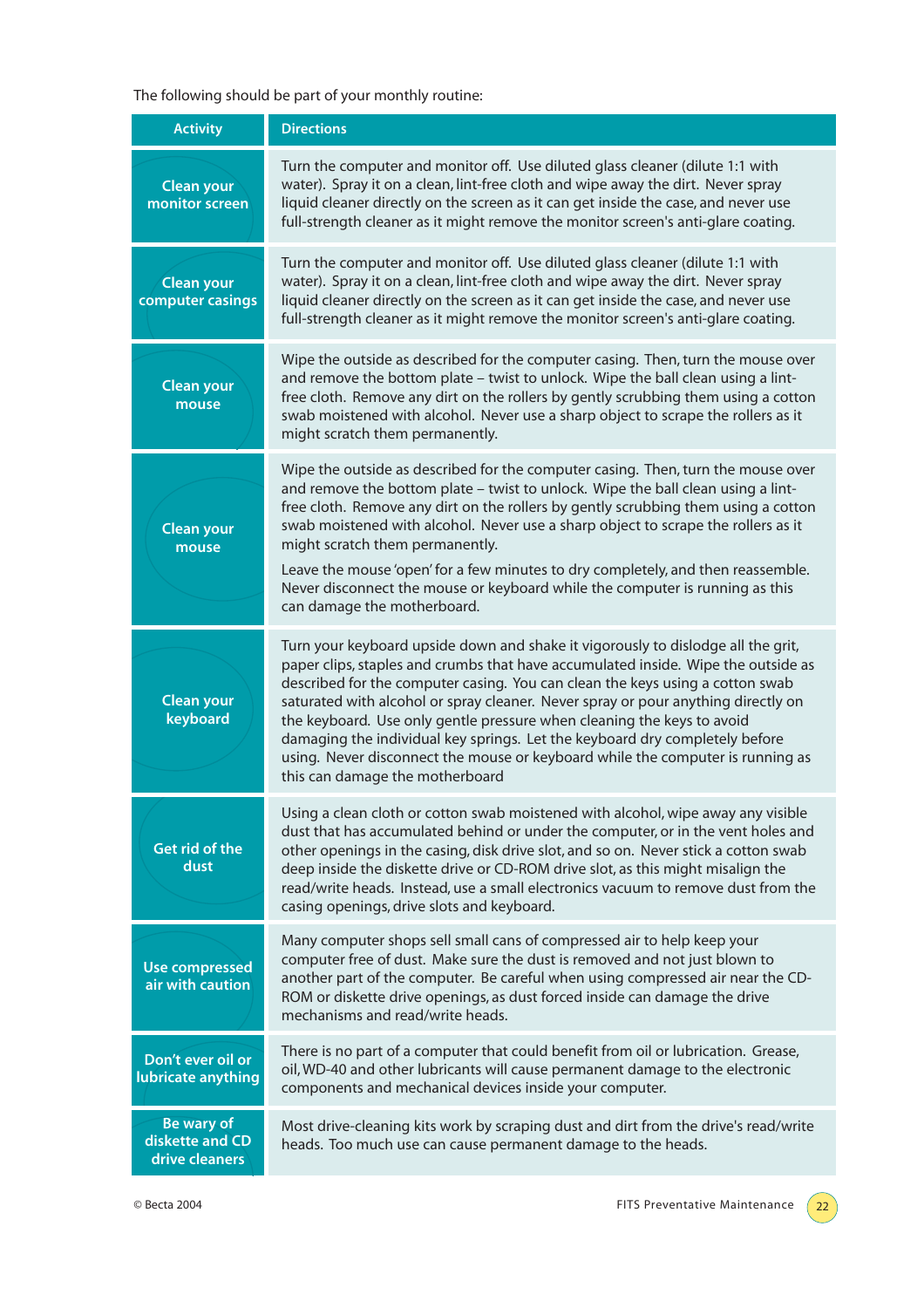#### **Quarterly maintenance procedures**

#### **Defragment your hard drive**

When you create and save a new document, the computer writes it onto the hard drive wherever it finds a big enough space. If you make changes to that document and save again, the computer only saves the parts that have been changed, and it writes those changes somewhere else on the disk. Over time, all these changes can result in a single document that consists of many little pieces scattered around your drive. That is called disk fragmentation.

When a disk is fragmented, your computer cannot access or store files efficiently and may slow down as the drive has to work harder to load and save files. The extra work may reduce the life span of your drive, while the desktop database has more items to keep track of, which increases the risk of database corruption.

To defragment a drive:

- before starting, check the drive with a disk repair utility to remove any corruptions that could cause problems
- back up critical files before you start, as there is a slight chance that system problems may occur during the defragmenting process which could damage the files on your disk drive
- use a defragmentation utility to defragment the disk, running the program for each disk on your system.

The process of defragmenting picks up all the files on your disk, joins the various pieces back together into one file, and places them back on the disk in a neat and orderly fashion. You can reduce disk fragmentation by using the 'Save As' command as the 'Save As' command creates a brand new file on the disk, all in one piece.

#### **Zap your PRAM**

Parameter RAM (PRAM) is a small memory chip on your computer's motherboard that remembers the parameters (settings) you've chosen in various control panels, such as screen display options, mouse speed settings, memory settings, network connections, desktop image settings and clock settings. If your PRAM gets corrupted by improper shutdowns or two applications that try to control the same settings, the computer can act strangely – as if it has forgotten how you like to work.

To zap the PRAM:

- restart the computer and immediately hold down four keys: COMMAND-OPTION-P-R
- the computer will restart a second time but keep holding down the COMMAND-OPTION-P-R keys
- the computer will restart a third time now release the keys and let the computer start normally
- when the computer has finished booting, open the control panels and enter your preferred settings.

To make PRAM zapping easier, use the free MicroMat TechTool utility, which completely erases the contents of the PRAM so you can start afresh.

The PRAM is able to remember your settings, even when the machine is turned off, because a small battery on the motherboard provides just enough electricity to let it remember things. If your computer frequently loses the PRAM settings the battery may be dead. Some Macs will not even start up if this battery dies.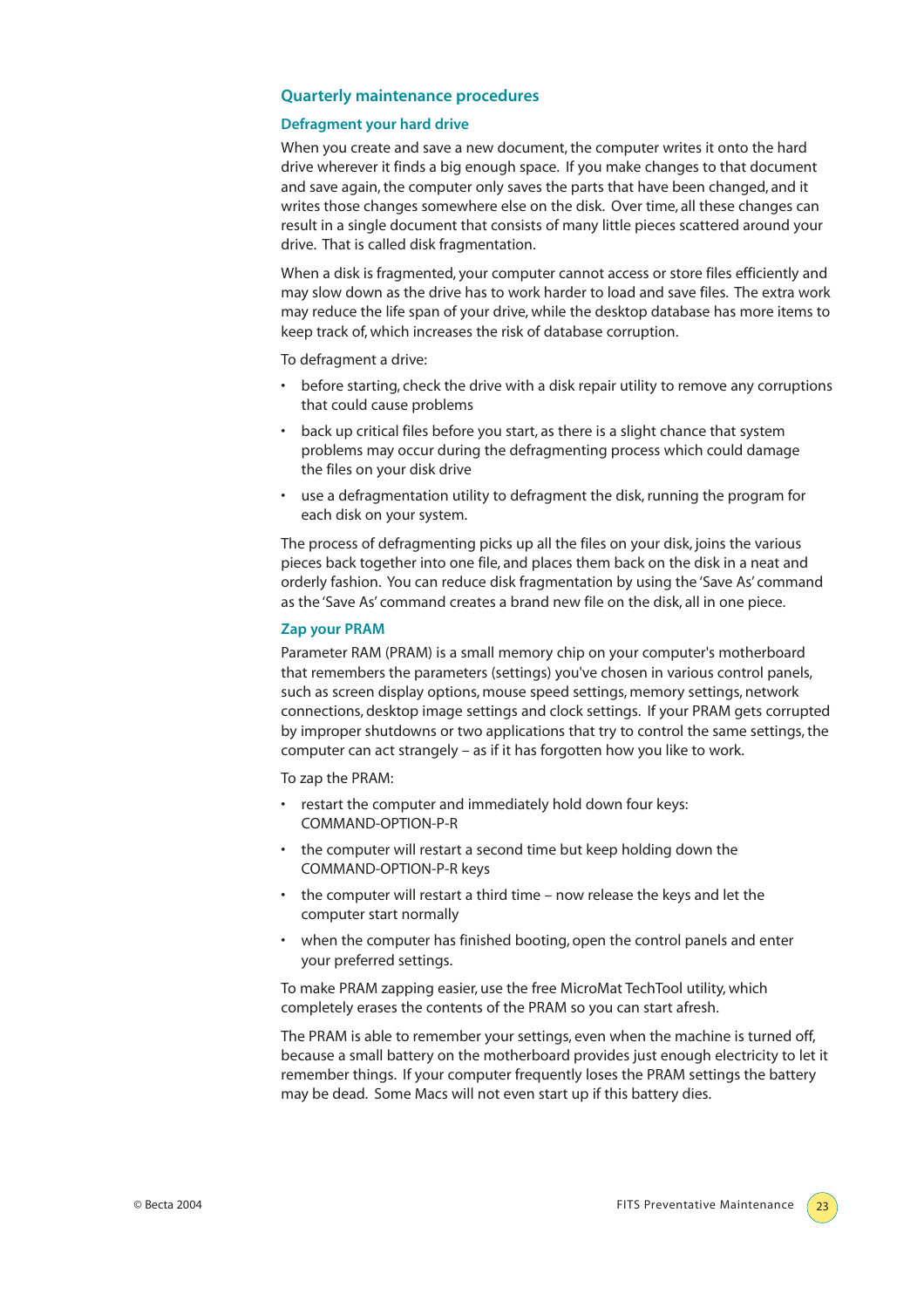#### **Annual maintenance procedures**

#### **'Clean sweep' your system**

Most Apple service providers recommend that once a year or after every 2,000 hours of use you should give the computer a thorough clean and then erase the hard drive and reinstall all your applications and system software. A process called a 'clean sweep.'

A clean sweep will need to be carefully planned.

- Obtain the latest versions of the Mac OS (operating system), patches, enhancements and bug fixes for all your applications.
- Back up everything on your hard drive.
- Write down all your software serial numbers and important internet connection information, local dial-up numbers, DNS addresses, passwords and so on.
- If you are considering incorporating any hardware upgrades such as installing more memory, replacing your hard drive or installing a graphics accelerator, have the parts ready, along with any software and instructions the manufacturer has provided.

Read this section very carefully before opening the computer casing.

Before working inside a computer, you must discharge all static electricity from yourself and your work area. Failure to do so could permanently damage your computer. Computer shops sell inexpensive grounding wrist straps for this purpose. If you do not have a grounding strap, follow these steps to discharge all static electricity:

- Make sure the computer's power is turned off, and all peripherals (keyboard, mouse, monitor, scanner, etc) are disconnected from the computer. Leave the power cord connected to both the computer and the electrical outlet.
- Open the computer's plastic case and gently touch the metal frame inside the computer. Any static charge you are carrying should pass safely through the computer's power supply and into the earth wire of your home or office electrical system.
- Once you have discharged the static electricity, do not move away from your work area! Immediately unplug the power cord from the computer and get to work. If you move around the room, you may develop another static charge!

On some models, the motherboard slides in and out of a hole in the back of the computer. Do not remove the motherboard until you have simultaneously touched both the computer's metal frame and also the work surface where you intend to rest the motherboard. The work surface may have its own static charge.

#### **Warning!**

If you have an 'all-in-one' Mac (such as an iMac) that has a built-in monitor, never open the plastic casing. Some components attached to the monitor store dangerous levels of electricity even when the computer is turned off and unplugged. Touching these components can result in severe injury or death.

| <b>Activity</b>    | <b>Instructions</b>                                                                                                                                                                        |
|--------------------|--------------------------------------------------------------------------------------------------------------------------------------------------------------------------------------------|
|                    | With the case open and all static electricity safely discharged, use a very small, very<br>soft paintbrush and a can of compressed air to loosen any accumulated dust and<br>blow it away. |
| <b>Remove dust</b> | Be sure to hold the air can upright at all times, or the liquid propellant may hit the<br>motherboard.                                                                                     |
|                    | Pay special attention to removing dust from the drive mechanisms, the power<br>supply, the cooling fan, and the processor. Blow from the inside towards the outside.                       |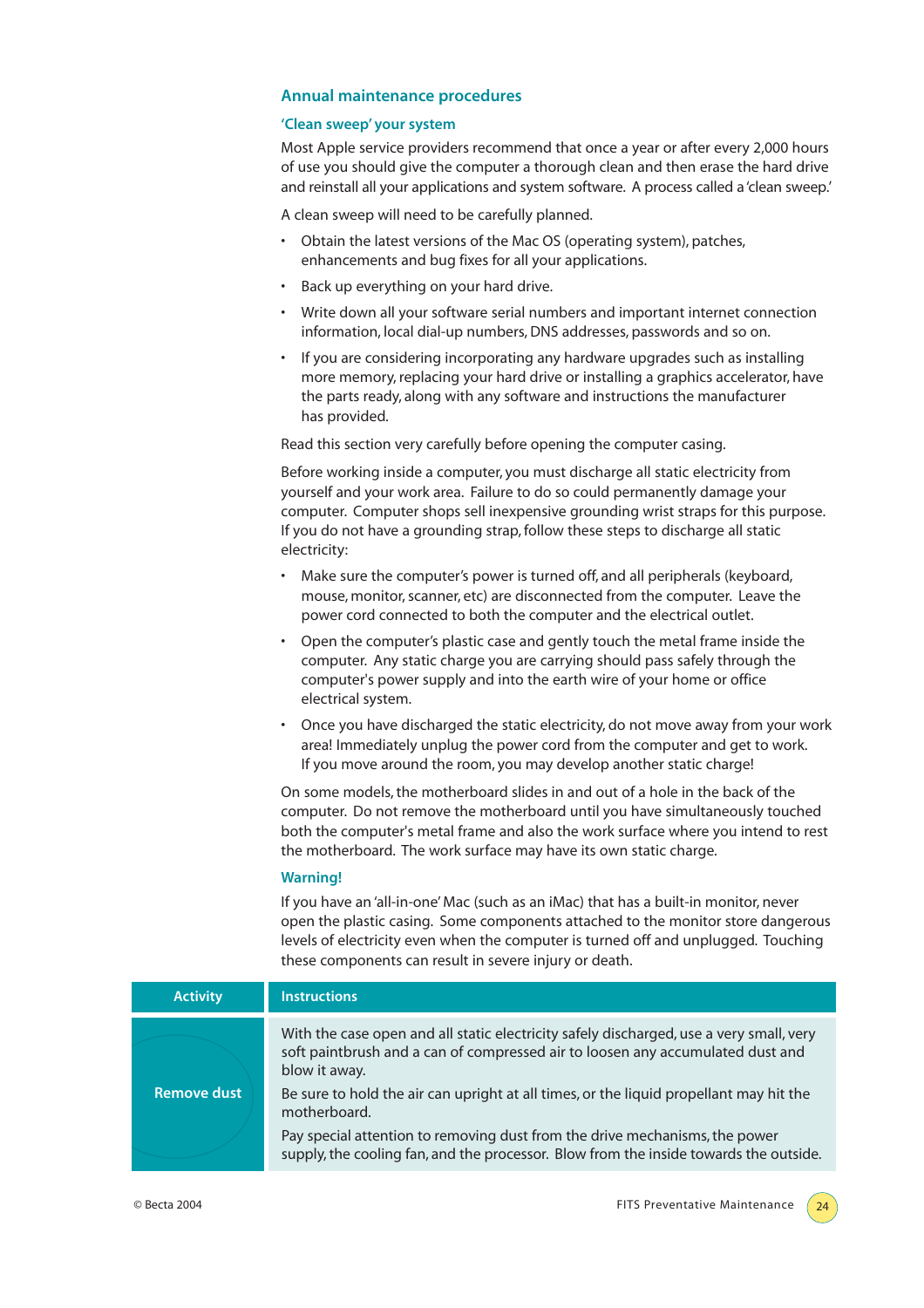| <b>Activity</b>                                                | <b>Instructions</b>                                                                                                                                                                                                                                                                                                                                                                                                                                                                                                                                                                                                                                                                                                                                                                                                                                                                                                                                                                                                                                                                                                                                                            |
|----------------------------------------------------------------|--------------------------------------------------------------------------------------------------------------------------------------------------------------------------------------------------------------------------------------------------------------------------------------------------------------------------------------------------------------------------------------------------------------------------------------------------------------------------------------------------------------------------------------------------------------------------------------------------------------------------------------------------------------------------------------------------------------------------------------------------------------------------------------------------------------------------------------------------------------------------------------------------------------------------------------------------------------------------------------------------------------------------------------------------------------------------------------------------------------------------------------------------------------------------------|
| Install any new<br>hardware                                    | Be sure to wear the anti-static grounding wristband or take the precautions<br>outlined above to prevent static build up.<br>Remove any redundant hardware and replace with new components. Add any<br>other new items and close the computer casing.                                                                                                                                                                                                                                                                                                                                                                                                                                                                                                                                                                                                                                                                                                                                                                                                                                                                                                                          |
| <b>Format the hard</b><br>drive                                | Reconnect all hardware peripherals and plug everything in. Insert the Mac OS CD-<br>ROM into the computer and start it up. If starting from the CD, hold down the 'C'<br>key. Once the machine has booted up, reformat the hard drive with the newest<br>version of Apple's Drive Setup utility software.<br>Reformatting the drive will eliminate all corruptions, identify and mark any physical<br>problems in the drive storage media and install the newest drivers that tell your<br>computer how to communicate with the hard drive.                                                                                                                                                                                                                                                                                                                                                                                                                                                                                                                                                                                                                                    |
| <b>Reload the</b><br>operating system                          | Load the new system software (Mac OS) on your freshly formatted drive, restart the<br>machine and check the drive with Disk First Aid or your hard drive repair utility to<br>make sure that everything is as it should be.                                                                                                                                                                                                                                                                                                                                                                                                                                                                                                                                                                                                                                                                                                                                                                                                                                                                                                                                                    |
| <b>Install drivers</b><br>and applications<br>for new hardware | One by one, install the drivers and applications for any new hardware you added to<br>the computer.<br>Read all the Readme files, remove any unnecessary files, test each device as soon as<br>it is installed, and restart the machine after each step.                                                                                                                                                                                                                                                                                                                                                                                                                                                                                                                                                                                                                                                                                                                                                                                                                                                                                                                       |
| <b>Re-install</b><br><b>applications</b><br>and data           | One by one, re-install the newest versions of each software application, any fonts<br>you own, and any data files that you need to have available. Most data files can be<br>left on your back-up disks.<br>Set the control panels and preferences back to the way you prefer, organise as you<br>go, read all the Readme files, remove any unnecessary files, test each software<br>application as soon as it is installed, and restart the machine after each step.                                                                                                                                                                                                                                                                                                                                                                                                                                                                                                                                                                                                                                                                                                          |
|                                                                | Although the entire clean sweep process can take several hours, when you have<br>finished you will have a 'brand new' computer that is completely bug free and stable.<br>PvM Appendix D Maintaining servers<br>Your server is the most critical component on your network, often accomplishing<br>many tasks such as:<br>• ensuring that printers are available to everyone on the network, and regulate<br>printing so that it happens in an orderly fashion<br>providing virus protection to all clients on the network<br>sharing information from central CD-ROMs<br>creating nightly back-ups of important information stored on servers or clients<br>٠<br>monitoring network traffic and warning of impending trouble<br>٠<br>displaying information from shared databases such as student records, lesson<br>plans, attendance information, or lists of web links<br>ensuring that only authorised users can see sensitive information<br>providing a centre where applications can be stored, updated, and delivered<br>to clients.<br>It is therefore very important to make sure your servers are in good health at all<br>times.this line should not be bulleted. |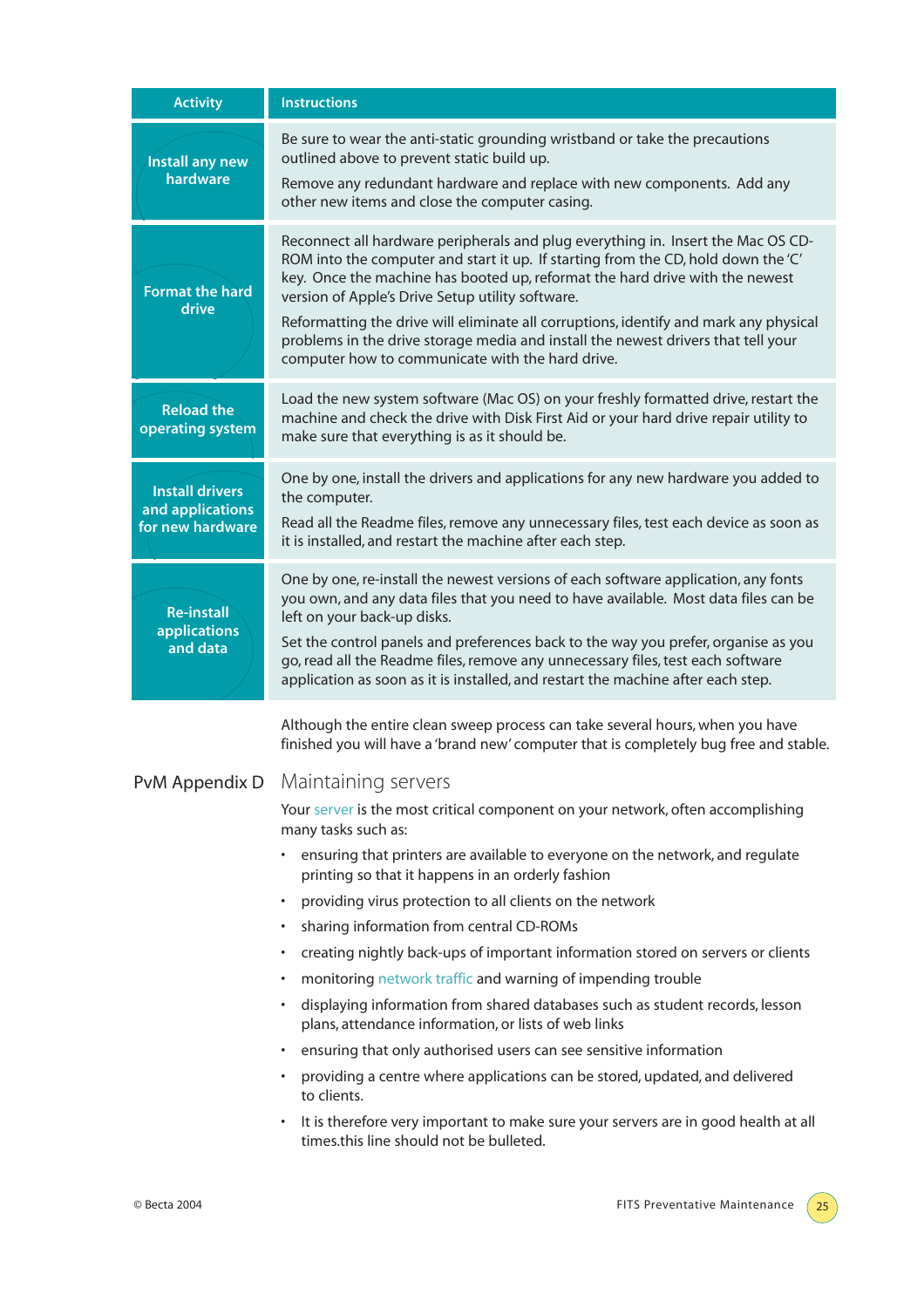One aspect to consider is whether your server is working too hard. You may want to consider installing and running more than one server and assigning specific tasks to specific servers if:

- some of your application programs require a great deal of processing power (that is, they require a server all to themselves in order to run efficiently)
- your network is very large (perhaps more than 500 clients) and includes many different kinds of network services such as email, access to the internet, web publishing, and databases (accounting, student records, or computer-based instruction systems)
- your network includes extremely sensitive information that would be protected best if it occupied a server separate from all others (unauthorised users can be denied access to everything on this server, or even to the part of the network where it resides).

Whatever your server configuration, servers that run reliably have one common characteristic: someone watches them like a hawk. Someone knows their baseline performance, detects any variation from that, takes appropriate action to ensure undetected incidents don't become problems and logs any actions taken.

For the systems you believe to be critical, make sure that someone performs the following preventative maintenance every day. At least two technical staff should know how to perform all preventative maintenance procedures.

#### **Daily server maintenance**

Although each type of server requires different daily procedures, certain tasks are common to all server types.

- Use the server logs. Servers keep logs of internal errors. Technical staff should be familiar with the location of all these logs, check them daily, and attend to any errors immediately.
- Use the server statistics. Servers also keep many different kinds of usage statistics such as collisions among data packets on the network, percentage of server processor utilisation and peaks in network traffic. Technical staff should become familiar with how these statistics look at different times of the day and be suspicious of any unexplained variation from normal behaviour. They should take action to keep the machine at its baseline performance.
- Check the system daily. Major software systems keep logs of their activity and errors, as well. Technical staff should check each of these major systems daily. These systems include email, web servers, accounting programs and student records databases.
- Keep a record of error messages. Whenever errors occur technical staff should print any error messages and keep them permanently in a logbook. If they take action to address an incident or problem, they should record the date of the action, their names, and a summary of the steps taken. Over time, these logbooks provide invaluable troubleshooting and support tools. Technical staff can look back to see how they solved an incident or problem, or how one solution caused another set of incidents or problems.

#### **Monthly server maintenance**

Restart the server. Most servers need to be restarted periodically. In part, restarting clears hidden difficulties in memory that may rise at an unexpected moment to bring your server down. Additionally, restarting exercises all the components of your system such as hard disks, memory and network connections. Restarting tests a computer and sometimes forces a failure that otherwise might occur at a more inconvenient moment. Many schools bring their servers down once every month or two.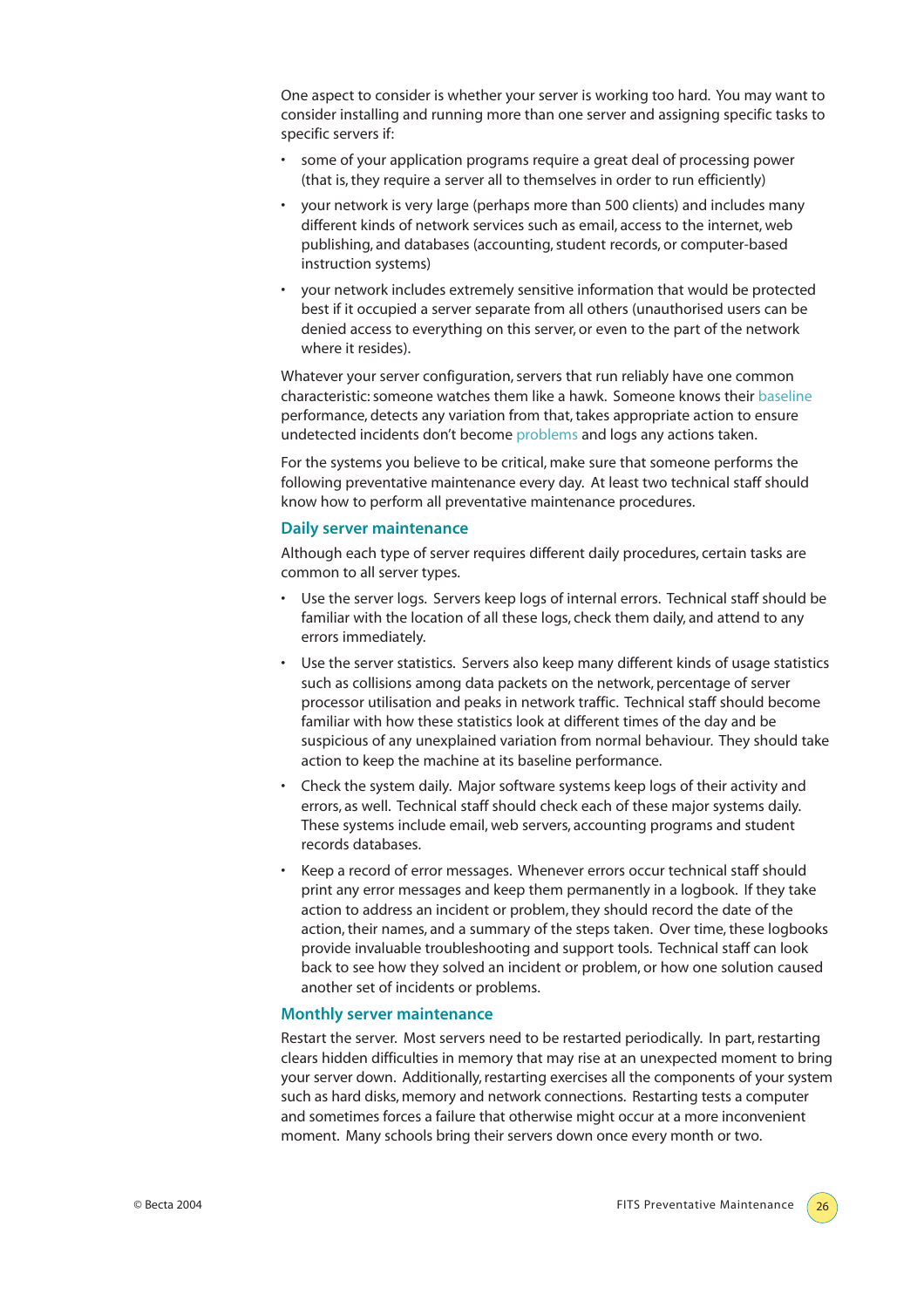#### **Six-monthly server maintenance**

Test all procedures. Support staff should simulate procedures for starting servers in an emergency. Most servers provide diagnostic tools for booting (starting) and helping to identify the source of incidents and problems. The tools for booting include special disks or tapes. These disks and tapes must be prepared ahead of time, when the server is healthy. Technical staff should know the location of these boot disks/tapes, and they should test the boot procedures periodically. Most disks and tapes degrade over time, and many sites recreate their boot disks or tapes periodically to refresh them. In addition to emergency boot procedures, servers provide diagnostic software. Staff should know how to locate and use this software.

#### **General guidelines for server maintenance**

You may find the following general guidelines helpful.

- Keep a list of all system passwords in a secure location. All support staff should know the location of passwords. They should keep the list up to date. Make sure that passwords to privileged accounts (system manager, administrator and so forth) change frequently.
- Post and maintain a list of emergency support telephone numbers, customer identification numbers and all additional numbers required to secure support.
- Have a support contract from the manufacturer for your most complex systems (accounting, student records and so forth). While your ICT staff should still have thorough knowledge of all your equipment and be responsible for its daily care, outside experts can be invaluable in times of trouble.

# PvM Appendix E Setting up RAID

### **What is RAID?**

RAID is an acronym for 'redundant array of inexpensive disks'. RAID is a technique using two or more disk drives in combination for fault tolerance and performance. RAID disk drives are used frequently on servers but aren't generally necessary for personal computers.

There are number of different ways to use multiple disks together in a RAID scheme and these are known as RAID levels. There are many different RAID levels, and some manufacturers have developed their own variations. Although this can make RAID confusing, the four levels of most interest to schools are 0, 1, 3, and 5:

- Level 0 provides data striping (spreading out blocks of each file across multiple disks) but no redundancy. This improves performance, but does not deliver fault tolerance.
- Level 1 provides disk mirroring, which gives good data protection but no performance benefit.
- Level 3 is the same as Level 0, but also reserves one dedicated disk for errorcorrection data. It provides good performance and some degree of fault tolerance.
- Level 5 provides data striping at the byte level and also stripe error-correction information. This results in excellent performance and good fault tolerance.

#### **Why install RAID?**

The basic idea of RAID is to spread a server's data across multiple disks seamlessly. For example, a single file might be spread across four or five disks. The RAID system manages all those parts so that when a file is opened the RAID system accesses all the appropriate disks and reassembles the file.

The immediate benefit is that the multiple disks perform much more quickly than a single disk. This is because all the disks work independently on finding their own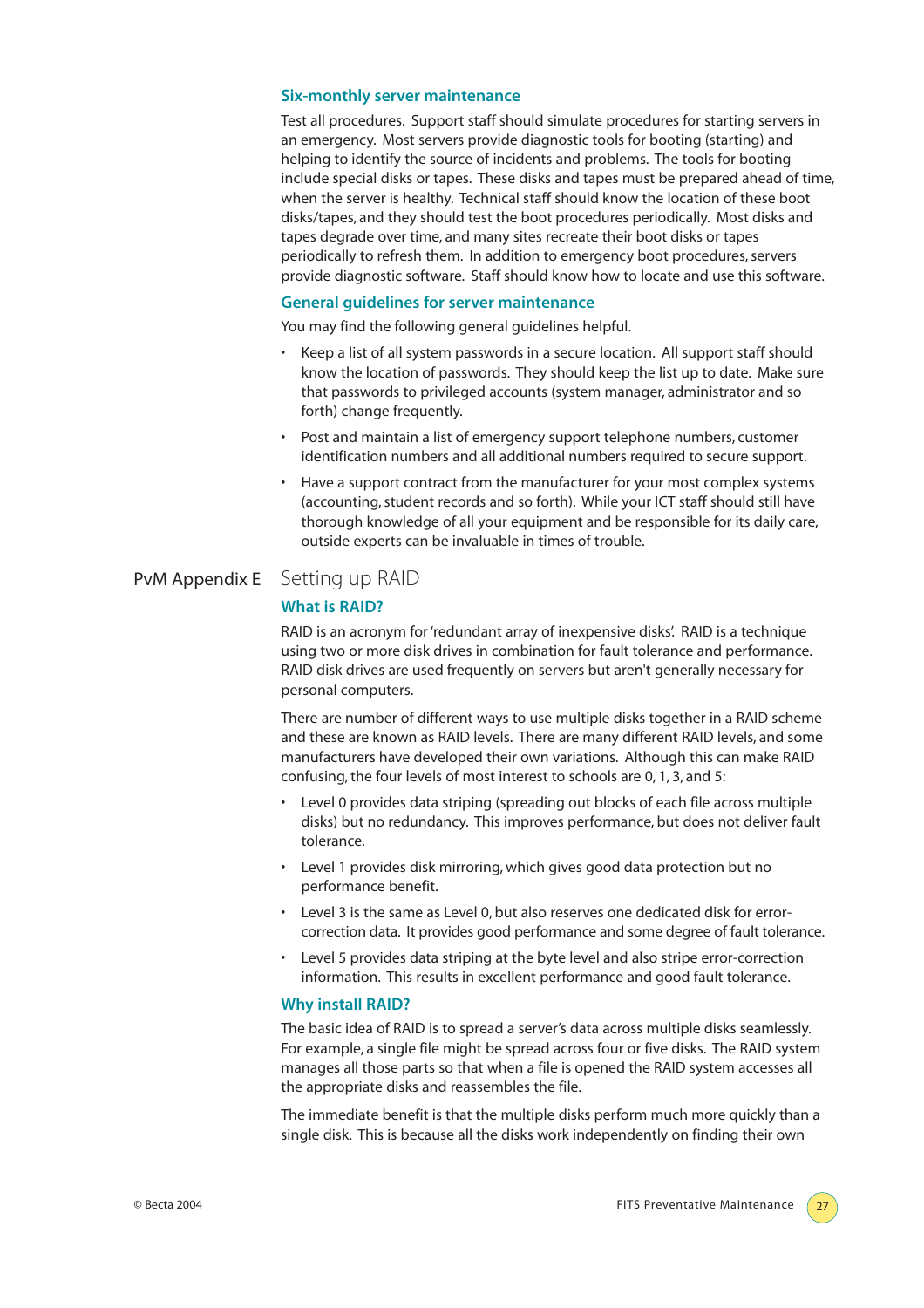data and sending it to the controller to be assembled. A single disk drive would be limited by a single disk head and would take much longer to gather the same amount of data. In fact, the performance of a RAID system increases as you add more disks to the array.

You might think that by spreading data across multiple disks you are increasing the chance of data loss due to disk failure. RAID addresses this by creating checksums and error correction, so that if one or more disks are damaged the data can still be retrieved. This makes for a very efficient and cost-effective way to manage your data.

# **Choosing appropriate RAID for your school network**

The following guide will help you decide which RAID system is most appropriate for your school:

| <b>RAID system</b> | <b>Feature</b>                                  | <b>Main consideration</b> |
|--------------------|-------------------------------------------------|---------------------------|
| Level 0            | Good performance but no protection              | Low cost                  |
| Level 1            | Data duplication but no performance<br>benefit  | Data redundancy           |
| Level 3            | Good performance with some fault<br>tolerance   | Data protection           |
| Level 5            | Better performance plus good fault<br>tolerance | Efficiency and protection |

#### **Installing RAID on your server**

#### **Pre-installation**

#### **• Configuration**

Choose the configuration that meets your performance, storage, availability, and serviceability needs. Stick with standard configurations for the best price/performance and ease of service, unless your requirements dictate otherwise. Ask the difficult questions before buying anything. The higher your availability requirements, the more redundancy and component removability you require.

#### **• Back up**

Ensure that your back-up device and procedures are adequate to handle the increased storage in the time available.

#### **• Power**

Ensure clean power and UPS protection.

#### **• Interference**

Check for nearby sources of electromagnetic interference, such as banks of modems on web servers.

#### **• Load**

Is the system totally loaded already? Will the addition of one more device, especially a high-performance RAID array, push the load limit over the edge?

#### **• SCSI interface**

Is the interface fast enough to avoid bottlenecking the new high-performance equipment?

**• Service** 

Decide who will perform remedial service.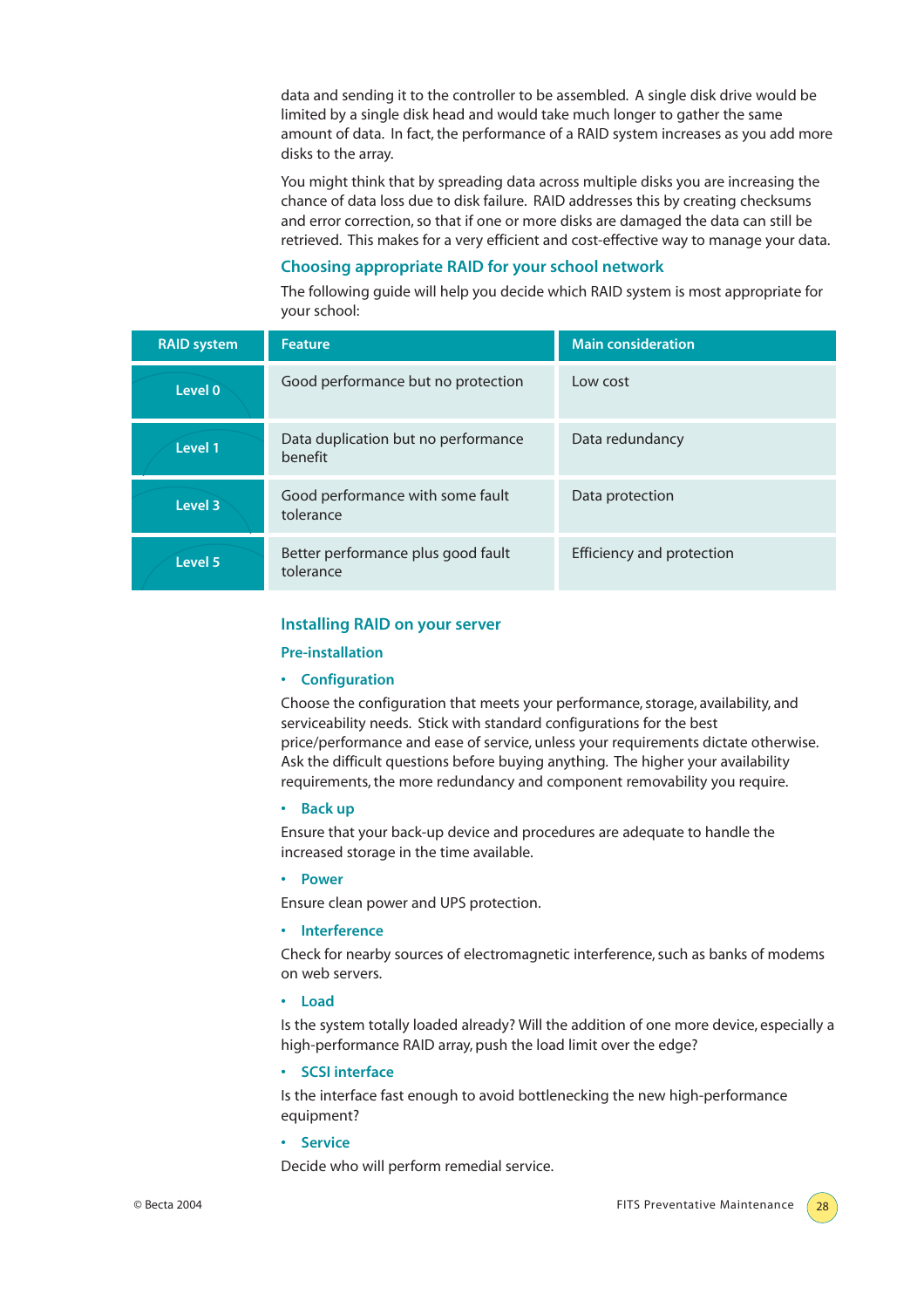#### **• Spare parts**

Do you need spare parts?

#### **• Performance benchmark**

This is so that you can test how much faster everything runs with the new highperformance storage. Time your longest batch jobs and measure client response to lengthy transactions before and after installation.

#### **• Capacity assessment**

Based on performance benchmarks, you can make a reasonable estimate of how many users you can support on the existing server before you need to add another one.

#### **During installation**

#### **• Scheduled downtime**

Make sure that there will be enough time to install the system properly. Allow plenty of time and anticipate that it will take longer than expected.

#### **• Test period**

The more critical the application, the longer the new systems need to bed in. Several days of running diagnostics, exercises and representative applications is a reasonable precaution to take before committing your entire school network to a new RAID system.

#### **• Training**

Make sure one or (preferably) two or more people are trained on the system. Training includes setting up RAID arrays, swapping components, rebuilding arrays, simulating failures and, most importantly, practising what to do in the event of actual failures.

#### **After installation**

#### **• Protection of your data**

RAID is no different from any other storage device when it comes to protection from viruses and accidental or deliberate deletions. Implement the same file-protection and record-locking strategies you would use on a non-RAID system.

#### **• Data back-up**

Typically, RAID systems significantly increase your total storage capacity. Make sure you do a complete back-up frequently and incremental back-ups at least daily. Test data restoration periodically to ensure that you remember how to do it and to check that the tape system is working properly.

#### **• Data security**

Make extra back-ups and keep copies off site.

# PvM Appendix F Maintaining switches, hubs and routers

#### **Purchasing, installing and maintaining switches**

When you purchase and install a switch, you should review and apply the following criteria.

- Your switches must be compatible with your physical and data link level protocols. If you are running a 10BaseT Ethernet network, then you must purchase a 10BaseT switch.
- Some switches can accommodate more than one physical or data-link level protocol. For example, modern switches accommodate both 10BaseT and 100BaseTX protocols. It is wise to purchase a switch with at least one 100BaseTX port, since you can interconnect your switches via their high-speed ports to improve network performance (even if the remainder of your network uses 10BaseT).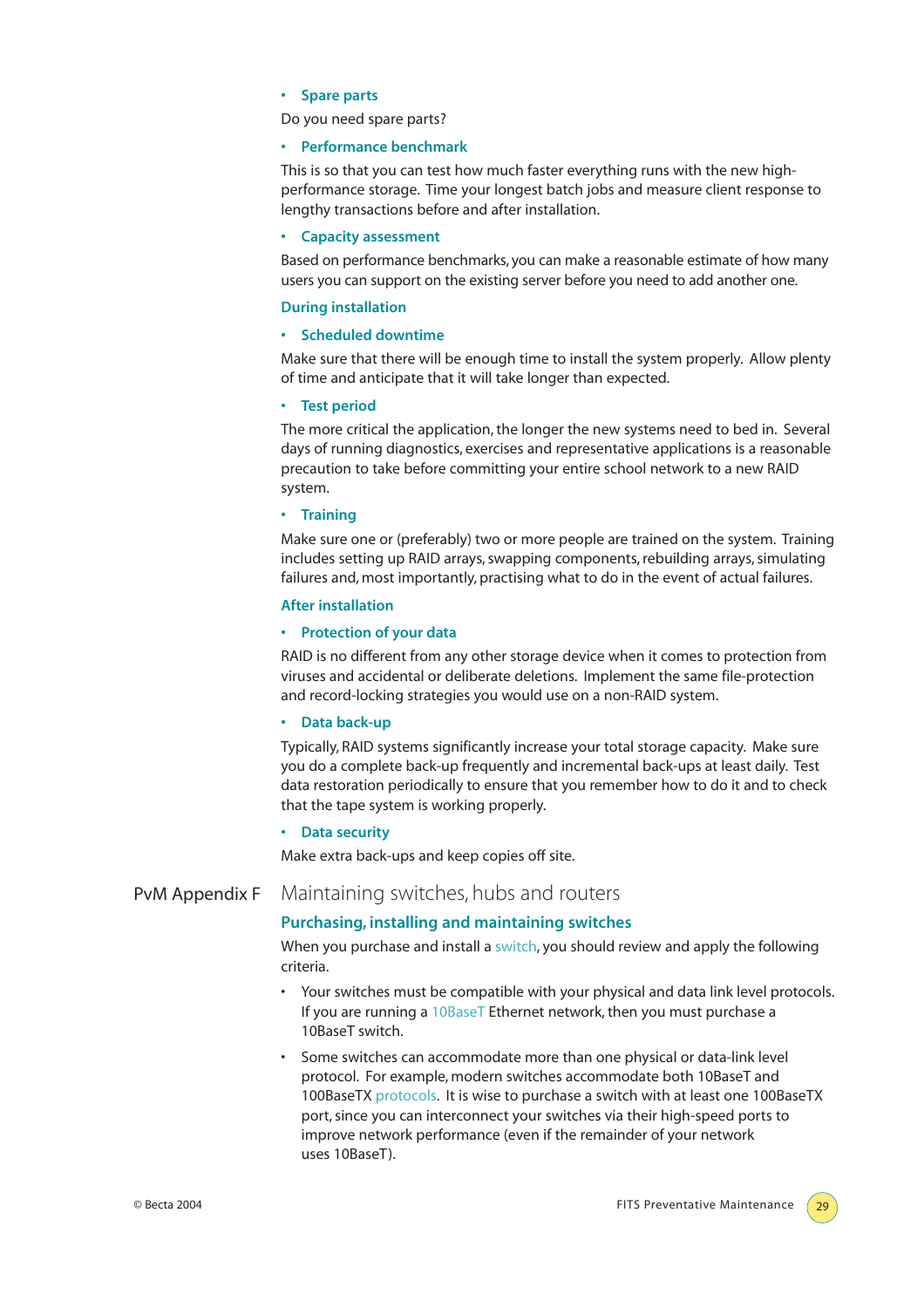- If you purchase a switch that accommodates more than one protocol, then make sure that it automatically senses which protocol is being used on each port. Autosensing switches ensure that you can connect any part of the network to any switch port. (Older switches required you to attach each segment of the network to a port compatible with its physical and data-link level protocol. Keeping the segments and ports straight presents a management challenge.)
- Purchase switches from a known manufacturer whose support you trust. Make sure that the manufacturer provides a competitive warranty.
- If possible, install your switches in a room that is cool and free of dust. Additionally, plug your switches into an uninterruptible power supply (UPS) to ensure that they receive clean power.

#### **Purchasing, installing and maintaining hubs**

When you purchase a hub, you may wish to keep the following information in mind.

- Like switches, your hubs must be compatible with your physical and data-link level protocols. If you are running a 10BaseT Ethernet network, you must purchase 10BaseT hubs. Some hubs, called multiprotocol hubs, can accommodate more than one physical and data-link level protocol. If you purchase a multiprotocol hub, make sure that it automatically senses which protocol is being used on each port. Auto-sensing hubs ensure that you can connect any part of the network to any hub port. (Older hubs required you to attach each segment of the network to a port compatible with its physical and data-link level protocol. Keeping the segments and ports straight presents a management challenge.)
- Make sure that your hub includes an AUI port (connector). (AUI is an abbreviation for attachment unit interface.) AUI ports are intended to connect with a kind of cabling called thick coaxial cable (like that used for cable TV). While this cable is no longer often used for Ethernet networks, AUI ports are versatile in the sense that they can be fitted with adapters to connect to many different kinds of cable (for example, thin coaxial cable or fibre).
- Also make sure that your hub includes a crossover port. Unlike regular hub ports, which connect hubs to clients, servers or peripherals, a crossover port connects one hub to another. Some hubs can be stacked. Stackable hubs look like one giant hub to the network. That is to say, the Ethernet restriction on the number of hubs that can be traversed in a single network does not apply to stacked hubs
- Purchase hubs from a known manufacturer whose support you trust. Make sure the manufacturer provides a competitive warranty.
- If possible, install your hubs in a room that is cool and free of dust. Additionally, plug your hubs into an uninterruptible power supply (UPS) to ensure that they receive clean power.

#### **Purchasing, installing and maintaining routers**

When you purchase and install a router, you may wish to keep the following points in mind.

It is best to purchase all your routers from a single manufacturer. Purchasing routers from a single manufacturer ensures that the software you use to configure and manage the routers via the network will be compatible across devices. It is very important to be able to monitor and manage routers across the network if you want to keep things running smoothly. Make sure that your router manufacturer offers a wide variety of routers, including models for local area networks, dial-up connections, and wide area networks so that you can continue to purchase from the same manufacturer as your network grows. Consult other schools to see which router manufacturers they have used and liked.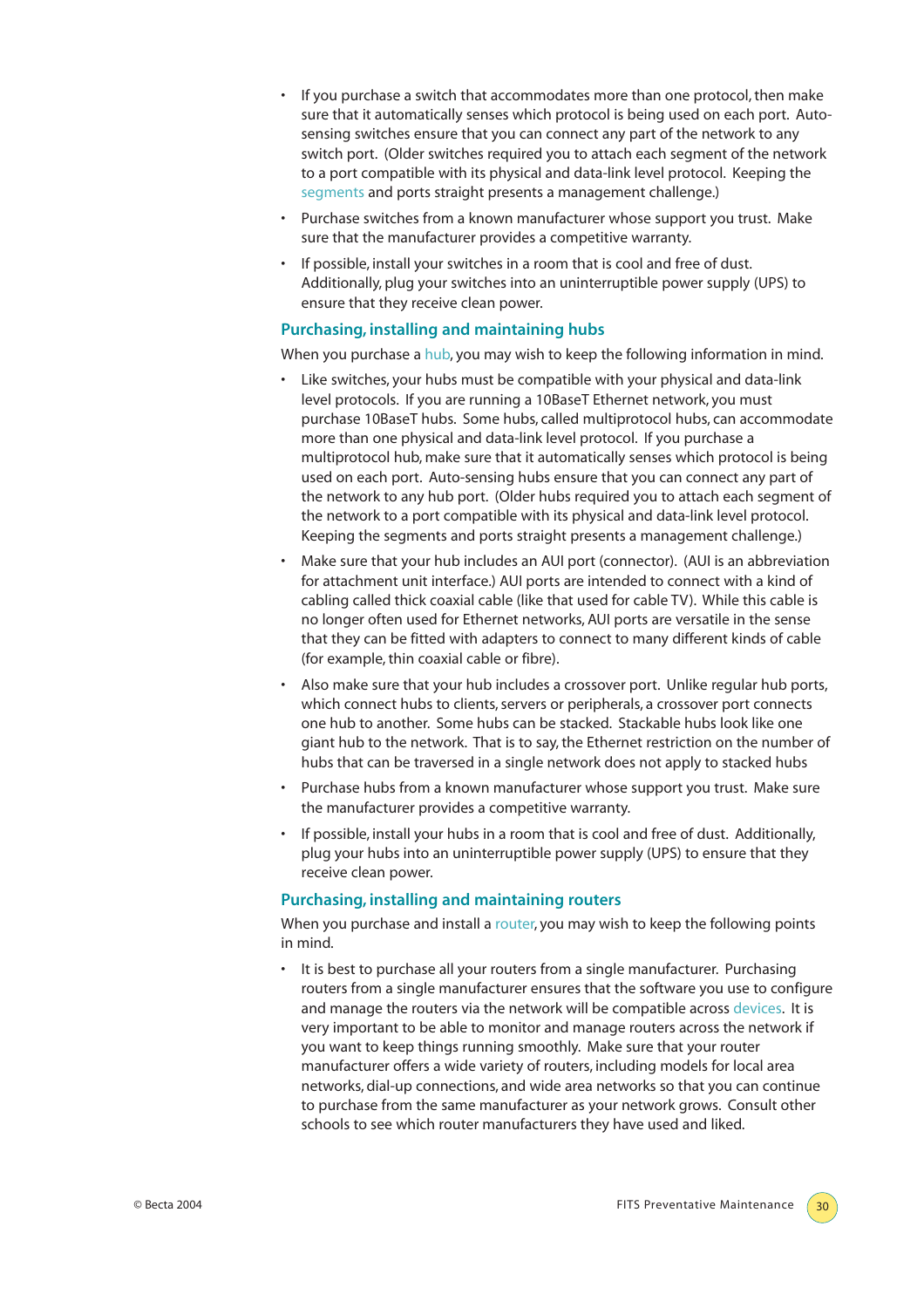- Before you purchase a router, you should draw a picture of your network, including the place where you intend to put the router. Then label the segments on either side of the router with the kind of cable used as well as with the protocols that will travel across the router to and from each segment. Your router must accommodate the cable types on all adjacent segments. In addition, the router must be compatible with protocols that appear on both sides of the router.
- Before installing a router, choose the router model(s) that you need. Document the protocols in use, the kind of information that will be exchanged on the attached network, the kinds of information that may be restricted, the number of users and their patterns of usage. Match the router's capabilities to your particular network needs.
- Routers are often expensive. Your router should be easily upgraded so that you need not replace the entire device as your network incorporates additional kinds of cable or protocols. Ask manufacturers about the particular expansion modules they offer, and what is involved in purchasing, installing, and maintaining them.
- If your school plans to deliver multimedia applications over the internet, choose a router that is capable of providing QoS (quality of service) services. Multimedia applications require a fast, steady stream of data to function properly. To deliver this increased performance, internet standards organisations have defined options that allow routers and other network devices to reserve the bandwidth they need on the internet. Such equipment assures QoS, for specified purposes. If you are planning for multimedia delivery over the internet, you may wish to make sure that your router does so.
- Price should not be the determining factor in purchasing a router. Routers, like servers, are key components of your network. It is far better to purchase reliable equipment from recognised manufacturers than to suffer equipment breakdowns or malfunctions.
- Like switches and hubs, routers need to be installed in a room that is cool and free of dust. Additionally, plug your routers into an uninterruptible power supply (UPS) to ensure that they receive clean power.

# PvM Appendix G Installing a firewall

#### **What is a firewall?**

A firewall is a system that stands between your network and the internet and acts as a gatekeeper, allowing in trusted friends and keeping out known or suspected enemies.

A firewall can be a single device such as a router, computer or dedicated hardware appliance which has software capable of making the decisions needed to monitor the flow of data to and from your school's network.

#### **Why install a firewall?**

If your school network is connected to the internet, you need a firewall. There are so many different ways in which your network can be compromised. Some of them include:

- denial of service attacks
- SYN flooding
- ICMP redirects
- ping of death
- forged email
- spoofing and impersonation.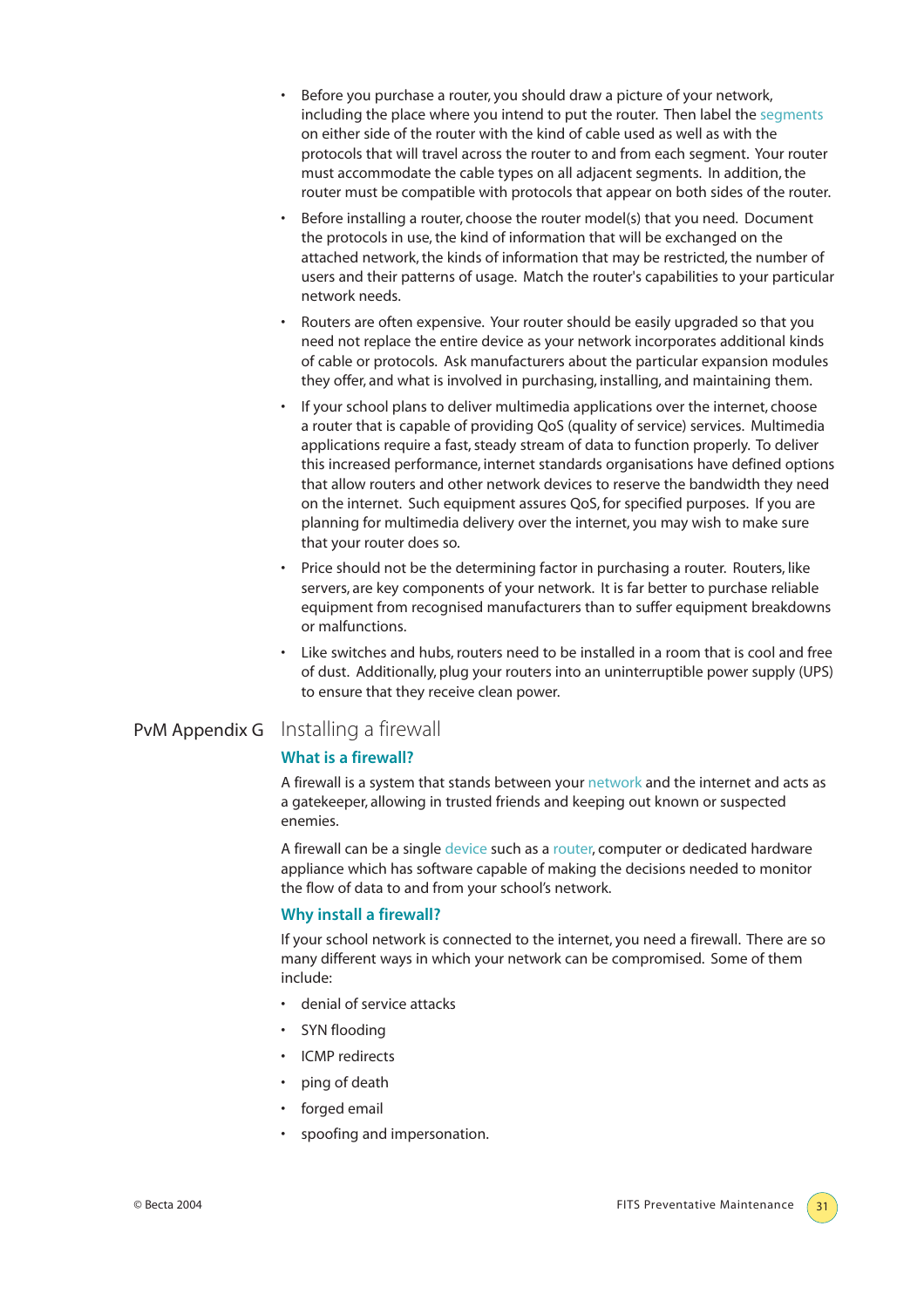Hackers are constantly finding new ways to damage your network so, although you don't need to understand what all the above mean, you do need to ensure that your network is protected from such attacks.

A firewall is your first line of defence. Firewalls, however, cannot protect you at all from another major source of attack; computer viruses, Trojan horses or other destructive programs. For protection from these you need to install a good antivirus program (see Appendix A).

#### **Choosing a firewall for your school**

In most cases your internet service provider or broadband supplier will offer a firewall as part of its solution. However, it may be worth checking that it meets the requirements of your school.

Installing and managing your own local firewall solution can often be more complicated and costly than using the solution already provided for you. If you choose to operate your own firewall, there are two techniques that are relevant to school networks: network-based firewall and application-based firewall.

#### **Network-based firewall**

A network-based firewall (also called packet filtering) works by filtering packets. It can be set up to block traffic by creating filters for:

- IP addresses (you can specify individual or ranges of addresses)
- Protocols (such as UDP or TCP)
- port numbers (to identify connections between applications such as FTP or Telnet)
- direction (filtering can be based on whether the network packet is coming into the network or being sent out by a network user to the internet).

Packet filters come in many forms, but the most common are built into standalone routers that sit between your modem and the rest of the network.

This simple and cheap device maybe adequate if your network is relatively small (up to 50 workstations) or if you are connected to the internet via a dial-up modem.

Although packet filters make decisions based on the header information in a packet, they do not understand the application protocols such as FTP or HTTP. Thus it is easy for a hacker to exploit known problems with application protocols, and problems can ensue if the packet filter allows the packet to enter the network.

If your network requires a greater level of protection, you should consider installing a proxy firewall.

#### **Application-based firewall**

An application-based firewall (also known as an application gateway or proxy firewall) provides protection for your network at the application layer. It performs this function by managing connections to and from the outside world. A proxy firewall acts as a middleman for the users on one network to interact with services on the other network. This interaction usually uses a technique known as network address translation (NAT), where the addresses on the internal network are not directly exposed to the external network.

In the application-based firewall the proxy takes care of translating the address so that the connections can take place. A proxy firewall never allows a packet to pass through the firewall.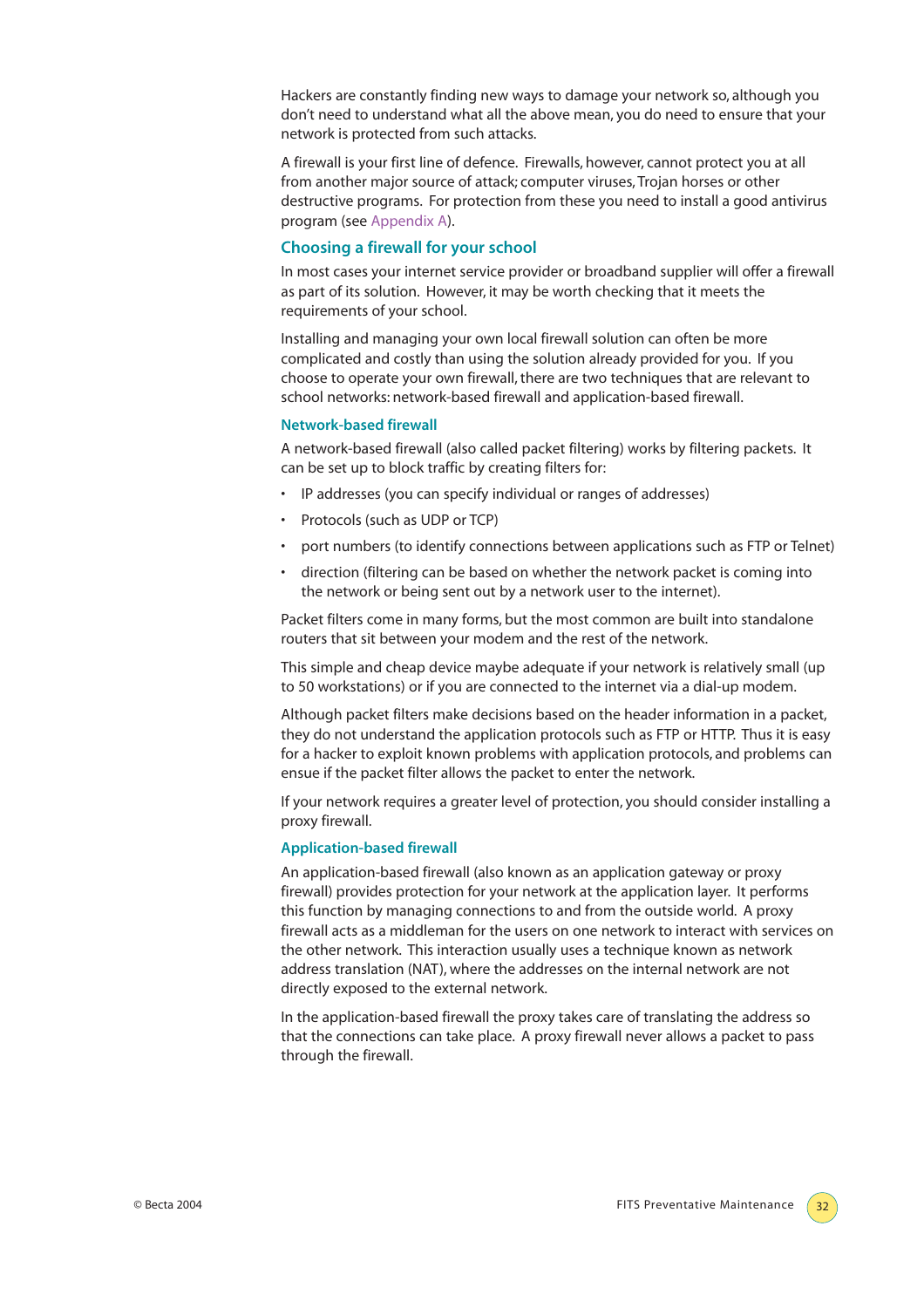

This is a more complex solution but should be adopted for larger networks where there is a lot of internet-based traffic.

Proxy firewalls are implemented by installing a software application on a computer. For networks up to 250 workstations the software may share a computer with other applications such as an email server. For larger networks (250+ workstations) the software will need to run on a dedicated computer to ensure optimum performance of your internet connection.

Most major software suppliers sell firewall software. The choice for your school may be based on the following criteria:

- cost
- operating system used
- compatibility with existing applications
- ease of installation and use.

In addition, there are many freeware and shareware packages available. It is worth downloading and trying out some of these cheaper options before committing your school to an expensive proprietary system.

#### **Maintaining your firewall to keep it effective**

The problem with security is that the environment is always changing. As soon as a bug on an operating system or application is found and exploited by a hacker, someone comes up with a fix. As soon as the fix is applied, something else crops up. When you set up a firewall to protect your network, you must perform tests to be sure that it does what you think it does.

The problem with testing, however, is that you already know what you're looking for when you create and execute the test. To keep on top of things you should also: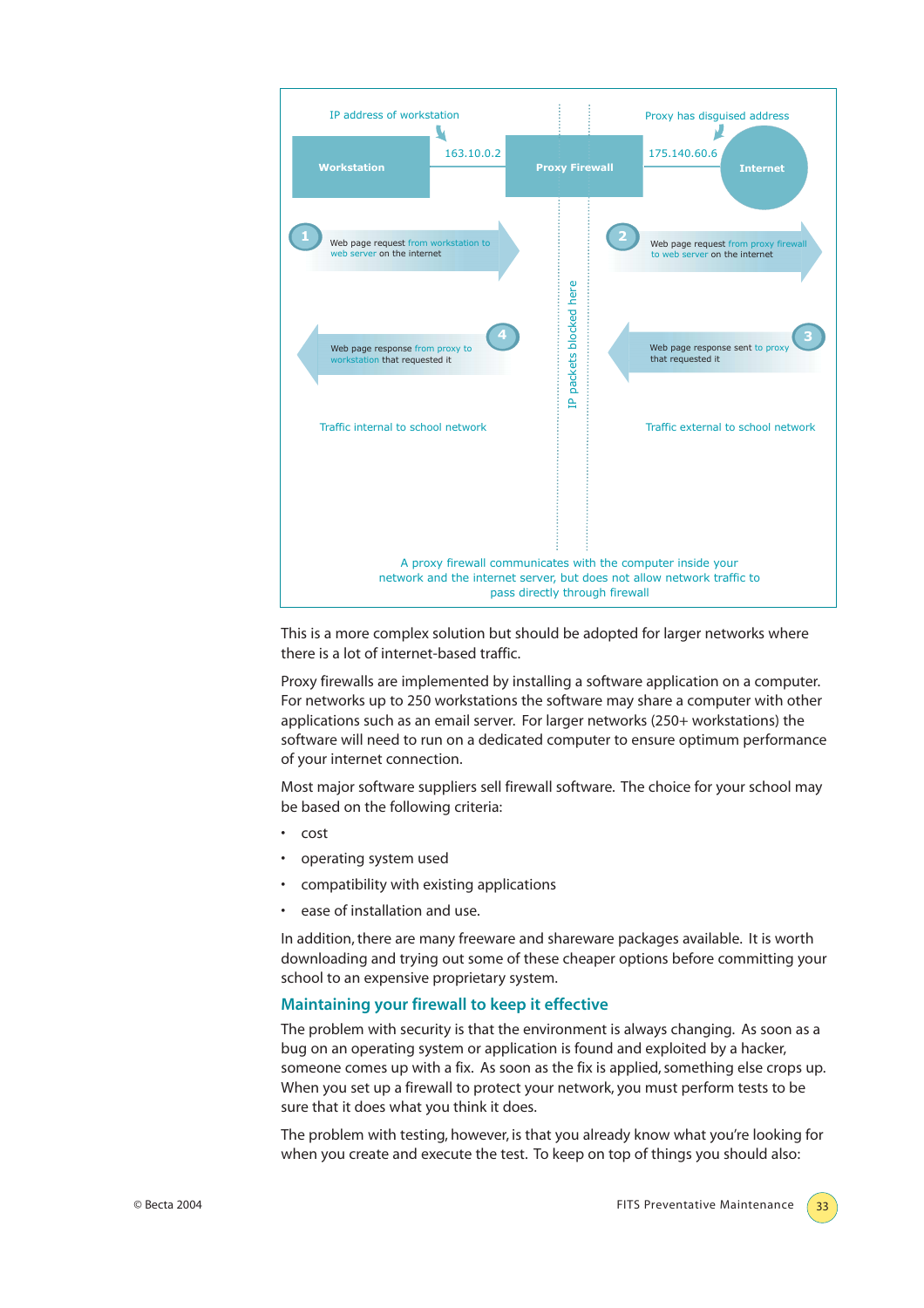- monitor the data collected by any auditing or logging functions the firewall provides
- look for attempts to breach the firewall
- watch for unusual activity
- check the internet for the latest information on security issues
- keep your firewall software up-to-date.

If you find you are being attacked, the best option is to use a utility such as TRaceRT to locate the source of the attack and notify your ISP.

# PvM Appendix H Setting up a maintenance schedule

Determining when to carry out maintenance

You need to carry out some types of preventative maintenance more often than others. The frequency of preventative maintenance may depend on:

- how much each type of equipment is used
- the environment in which the equipment is used or stored
- problems identified as part of the Problem Management process.

A typical school network will always have a number of occurrences of equipment failure. These necessarily take precedence over routine maintenance activities. Keeping a plan of maintenance tasks will allow you to reschedule those activities that have to be delayed.

The other issue facing a preventative maintenance programme is simply remembering to do the tasks. It is one thing to decide that the read/write heads on floppy disks need cleaning every six months, but how will you remember when the six months are up? One way to address this issue is through the use of a preventative maintenance schedule, which will remind you of when perform key maintenance activities. Some software preventative maintenance activities can also be automated.

#### **Automating preventative maintenance**

There are software-related preventative maintenance activities that can be automated. By using system tools that automatically run programs at a specific time, you can set up your system to perform various software checks and maintenance activities without having to remember to do them yourself. Most modern operating systems either have this capability built in, or support third-party software packages that will do it for you. Of course, you cannot perform hardware-related maintenance such as cleaning or adjustments automatically.

The following is a list of activities that can be set to run automatically:

- checking the file system for errors
- checking all hard disks for read errors
- scanning all hard disks and files for viruses
- defragmentation of all hard disk volumes.

#### **Preventative maintenance schedule**

A preventative maintenance schedule can take many forms. There are commercial software programs available that will allow you to schedule and track your maintenance activities. The simplest method, however, is a chart that shows various maintenance activities and how often they should be done. These allow you to set up a calendar so that you remember to do your maintenance tasks. Once you have set up a schedule, you can translate it to actual dates to help you remember when to perform various preventative maintenance activities.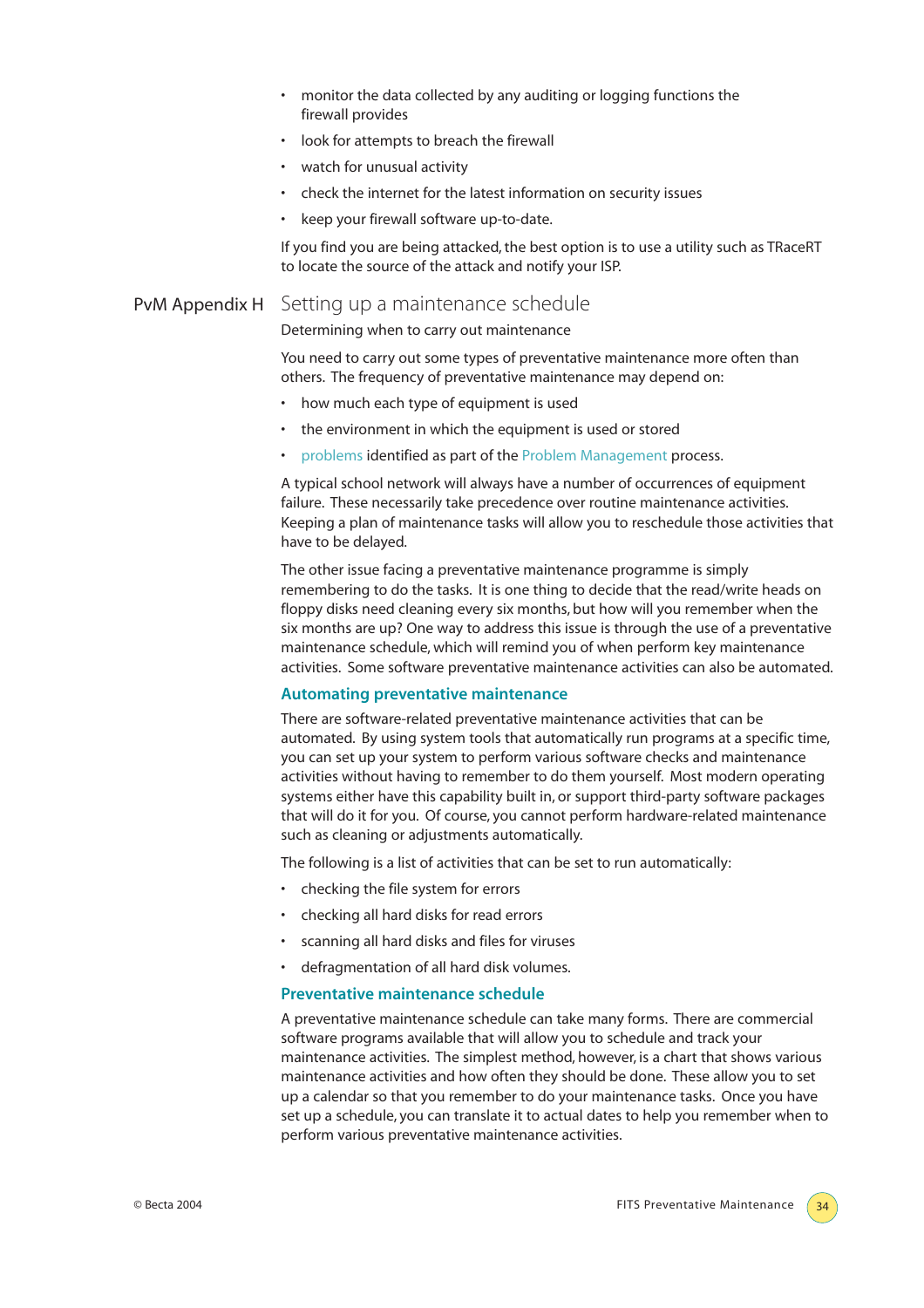Software procedures, which often should be performed daily, are best done using some sort of automated program scheduler. For tasks you perform at longer intervals, you can simply mark the activity down on a calendar. If you have appointment book software, you can put reminders for the key maintenance tasks.

When setting up a maintenance plan it is important not to make the schedule too aggressive, otherwise maintenance becomes tiresome and it is likely that none will get done.

As many maintenance activities require you to open up a computer, it may be helpful to have an annual 'clean the computer day'. This allows you to keep your workstations running at top form without having to open them up several times a year.

The frequency of maintenance tasks is determined in part by the prevailing conditions of the PC itself and the environment in which it is kept. For example, if the PC is subject to constant abuse or vandalism, then you will need to make the cleaning routine more frequent.

#### **Sample maintenance schedule**

The sample schedule below for maintenance of a PC is organised by recommended frequency. The right-hand column is for those activities that can normally be set to run automatically using a program scheduler.

| <b>Preventative maintenance activity</b>                                                     | <b>Recommended frequency</b>          | <b>Automatic</b> |
|----------------------------------------------------------------------------------------------|---------------------------------------|------------------|
| Scan hard disk file systems for errors                                                       | Weekly                                | Yes              |
| Scan for viruses                                                                             | Weekly                                | Yes              |
| Clean CRT screen                                                                             | Weekly                                | Yes              |
| Defragment hard disks                                                                        | Weekly                                | Yes              |
| Scan for hard disk read errors                                                               | Weekly                                | Yes              |
| Clean mouse                                                                                  | Monthly                               | <b>No</b>        |
| Check for full hard disk volumes and<br>remove unnecessary files                             | Monthly                               | <b>No</b>        |
| Update virus definition files                                                                | Monthly                               | Sometimes        |
| Check that power protection devices are<br>still protecting the system                       | Quarterly                             | <b>No</b>        |
| Check power supply fan for ventilation and<br>dirt build-up; clean if necessary              | Quarterly                             | <b>No</b>        |
| Update emergency boot floppies                                                               | Quarterly                             | <b>No</b>        |
| Clean floppy disk-drive internals and<br>read/write heads                                    | Quarterly (depending on use)          | <b>No</b>        |
| Check processor temperature; inspect heat<br>sink and fan to ensure that they are<br>working | Annually (or whenever case is opened) | <b>No</b>        |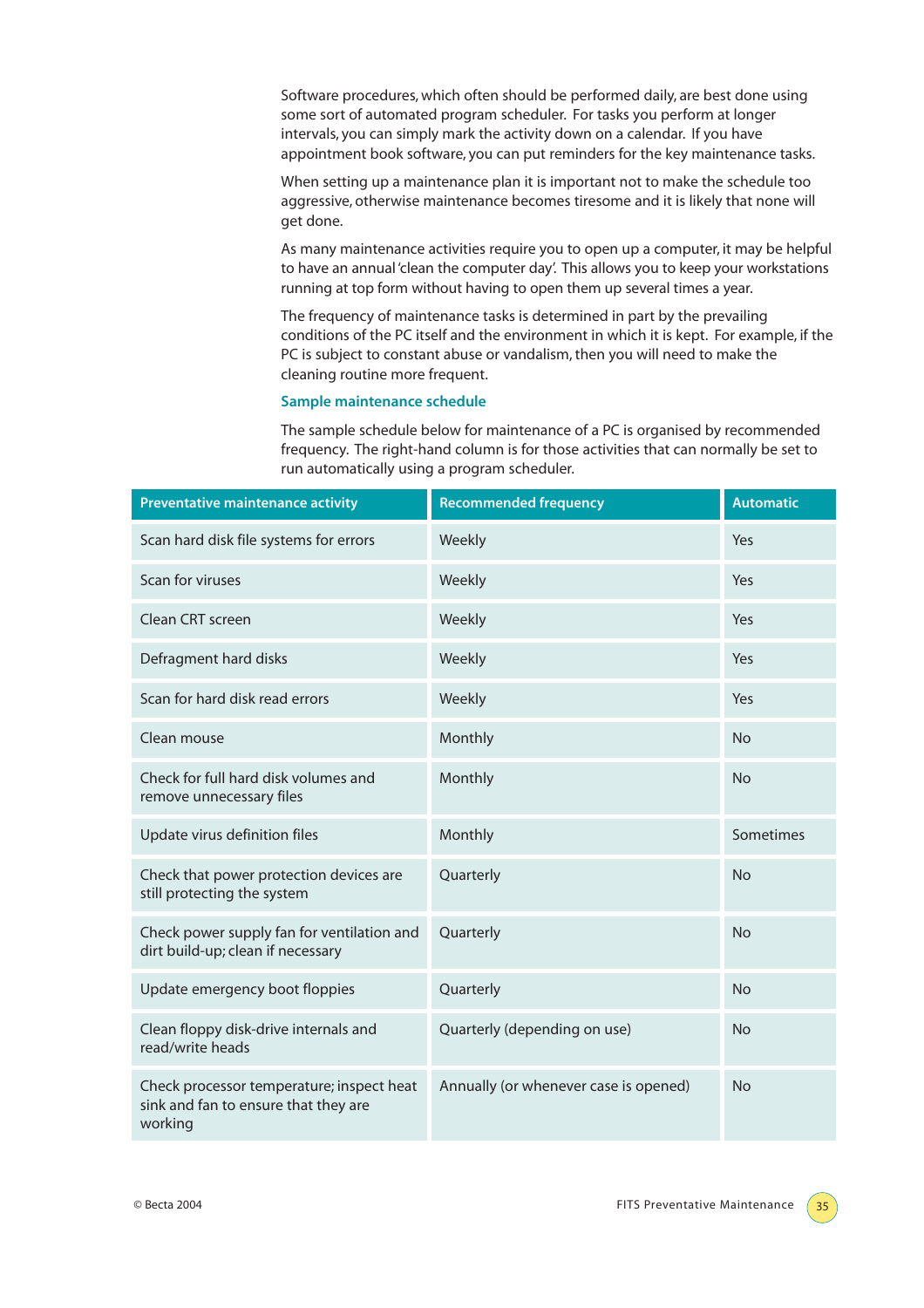| <b>Preventative maintenance activity</b>                                  | <b>Recommended frequency</b>          | <b>Automatic</b> |
|---------------------------------------------------------------------------|---------------------------------------|------------------|
| Check hard disk for temperature and<br>vibration                          | Annually (or whenever case is opened) | N <sub>o</sub>   |
| Back up CMOS information                                                  | Annually                              | N <sub>o</sub>   |
| Clean exterior of case                                                    | Annually                              | <b>No</b>        |
| Clean exterior of monitor                                                 | Annually                              | <b>No</b>        |
| Check and clean interior, motherboard and<br>expansion cards if necessary | Annually                              | N <sub>o</sub>   |
| Check internal connections and cables                                     | Annually                              | N <sub>o</sub>   |
| Clean keyboard                                                            | Annually                              | <b>No</b>        |

# PvM Appendix I Developing fail-safes

#### **What is a fail-safe?**

All network equipment will fail eventually. The equipment may reach the end of its useful life, it may fail because of physical (malicious or accidental) damage, or it may be the victim of environmental damage such as a power spike, lightning strike or overload from adjacent equipment. A fail-safe is any method or device used to reduce the chance of failure.

#### **Why install fail-safes?**

Installing fail-safes on your network will involve extra cost, but this must be weighed against the cost of replacing expensive network devices, the time taken to track down the problem and the disruption resulting from the network downtime while the problem is resolved.

While some fail-safe techniques can be expensive to implement, many are well within the range of a school budget. The following section outlines some methods of minimising the chances of network failure and will help you decide the most appropriate level of protection for your school's network.

#### **Choosing appropriate fail-safes for your school**

There are four types of fail-safe:

- a protective device such as an uninterruptible power supply (UPS) to protect network equipment from a specific threat (in this case, power failure or power fluctuations)
- a duplicate device connected and working as part of the network such as a RAID array or a secondary cable run
- a hot standby a duplicate device ready to connect in place of a failed component (the device already loaded with the correct software and configuration to enable the quickest possible swap)
- a spare device that you can configure to replace a failed network component.

The following tables list network components most likely to require fail-safes and identify possible solutions to protect against component failure: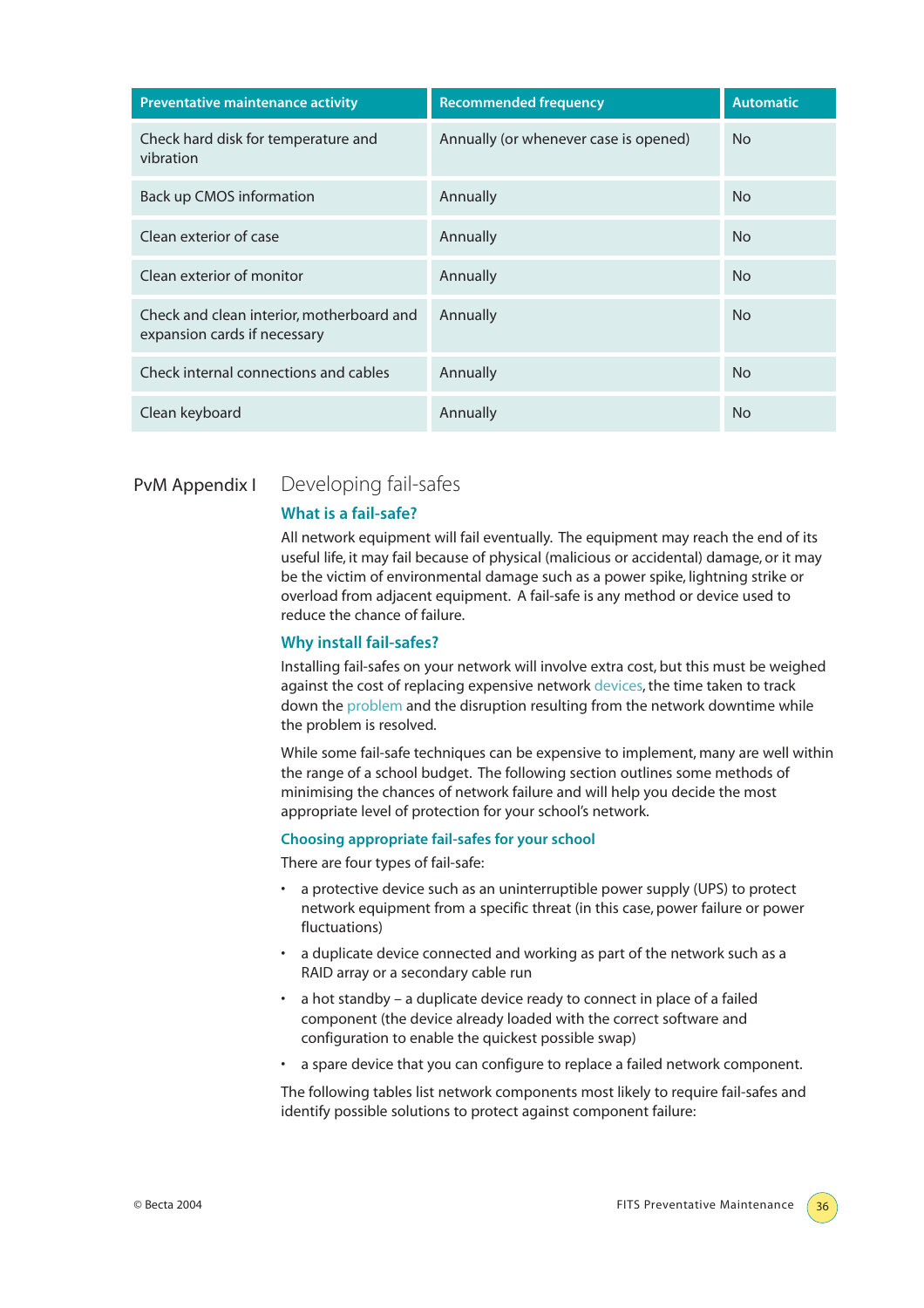# **Components requiring protective devices**

| <b>Component</b>    | <b>Risk</b>               | <b>Fail-safe options</b>              | <b>Pros and cons</b>                                                                                                |
|---------------------|---------------------------|---------------------------------------|---------------------------------------------------------------------------------------------------------------------|
| <b>Server</b>       | Power surge<br>or failure | Uninterruptible<br>power supply (UPS) | UPSs can be expensive but one UPS can<br>supply power to multiple servers and<br>critical devices such as switches. |
| <b>Workstations</b> | Power surge<br>or failure | Mains surge<br>protectors             | Surge protectors are often incorporated in<br>power distribution strips.                                            |

# **Components requiring duplicate devices**

| <b>Component</b> | <b>Risk</b>                                          | <b>Fail-safe options</b>                                                             | <b>Pros and cons</b>                                                                                                                                                                           |
|------------------|------------------------------------------------------|--------------------------------------------------------------------------------------|------------------------------------------------------------------------------------------------------------------------------------------------------------------------------------------------|
| <b>Data</b>      | Loss of data due<br>to corruption or<br>disk failure | RAID array (see<br>Appendix E)                                                       | RAID arrays can be configured with<br>relatively inexpensive disks and provide a<br>high level of protection for your data.                                                                    |
| <b>Cables</b>    | Malicious or<br>accidental break<br>to cable runs    | Alternative cable path<br>to destination                                             | Duplicating cable runs may be expensive<br>but a break in a cable can be very time<br>consuming to trace and may result in<br>large parts of the network being<br>unavailable for a long time. |
| <b>Printers</b>  | General failure of<br>printer such as<br>paper jam   | Duplicate printing<br>facility, if possible on a<br>different part of the<br>network | Additional printers for critical<br>administration tasks can be connected at<br>low cost. Being mechanical devices,<br>printers are prone to failure.                                          |

# **Components requiring duplicate devices**

| <b>Component</b>    | <b>Risk</b>                                          | <b>Fail-safe options</b>                                                                                              | <b>Pros and cons</b>                                                                                                                                                                                                                                                                                                                                                   |
|---------------------|------------------------------------------------------|-----------------------------------------------------------------------------------------------------------------------|------------------------------------------------------------------------------------------------------------------------------------------------------------------------------------------------------------------------------------------------------------------------------------------------------------------------------------------------------------------------|
| <b>Data</b>         | Loss of data due<br>to corruption or<br>disk failure | Data back-up<br>(see Appendix B)                                                                                      | Of all the fail-safe methods, this is probably<br>the most important to implement.                                                                                                                                                                                                                                                                                     |
| <b>Servers</b>      | General failure                                      | Duplicate spare server<br>preloaded with required<br>software and configured<br>with correct interface<br>boards      | A server is an expensive part of the network<br>but is often the most critical component,<br>managing internet access, email and so on.<br>You will need to weigh the cost of dedicating<br>a spare computer to this task against the<br>level of disruption likely to be caused by<br>server failure and the time it would take to<br>source and build a replacement. |
| <b>Workstations</b> | General failure                                      | Duplicate spare<br>workstation preloaded<br>with required software<br>and configured with<br>correct interface boards | This option is only worth considering if you<br>have a large number of workstations that<br>have common applications and set-up.                                                                                                                                                                                                                                       |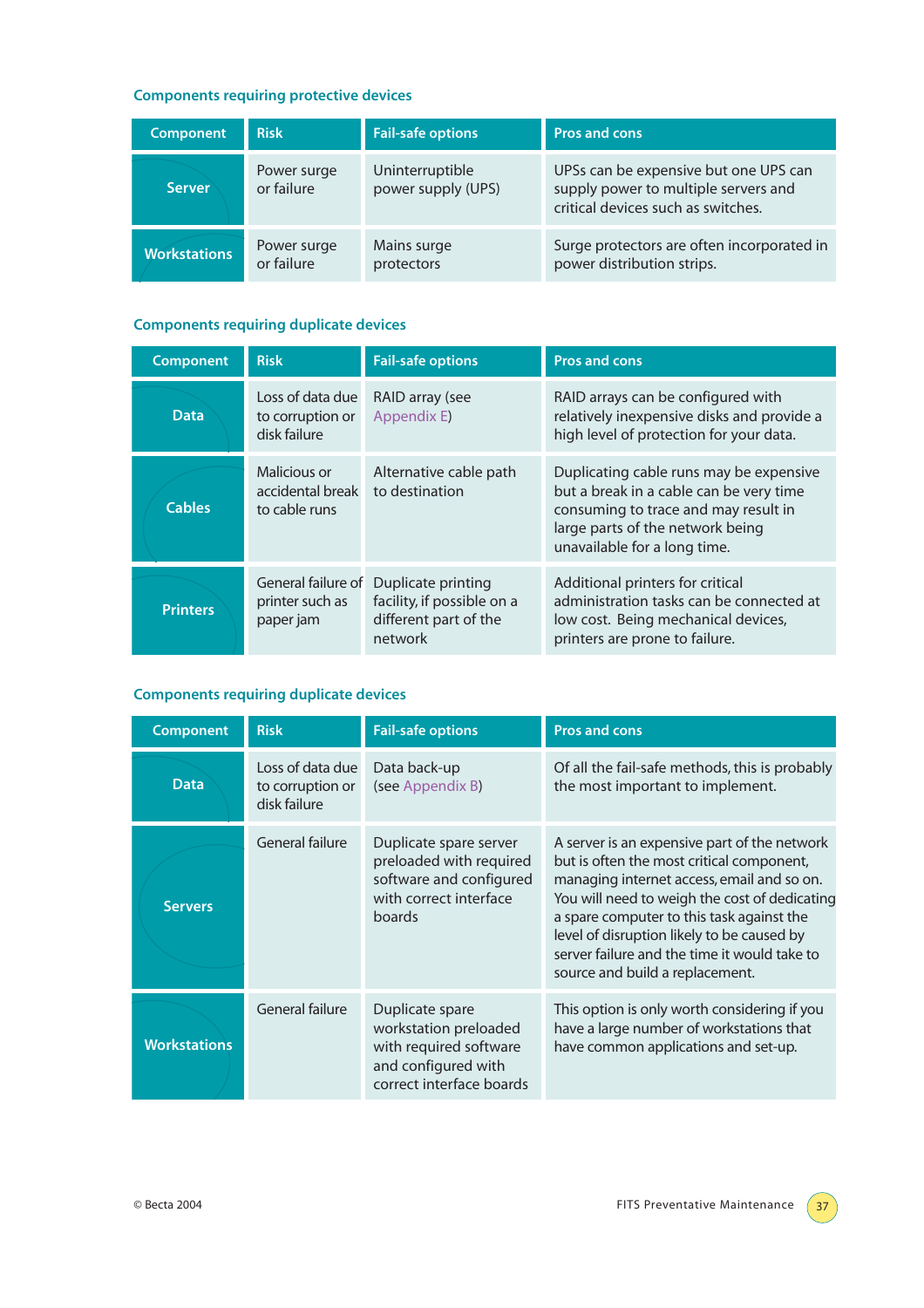# **Glossary**

| 10Base-T                                 | A networking standard that supports data transfer rates up to 100 Mbps (100<br>megabits per second). 10Base-T is based on the older Ethernet standard but is 10<br>times faster than Ethernet; it is often referred to as Fast Ethernet. Officially, the<br>10Base-T standard is IEEE 802.3u. Like Ethernet, 10Base-T is based on the CSMA/CD<br>LAN access method. |
|------------------------------------------|---------------------------------------------------------------------------------------------------------------------------------------------------------------------------------------------------------------------------------------------------------------------------------------------------------------------------------------------------------------------|
| <b>AppleTalk</b>                         | Inexpensive LAN (local area network) architecture built into all Apple Macintosh<br>computers and laser printers. AppleTalk supports Apple's LocalTalk cabling scheme,<br>as well as Ethernet and IBM Token Ring. It can connect Macintosh computers and<br>printers, and even PCs if they are equipped with special AppleTalk hardware and<br>software.            |
| <b>Asset</b>                             | Component of a business process. Assets can include people, accommodation,<br>computer systems, networks, paper records, fax machines, etc.                                                                                                                                                                                                                         |
| <b>Availability</b>                      | Ability of a component or service to perform its required function at a stated instant<br>or over a stated period of time. It is usually expressed as the availability ratio: the<br>proportion of time that the service is actually available for use by customers within<br>the agreed service hours.                                                             |
| <b>Availability</b><br><b>Management</b> | To ensure that ICT services are available for use consistently as agreed.                                                                                                                                                                                                                                                                                           |
| <b>Bandwidth</b>                         | The amount of data that can be transmitted in a fixed amount of time. For digital<br>devices, the bandwidth is usually expressed in bits per second (bps).                                                                                                                                                                                                          |
| <b>Baseline</b>                          | A snapshot or a position which is recorded. Although the position may be updated<br>later, the baseline remains unchanged and available as a reference of the original<br>state and as a comparison against the current position.                                                                                                                                   |
| <b>Bridge</b>                            | A device that connects two LANs (local area networks), or two segments of the same<br>LAN that use the same protocol, such as Ethernet or Token Ring.                                                                                                                                                                                                               |
| <b>Buffer</b>                            | A temporary storage area, usually in RAM. The purpose of most buffers is to act as a<br>holding area, enabling the CPU to manipulate data before transferring it to a device.                                                                                                                                                                                       |
| <b>Build</b>                             | The final stage in producing a usable configuration. The process involves taking one<br>or more input configuration items and processing (building) them to create one or<br>more output configuration items (eg software compile and load).                                                                                                                        |
| <b>Capacity</b>                          | Ability of available supply of processing power to match the demands made on it by<br>the business, both now and in the future.                                                                                                                                                                                                                                     |
| <b>Capacity</b><br><b>Management</b>     | To ensure that all ICT processing and storage capacity provision match present and<br>evolving needs.                                                                                                                                                                                                                                                               |
| <b>Category</b>                          | Classification of a group of configuration items, change documents, incidents or<br>problems.                                                                                                                                                                                                                                                                       |
| Change                                   | The addition, modification or removal of approved, supported or baselined<br>hardware, network, software, application, environment, system, desktop build or<br>associated documentation.                                                                                                                                                                           |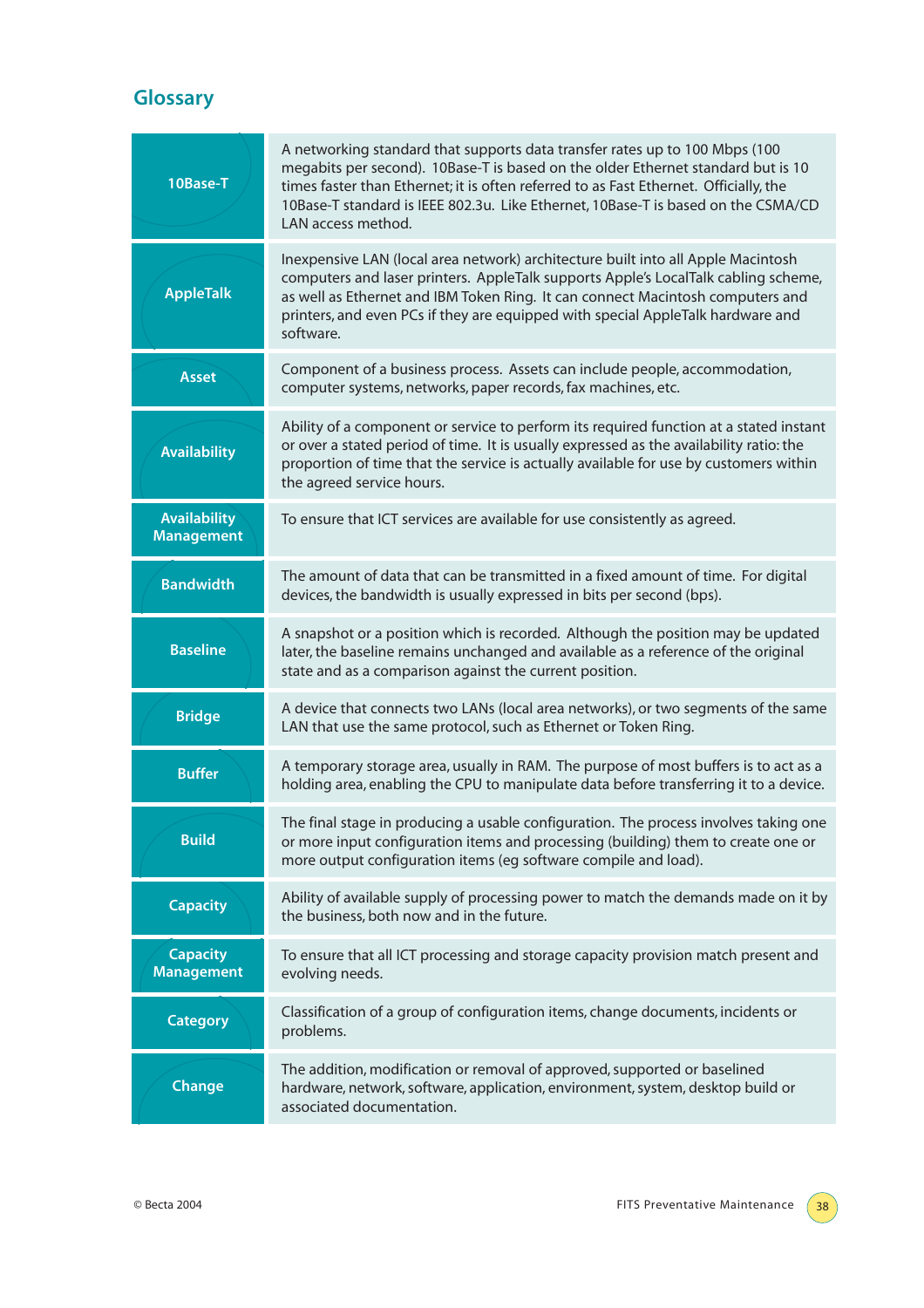| Change<br><b>Management</b>                                 | The managed and recorded introduction of changes to hardware, software, services<br>or documentation to minimise disruption to ICT operation and maintain accurate<br>configuration information.                                                                                                                                                                                                                                                                                                                                                                                                                                                                                                                                                                                                                                                               |
|-------------------------------------------------------------|----------------------------------------------------------------------------------------------------------------------------------------------------------------------------------------------------------------------------------------------------------------------------------------------------------------------------------------------------------------------------------------------------------------------------------------------------------------------------------------------------------------------------------------------------------------------------------------------------------------------------------------------------------------------------------------------------------------------------------------------------------------------------------------------------------------------------------------------------------------|
| <b>Client</b>                                               | The client part of a client/server architecture. Typically, a client is an application that<br>runs on a personal computer or workstation and relies on a server to perform some<br>operations. For example, an email client is an application that enables you to send<br>and receive email.                                                                                                                                                                                                                                                                                                                                                                                                                                                                                                                                                                  |
| <b>Client/server</b><br>architecture                        | A network architecture in which each computer or process on the network is either<br>a client or a server. Servers are powerful computers or processes dedicated to<br>managing disk drives (file servers), printers (print servers) or network traffic (network<br>servers). Clients are PCs or workstations on which users run applications. Clients<br>rely on servers for resources such as files, devices and even processing power.                                                                                                                                                                                                                                                                                                                                                                                                                      |
| <b>Configuration</b><br>management<br>database (CMDB)       | A database which contains all relevant details of each ICT asset, otherwise known as<br>a configuration item (CI), and details of the important relationships between CIs.                                                                                                                                                                                                                                                                                                                                                                                                                                                                                                                                                                                                                                                                                     |
| <b>Configuration</b><br><b>Management</b>                   | Implementing and maintaining up-to-date records of ICT hardware, software,<br>services and documentation, and showing the relationships between them.                                                                                                                                                                                                                                                                                                                                                                                                                                                                                                                                                                                                                                                                                                          |
| <b>Definitive</b><br>software library<br>(DSL)              | The library in which the definitive authorised versions of all software CIs are stored<br>and protected. It is a physical library or storage repository where master copies of<br>software versions are placed. This one logical storage area may in reality consist of<br>one or more physical software libraries or filestores. They should be separate from<br>development and test filestore areas. The DSL may also include a physical store (fire-<br>proof safe, for example) to hold master copies of bought-in software. Only<br>authorised software, strictly controlled by Change Management and Release<br>Management, should be accepted into the DSL.<br>The DSL exists not directly because of the needs of the Configuration Management<br>process, but as a common base for the Release Management and Configuration<br>Management processes. |
| <b>Device</b>                                               | Any computer or component that attaches to a network.                                                                                                                                                                                                                                                                                                                                                                                                                                                                                                                                                                                                                                                                                                                                                                                                          |
| <b>Error trap</b>                                           | A signal informing a program that an event has occurred. When a program receives<br>an interrupt signal, it takes a specified action (which can be to ignore the signal).<br>Interrupt signals can cause a program to suspend itself temporarily to service the<br>interrupt.                                                                                                                                                                                                                                                                                                                                                                                                                                                                                                                                                                                  |
| <b>Ethernet</b>                                             | A LAN (local area network) architecture developed in 1976 by Xerox Corporation in<br>co-operation with DEC and Intel. Ethernet uses a bus or star topology and supports<br>data transfer rates of 10 Mbps. The Ethernet specification served as the basis for the<br>IEEE 802.3 standard, which specifies the physical and lower software layers. Ethernet<br>is one of the most widely implemented LAN standards.                                                                                                                                                                                                                                                                                                                                                                                                                                             |
| <b>FDDI</b> (Fibre<br><b>Distributed Data</b><br>Interface) | A set of ANSI protocols for sending digital data over fibre optic cable. FDDI<br>networks are token-passing networks, and support data rates of up to 100 Mbps<br>(100 million bits) per second. FDDI networks are typically used as backbones for<br>wide area networks.                                                                                                                                                                                                                                                                                                                                                                                                                                                                                                                                                                                      |
| <b>Financial</b><br><b>Management</b>                       | To ensure that the ICT and technical resources are implemented and managed in a<br>cost-effective way.                                                                                                                                                                                                                                                                                                                                                                                                                                                                                                                                                                                                                                                                                                                                                         |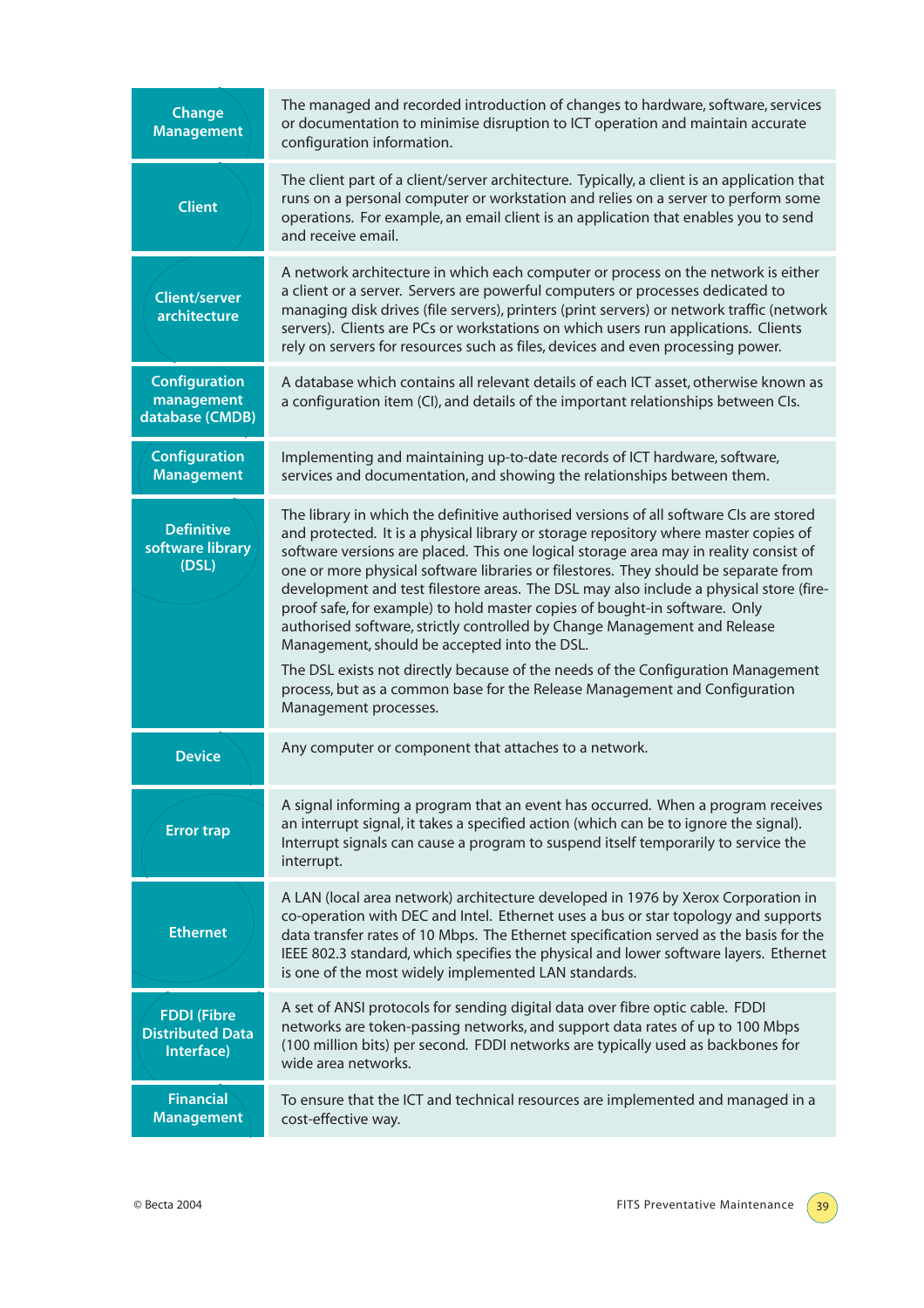| <b>Firewall</b>                                 | A system designed to prevent unauthorised access to or from a private network.<br>Firewalls can be implemented in both hardware and software, or a combination of<br>both. Firewalls are frequently used to prevent unauthorised internet users from<br>accessing private networks connected to the internet, especially intranets. All<br>messages entering or leaving the intranet pass through the firewall, which examines<br>each message and blocks those that do not meet the specified security criteria. |
|-------------------------------------------------|-------------------------------------------------------------------------------------------------------------------------------------------------------------------------------------------------------------------------------------------------------------------------------------------------------------------------------------------------------------------------------------------------------------------------------------------------------------------------------------------------------------------|
| <b>Gateway</b>                                  | A node on a network that serves as an entrance to another network. In schools, the<br>gateway is the computer that routes the traffic from a workstation to the outside<br>network that is serving web pages. In homes, the gateway is the ISP that connects<br>the user to the internet.                                                                                                                                                                                                                         |
| <b>Gigabit</b>                                  | When used to describe data transfer rates, it refers to 10 to the 9th power<br>(1,000,000,000) bits. Gigabit is abbreviated Gb, as opposed to gigabyte, which is<br>abbreviated GB.                                                                                                                                                                                                                                                                                                                               |
| <b>HTTP</b><br>(hypertext<br>transfer protocol) | The underlying protocol used by the World Wide Web. HTTP defines how messages<br>are formatted and transmitted, and what actions web servers and browsers should<br>take in response to various commands. For example, when you enter a URL in your<br>browser, this actually sends an HTTP command to the web server directing it to<br>fetch and transmit the requested web page.                                                                                                                               |
| <b>Hub</b>                                      | A connection point for devices in a network. Hubs are commonly used to connect<br>segments of a LAN (local area network). A hub contains multiple ports. When a<br>packet arrives at one port, it is copied to the other ports so that all segments of the<br>LAN can see all packets.                                                                                                                                                                                                                            |
| <b>ICT</b>                                      | The convergence of information technology, telecommunications and data<br>networking technologies into a single technology.                                                                                                                                                                                                                                                                                                                                                                                       |
| <b>Incident</b>                                 | Any event which is not part of the standard operation of a service and which causes,<br>or may cause, an interruption to, or a reduction in, the quality of that service.                                                                                                                                                                                                                                                                                                                                         |
| <b>Incident</b><br><b>Management</b>            | To detect, diagnose and resolve ICT incidents as quickly as possible and minimise<br>their adverse impact on normal operation.                                                                                                                                                                                                                                                                                                                                                                                    |
| ITIl                                            | The OGC IT Infrastructure Library - a set of guides on the management and<br>provision of operational IT services.                                                                                                                                                                                                                                                                                                                                                                                                |
| <b>LAN</b>                                      | A computer network that spans a relatively small area. Most local area networks<br>(LANs) are confined to a single building or group of buildings.                                                                                                                                                                                                                                                                                                                                                                |
| <b>LocalTalk</b>                                | The cabling scheme supported by the AppleTalk network protocol for Macintosh<br>computers. Most local area networks that use AppleTalk, such as TOPS, also conform<br>to the LocalTalk cable system. Such networks are sometimes called LocalTalk<br>networks.                                                                                                                                                                                                                                                    |
| <b>Logical topology</b>                         | The logical topology is the way that the signals act on the network media, or the<br>way that the data passes through the network from one device to the next without<br>regard to the physical interconnection of the devices.                                                                                                                                                                                                                                                                                   |
| <b>MAC</b> (media<br>access control)<br>address | Each device on a network can be identified by its MAC address, a hardware address<br>that uniquely identifies each node of a network. In IEEE 802 networks, the data link<br>control (DLC) layer of the OSI reference model is divided into two sub-layers: the<br>logical link control (LLC) layer and the MAC layer. The MAC layer interfaces directly<br>with the network media. Consequently, each different type of network media<br>requires a different MAC layer.                                         |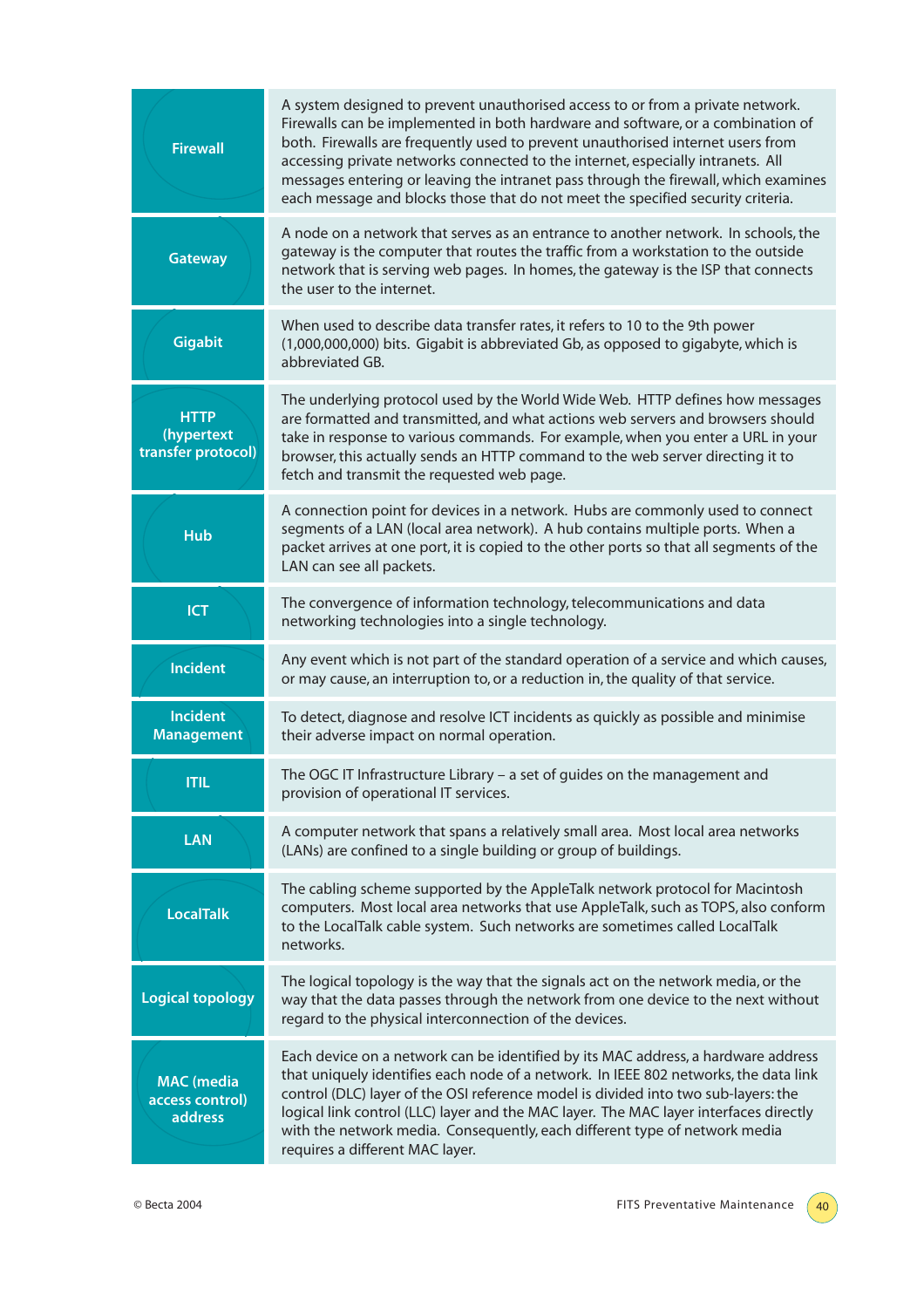| <b>Management</b><br>information base<br>(MIB) | A management information base (MIB) is a database of objects that can be<br>monitored by a network management system. Both SNMP and RMON use<br>standardised MIB formats that allow any SNMP and RMON tools to monitor any<br>device defined by a MIB.                                                                               |
|------------------------------------------------|--------------------------------------------------------------------------------------------------------------------------------------------------------------------------------------------------------------------------------------------------------------------------------------------------------------------------------------|
| <b>Network</b>                                 | A group of two or more computer systems linked together. The two types of<br>computer networks of interest to schools are LANs (local area networks) and WANs<br>(wide area networks).                                                                                                                                               |
| <b>Network</b><br>interface card<br>(NIC)      | A network interface card (NIC) is an expansion board inserted or built into a<br>computer so that the computer can be connected to a network. Most NICs are<br>designed for a particular type of network, protocol, although some can serve<br>multiple networks.                                                                    |
| <b>Network traffic</b>                         | The load on a communications device or system.                                                                                                                                                                                                                                                                                       |
| <b>Node</b>                                    | A processing location. A node can be a workstation or some other device, such as a<br>printer. Every node has a unique network address, sometimes called a data link<br>control (DLC) address or media access control (MAC) address.                                                                                                 |
| <b>OSI reference</b><br>model                  | The OSI (open system interconnection) model defines a networking framework for<br>implementing protocols in seven layers. Control is passed from one layer to the<br>next, starting at the application layer in one station, and proceeding to the bottom<br>layer, over the channel to the next station, and back up the hierarchy. |
| <b>Packet</b>                                  | A piece of a message transmitted over a packet-switching network. One of the key<br>features of a packet is that it contains the destination address in addition to the data.                                                                                                                                                        |
| <b>Packet</b><br>switching                     | Refers to protocols in which messages are divided into packets before they are sent.<br>Each packet is then transmitted individually and can even follow different routes to<br>its destination. Once all the packets forming a message arrive at the destination, they<br>are recompiled into the original message.                 |
| Peer-to-peer<br>network                        | A type of network in which each workstation has equivalent capabilities and<br>responsibilities. This differs from client/server architectures, in which some<br>computers are dedicated to serving the others.                                                                                                                      |
| <b>Physical</b><br>topology                    | The physical layout of devices on a network. Every LAN (local area network) has a<br>topology - the way the devices on a network are arranged and how they<br>communicate with each other.                                                                                                                                           |
| <b>Port</b>                                    | In TCP/IP and UDP networks, an endpoint to a logical connection. The port number<br>identifies what type of port it is. For example, port 80 is used for HTTP traffic.                                                                                                                                                               |
| Problem                                        | The underlying cause of an incident or incidents.                                                                                                                                                                                                                                                                                    |
| <b>Problem</b><br><b>Management</b>            | The detection of the underlying causes of incidents and their resolution and<br>prevention.                                                                                                                                                                                                                                          |
| <b>Protocol</b>                                | An agreed format for transmitting data between two devices.                                                                                                                                                                                                                                                                          |
| <b>Protocol stack</b>                          | A set of network protocol layers that work together. The OSI reference model that<br>defines seven protocol layers is often called a stack, as is the set of TCP/IP protocols<br>that define communication over the internet.                                                                                                        |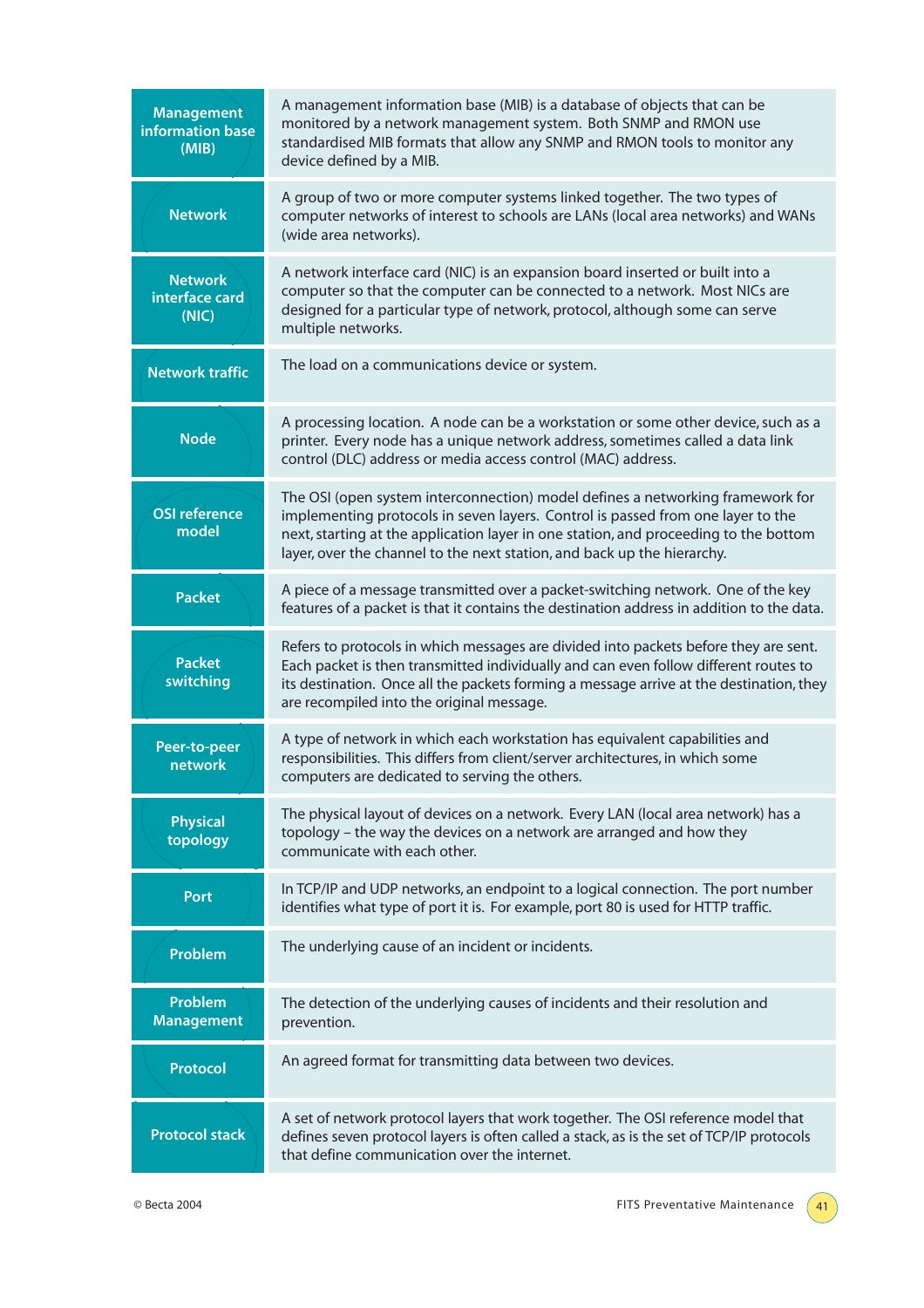| <b>Proxy server</b>                                    | A server that sits between a client application, such as a web browser, and a real<br>server. It intercepts all requests to the real server to see if it can fulfil the requests<br>itself. If not, it forwards the request to the real server.                                                                                                                                                                                          |
|--------------------------------------------------------|------------------------------------------------------------------------------------------------------------------------------------------------------------------------------------------------------------------------------------------------------------------------------------------------------------------------------------------------------------------------------------------------------------------------------------------|
| <b>Release</b><br><b>Management</b>                    | To plan, test and manage the successful implementation of software and hardware.<br>To define release policy and to ensure that master copies of all software are secured<br>centrally.                                                                                                                                                                                                                                                  |
| <b>Remote</b><br>monitoring<br>(RMON)                  | Remote monitoring (RMON) is a network management protocol that allows network<br>information to be gathered at a single workstation. For RMON to work, network<br>devices such as hubs and switches must be designed to support it.                                                                                                                                                                                                      |
| <b>Request for</b><br>change                           | Form or screen used to record details of a request for a change to any CI within an<br>infrastructure, or to procedures and items associated with the infrastructure.                                                                                                                                                                                                                                                                    |
| <b>Router</b>                                          | A device that forwards data packets along networks. A router is connected to at least<br>two networks, commonly two LANs (local area networks) or WANs (wide area<br>networks) or a LAN and its ISP's network. Routers are located at gateways, the places<br>where two or more networks connect.                                                                                                                                        |
| <b>Segment</b>                                         | A section of a network that is bounded by bridges, routers or switches. Dividing an<br>Ethernet into multiple segments is one of the most common ways of increasing<br>available bandwidth on the LAN.                                                                                                                                                                                                                                   |
| <b>Server</b>                                          | A workstation or device on a network that manages network resources. For example,<br>a file server is a computer and storage device dedicated to storing files. Any user on<br>the network can store files on the server. A print server is a computer that manages<br>one or more printers, and a network server is a computer that manages network<br>traffic. A database server is a computer system that processes database queries. |
| <b>Service Continuity</b><br><b>Management</b>         | To minimise the impact on ICT service of an environmental disaster and put in place<br>and communicate a plan for recovery.                                                                                                                                                                                                                                                                                                              |
| <b>Service Desk</b>                                    | The single point of contact within the school for all users of ICT and the services<br>provided by Technical Support.                                                                                                                                                                                                                                                                                                                    |
| <b>Service level</b><br>agreement                      | Written agreement between a service provider and the customer(s) that documents<br>agreed service levels for a service.                                                                                                                                                                                                                                                                                                                  |
| <b>Service Level</b><br><b>Management</b>              | The process of defining, agreeing and documenting required service levels and<br>ensuring that these levels are met.                                                                                                                                                                                                                                                                                                                     |
| <b>Simple network</b><br>management<br>protocol (SNMP) | A set of protocols for managing complex networks. SNMP works by sending<br>messages, called protocol data units (PDUs), to different parts of a network. SNMP-<br>compliant devices, called agents, store data about themselves in management<br>information bases (MIBs) and return this data to the SNMP requesters.                                                                                                                   |
| <b>Star topology</b>                                   | A LAN (local area network) that uses a star topology in which all nodes are<br>connected to a central computer. The main advantages of a star network are that<br>one malfunctioning node does not affect the rest of the network and that it is easy<br>to add and remove nodes.                                                                                                                                                        |
| <b>Switch</b>                                          | A device that filters and forwards packets between segments of a LAN (local area<br>network). Switches operate at the data link layer (layer 2) and sometimes the<br>network layer (layer 3) of the OSI reference model and therefore support any packet<br>protocol.                                                                                                                                                                    |